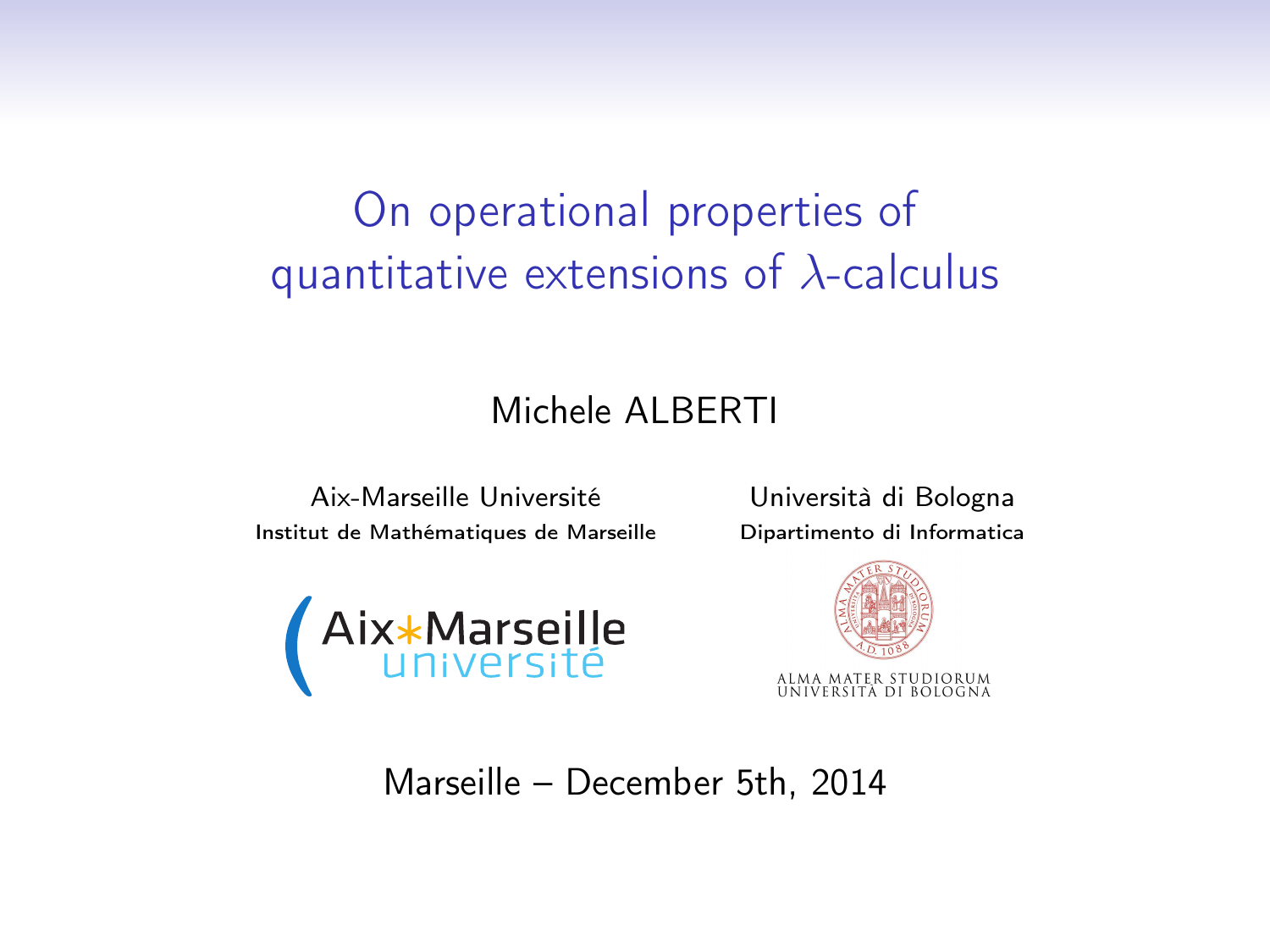### **Semantics**

• Reasoning about program behaviours and properties,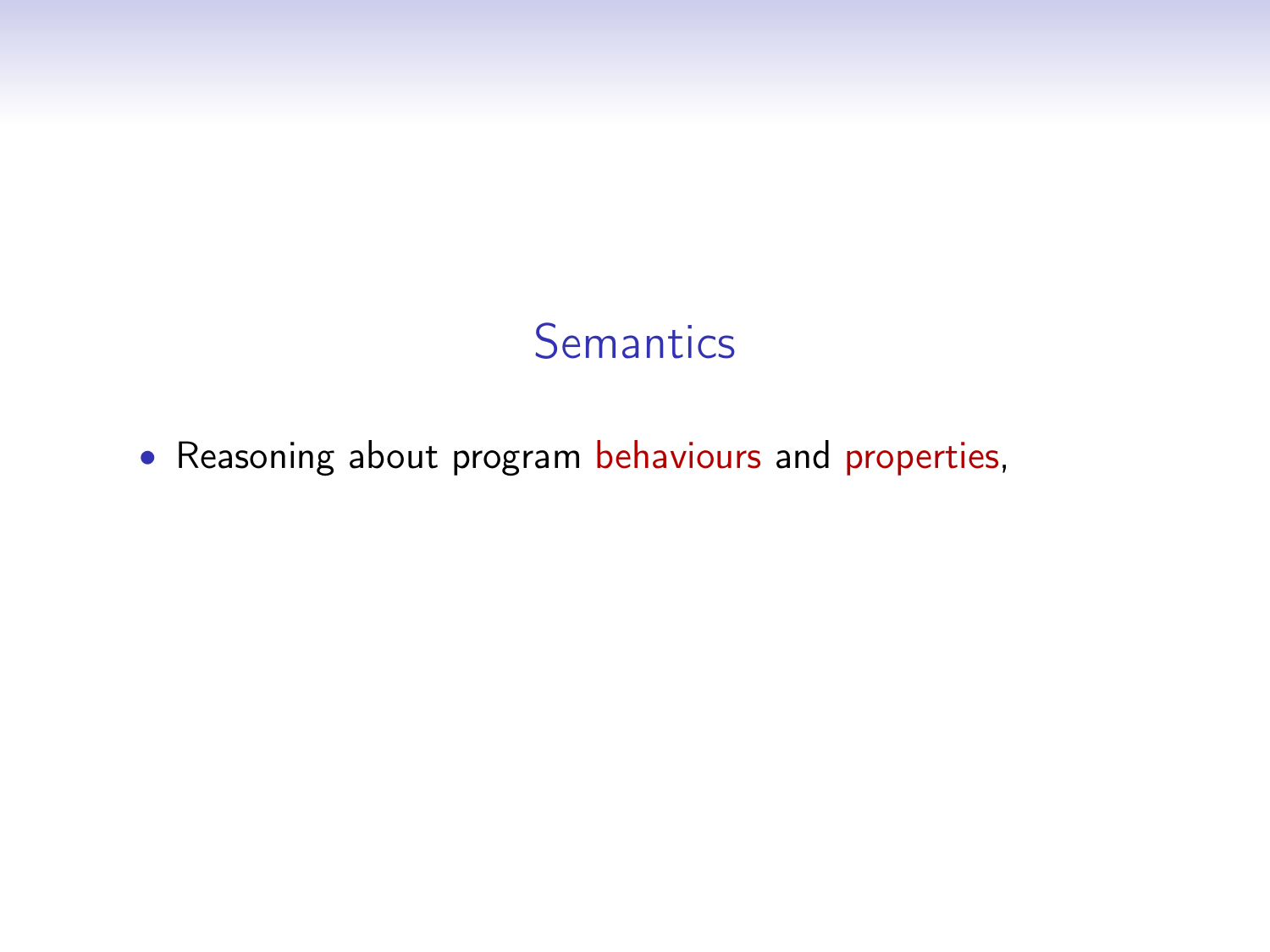## Operational Semantics

- Reasoning about program behaviours and properties,
- Abstract descriptions of program executions,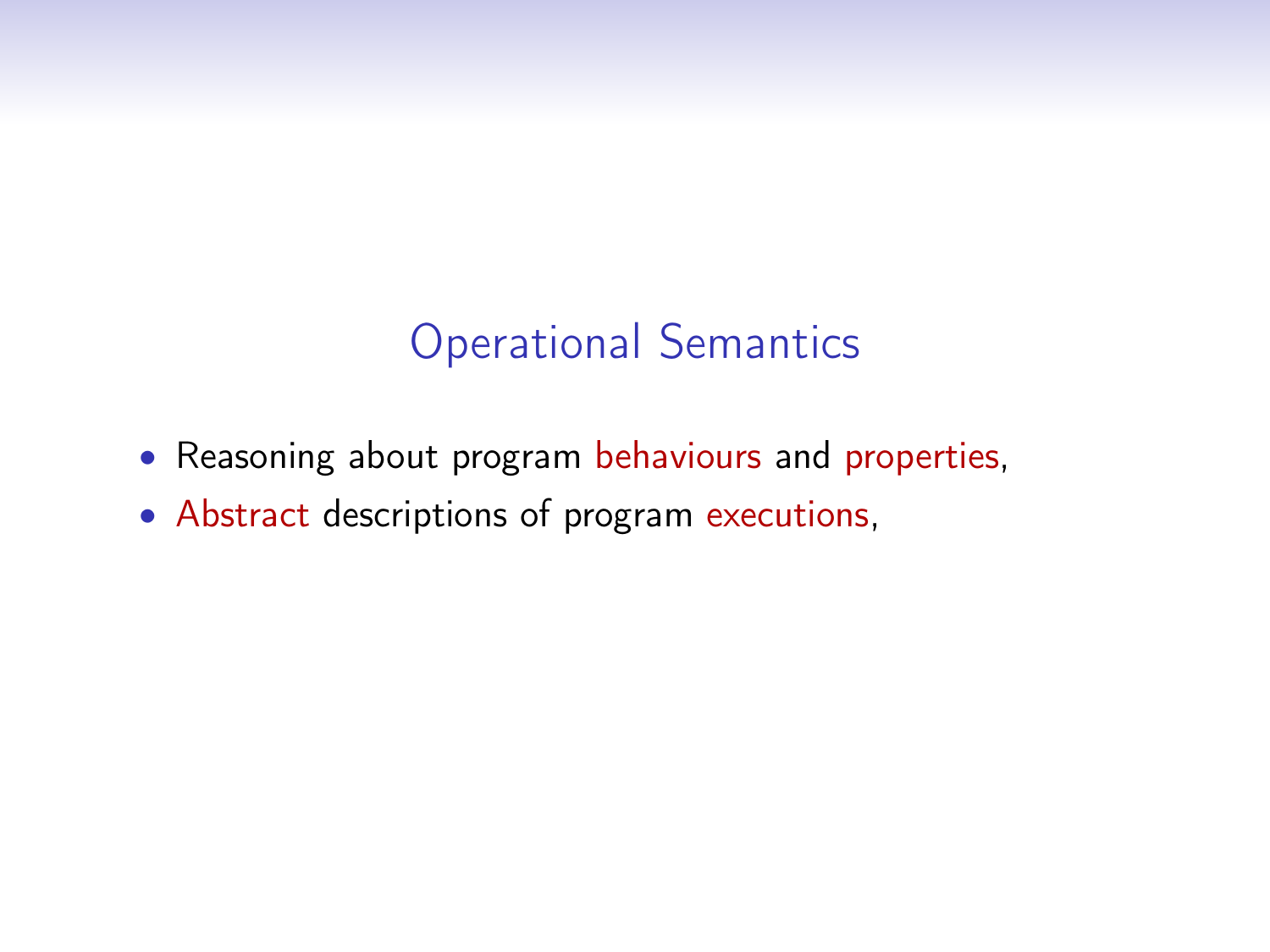# Quantitative Operational Semantics

- Reasoning about program behaviours and properties,
- Abstract descriptions of program executions,
- Provide/Handle fine-grained information about computation.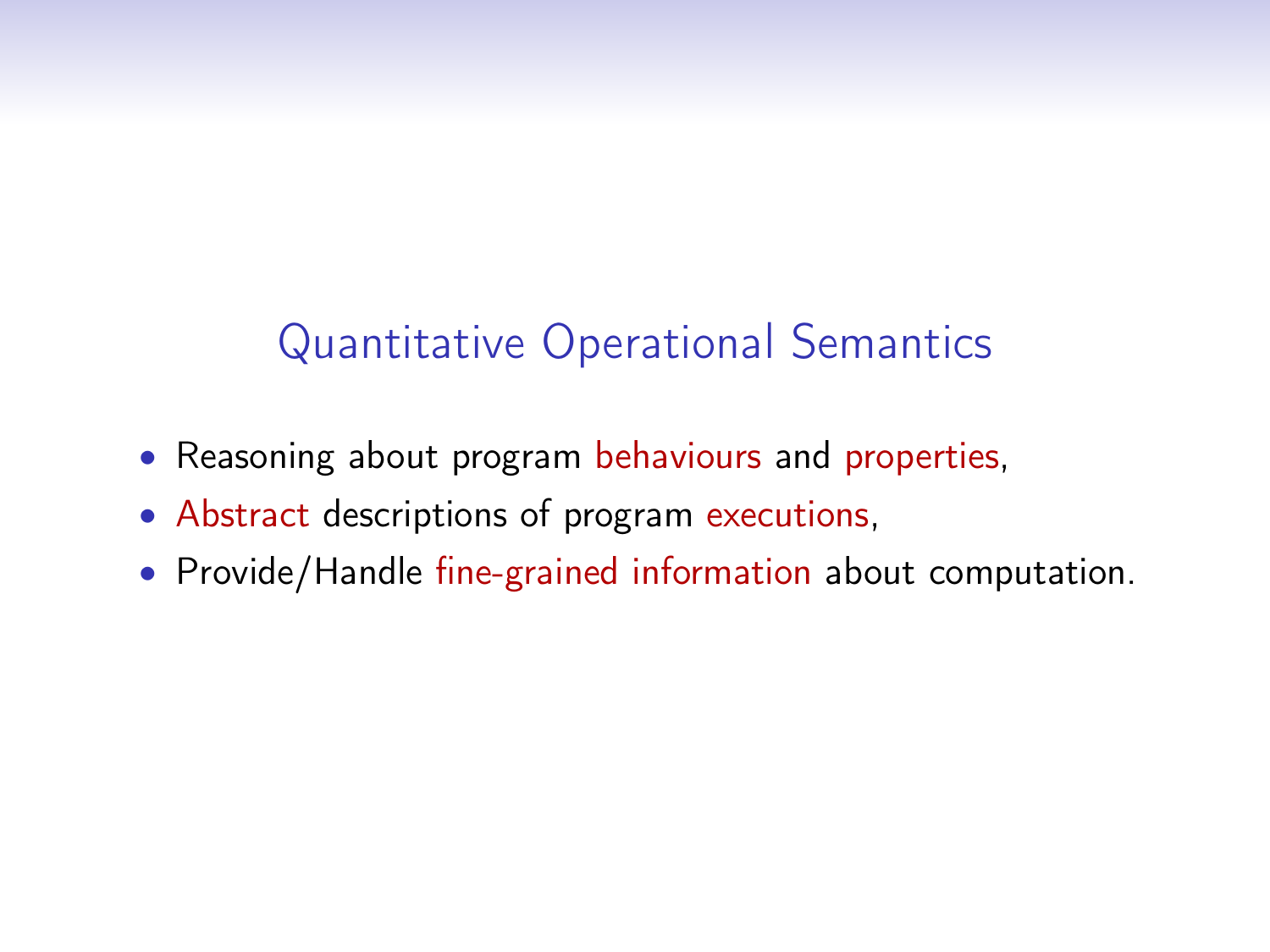## Some Motivations

• New computational models with quantitative aspects,

Room for fundamental, operationally based investigations.

- Most of research focus is on:
	- Denotational semantics of programming languages,
	- Programming constructs and applications.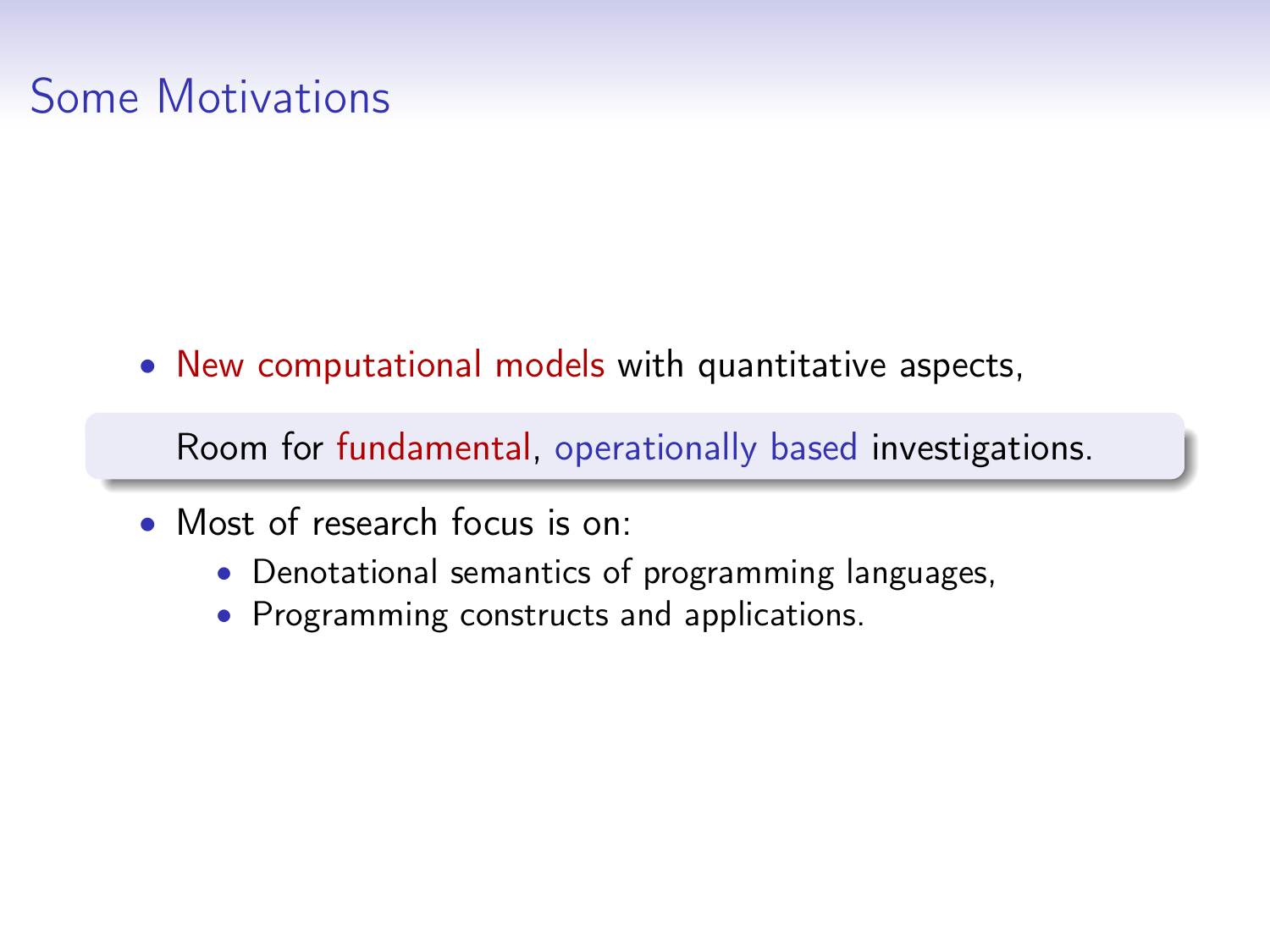Non-deterministic computation:

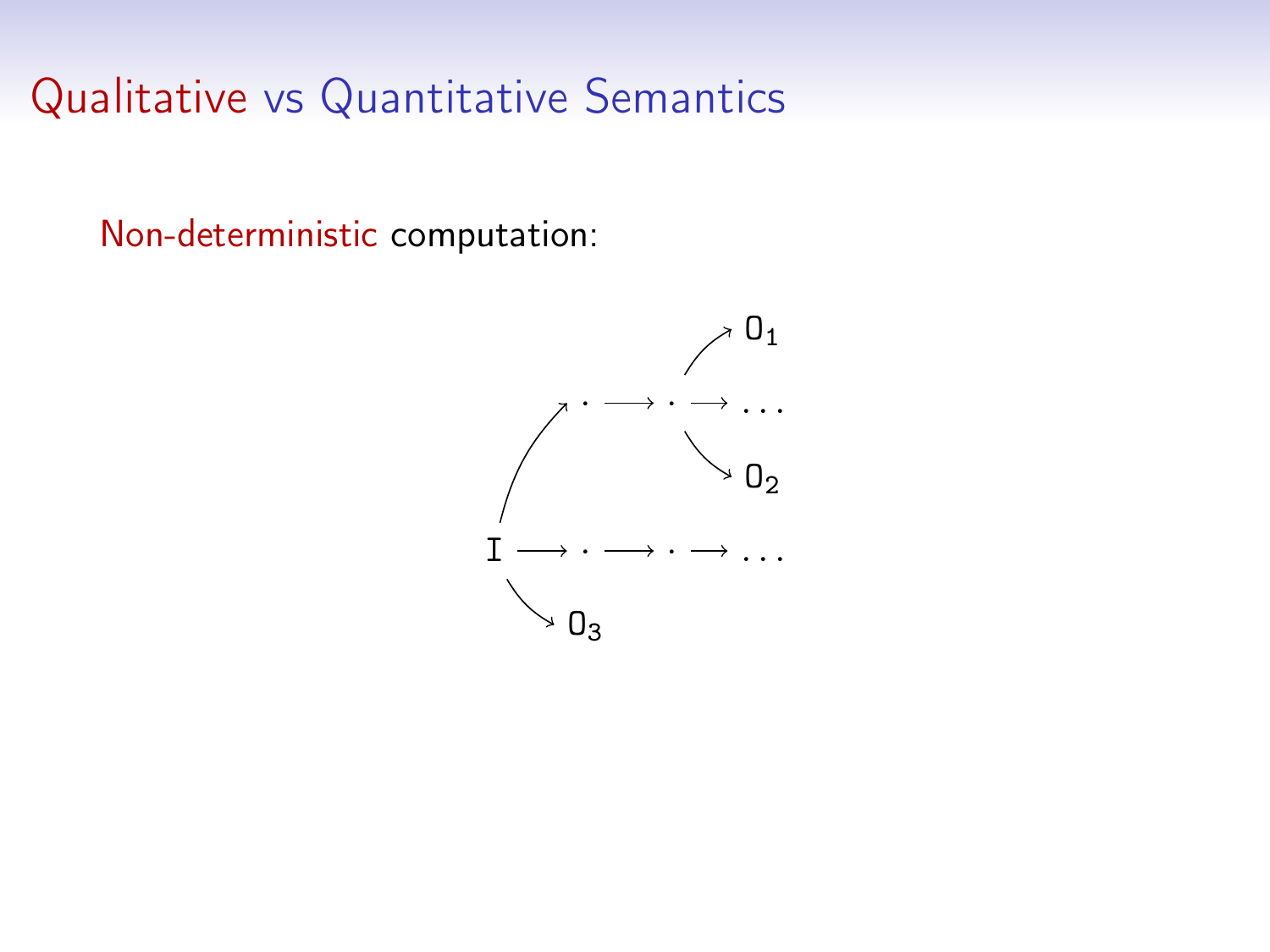Non-deterministic computation:



### Qualitative is about what.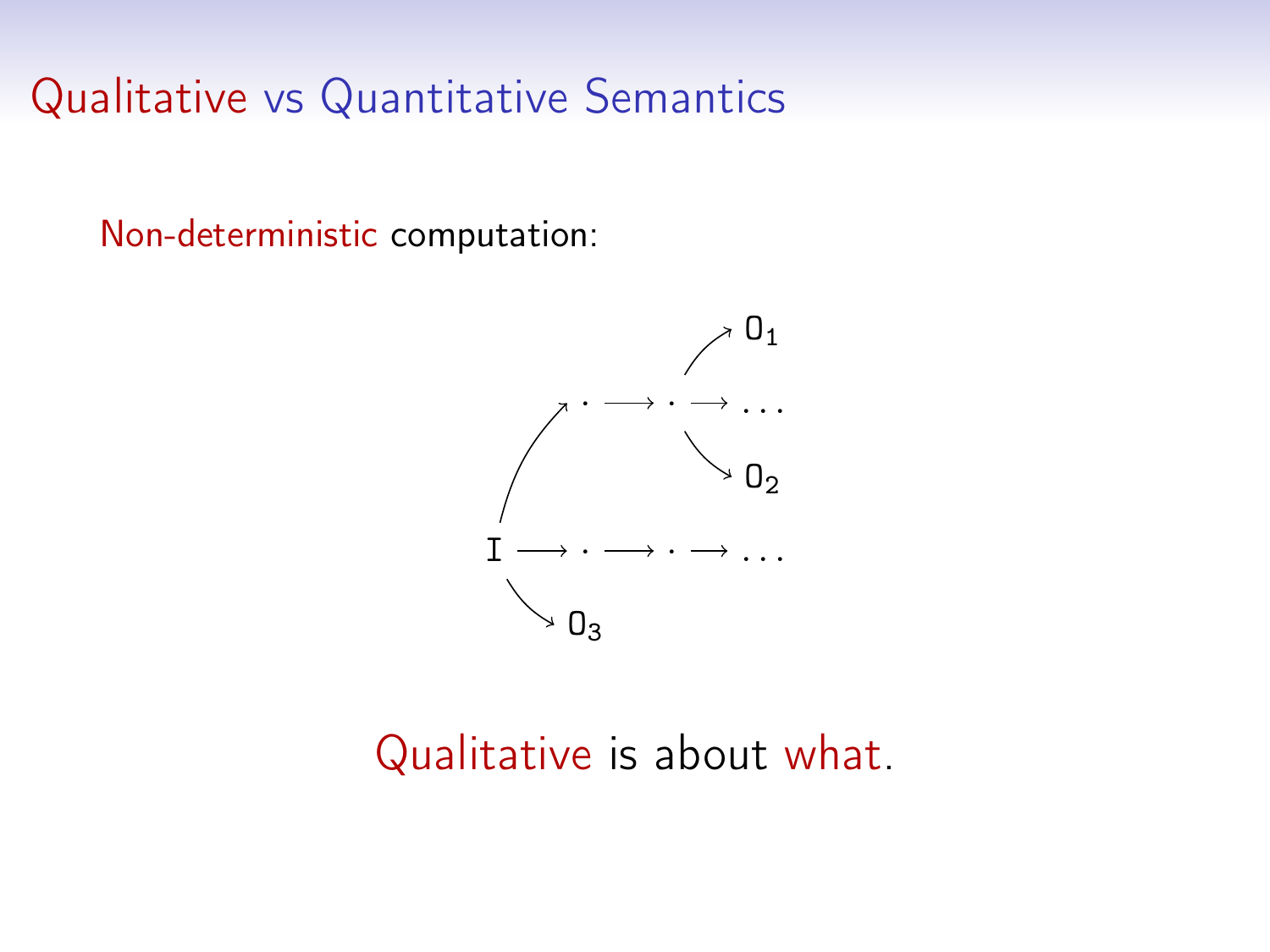Quantitative semantics as a refinement of qualitative one.

Probabilistic computation:

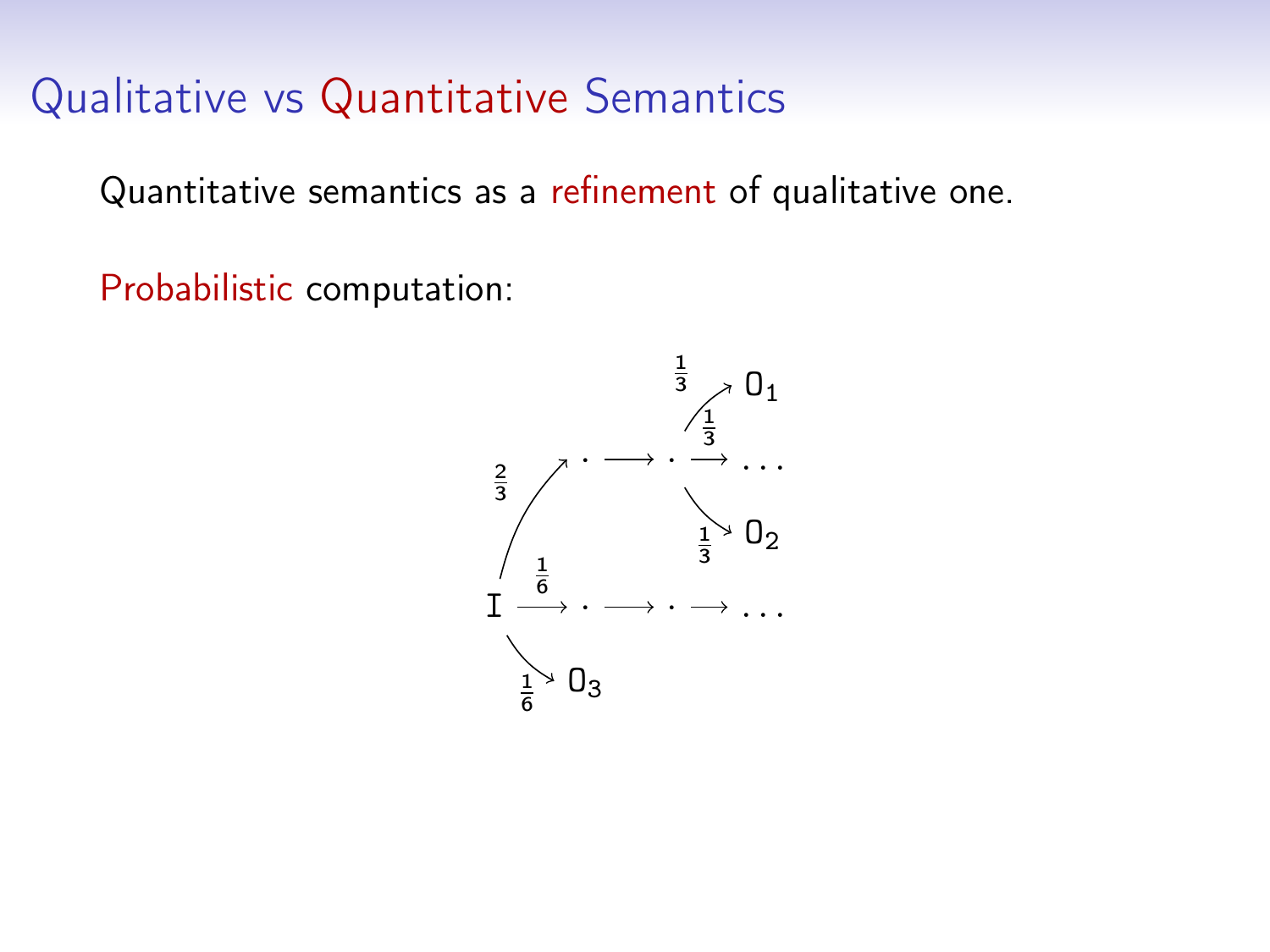Quantitative semantics as a refinement of qualitative one.

Probabilistic computation:



Quantitative is about how {much,many}.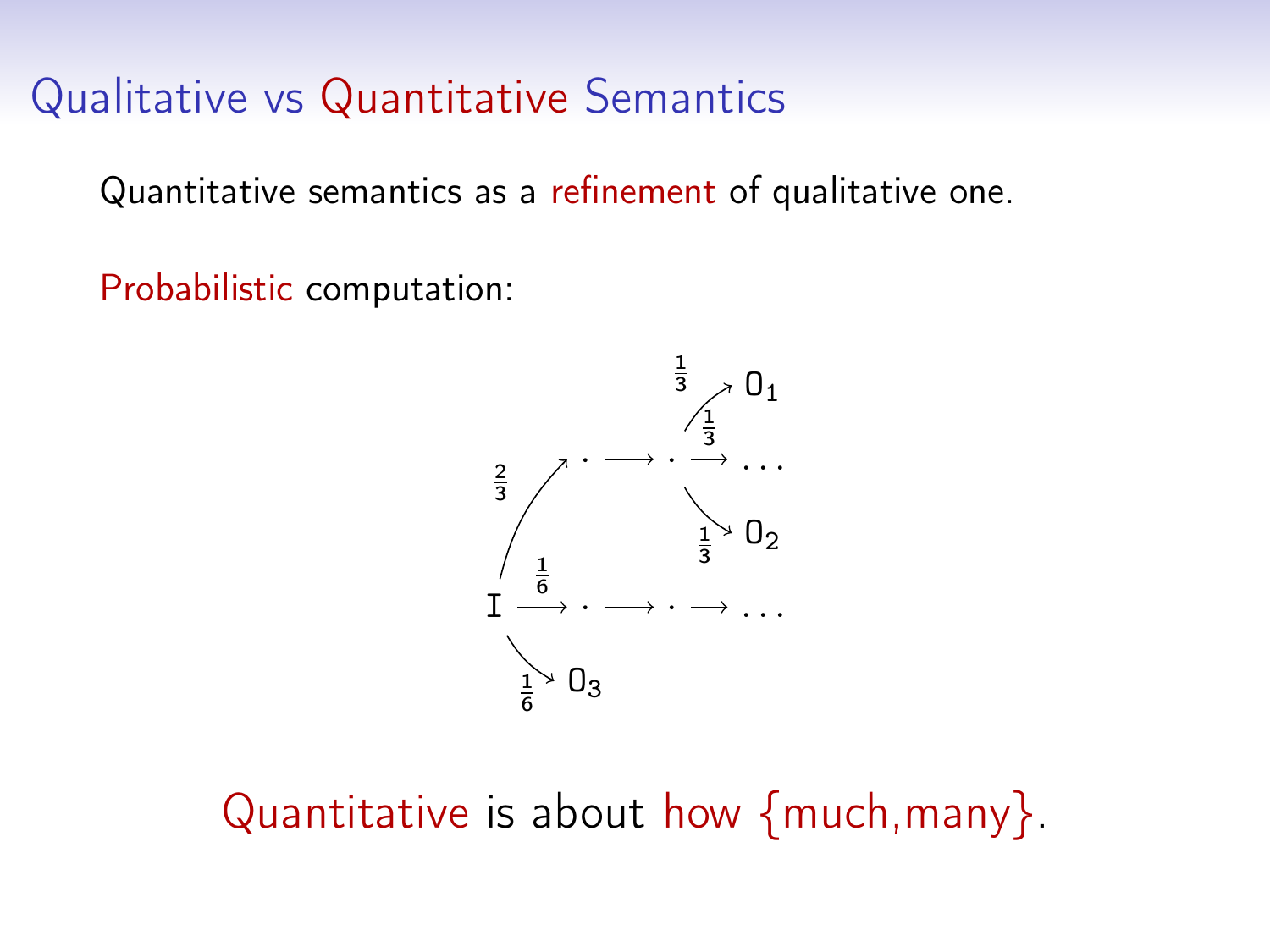## Contributions: Algebraic λ-calculus

- $\Lambda$ <sub>Σ</sub> :untyped  $\Lambda$  with finite R-valued linear combinations,
- Purpose:
	- Framework for {quantum, probabilistic, etc. } operational theory.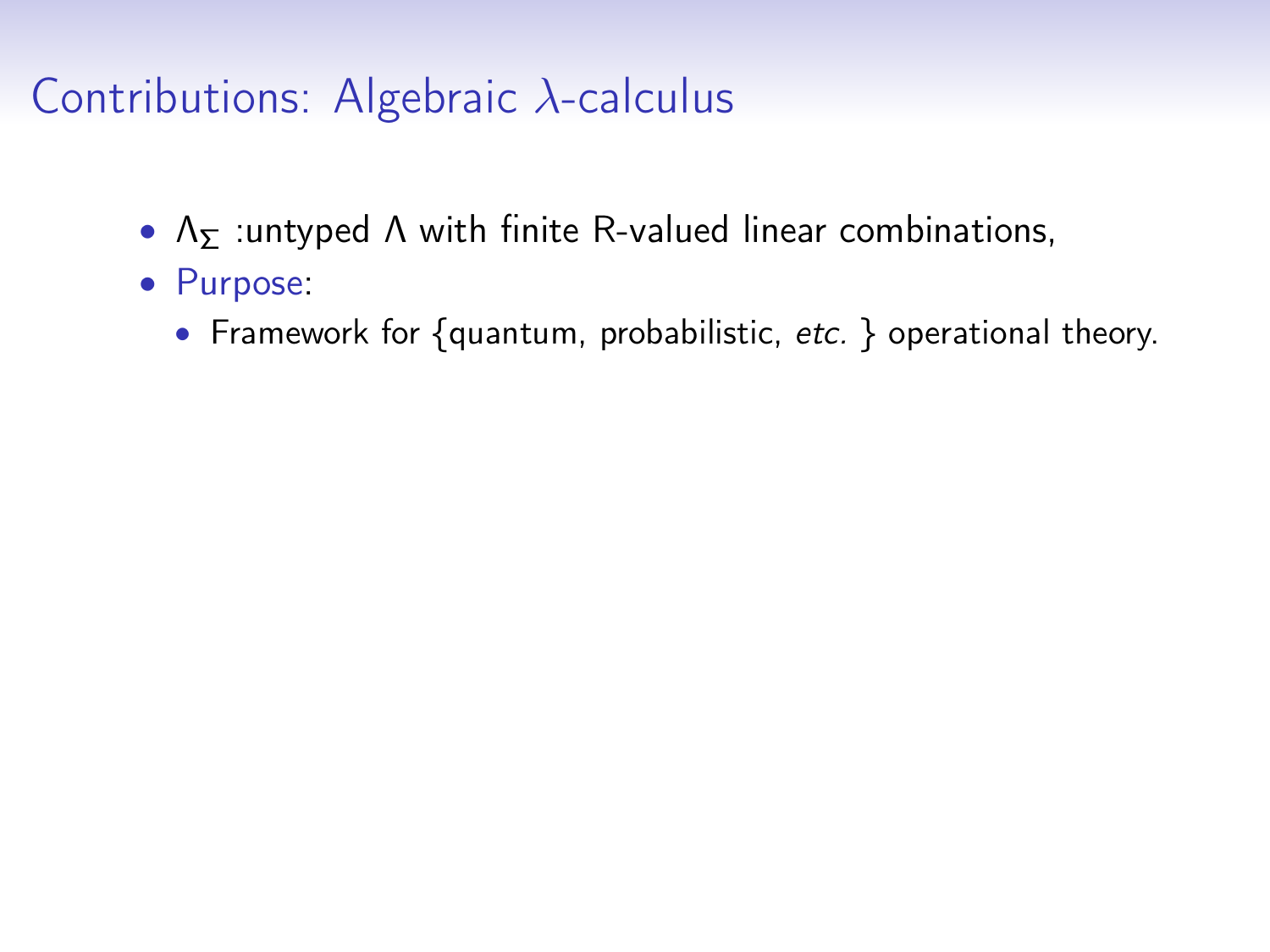## Contributions: Algebraic  $\lambda$ -calculus

- $\Lambda$ <sub>Σ</sub> :untyped A with finite R-valued linear combinations,
- Purpose:
	- Framework for {quantum, probabilistic, etc. } operational theory.
- No normal forms in presence of  $-1 \in R$ 
	- No irreducible terms,
	- Every term reduces to every other term (collapse of  $\equiv$ ).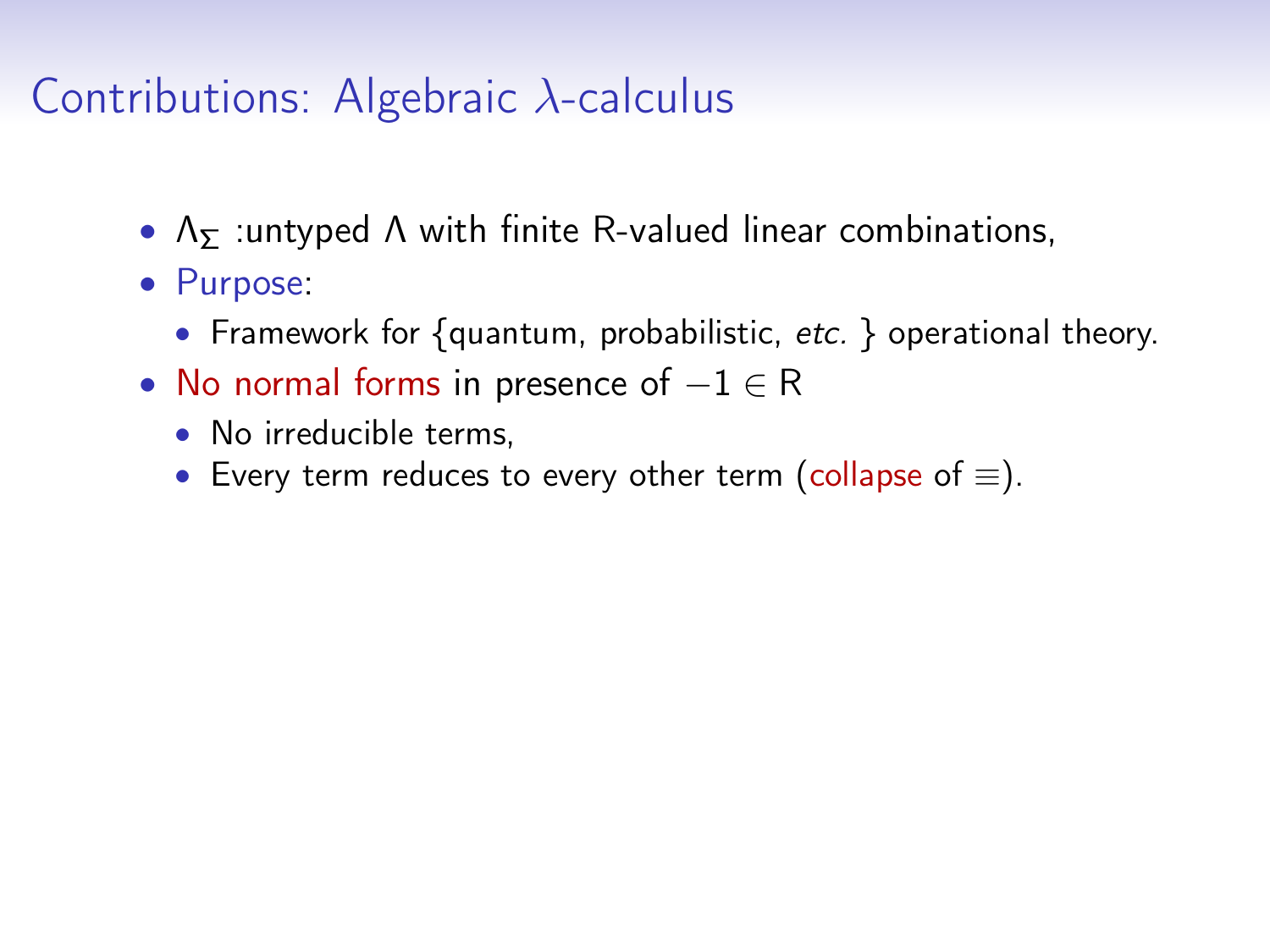## Contributions: Algebraic λ-calculus

- $\Lambda$ <sub>Σ</sub> :untyped A with finite R-valued linear combinations,
- Purpose:
	- Framework for {quantum, probabilistic, etc. } operational theory.
- No normal forms in presence of  $-1 \in R$ 
	- No irreducible terms,
	- Every term reduces to every other term (collapse of  $\equiv$ ).

#### Contributions:

• Normalisation scheme for the whole (untyped)  $\Lambda_{\Sigma}$ 

(previously, Vaux for a simply typed setting)

- First notion of normal form for  $\Lambda_{\Sigma}$ ,
- $\bullet \cong$  does not collapse,
- Reduction relation characterising these normal forms.
- Factorisation theorem.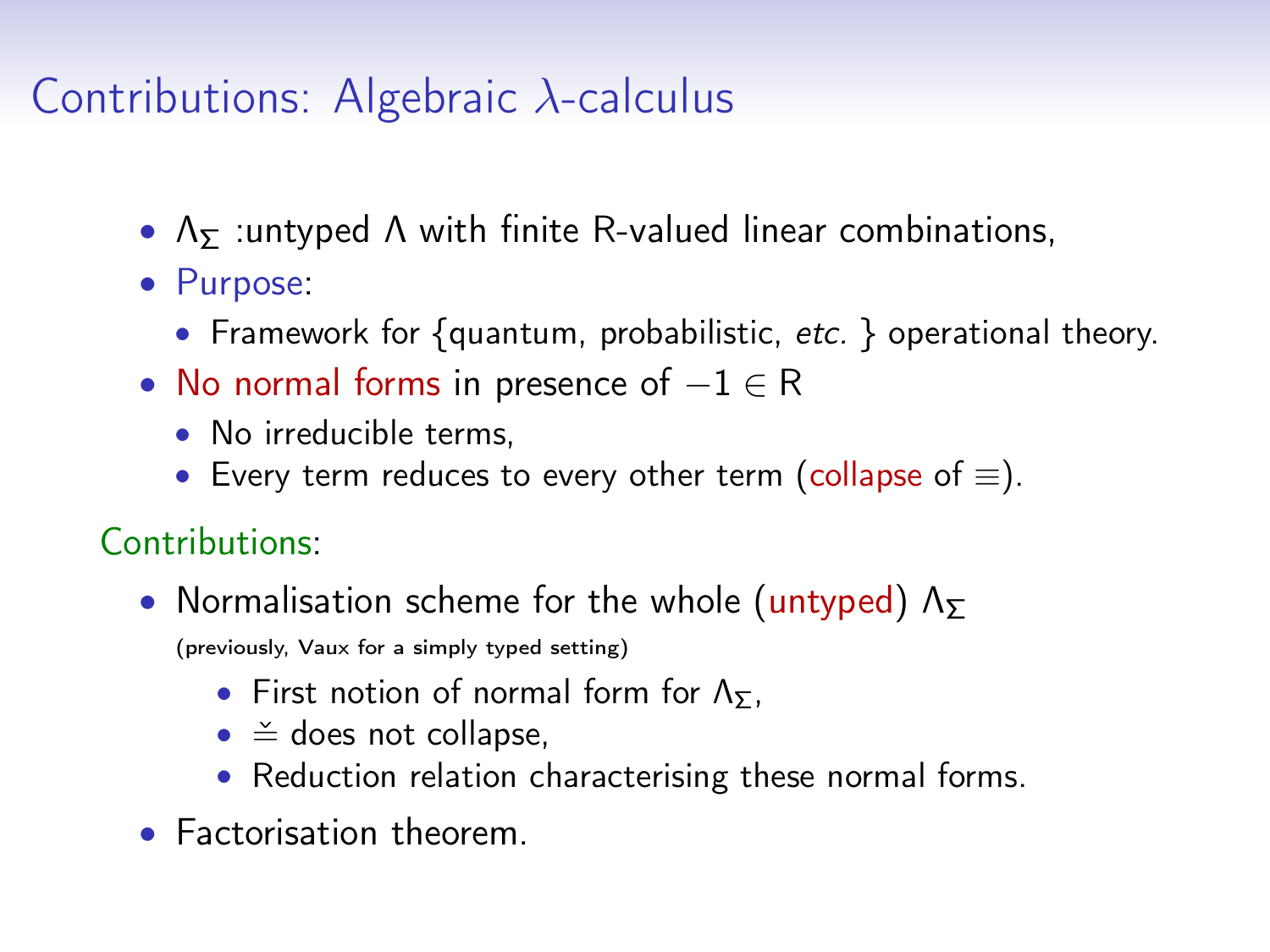## Contributions: Probabilistic λ-calculus

- $\Lambda_{\oplus}$ : untyped  $\Lambda$  with probabilistic choice operator,
- Purpose:
	- Program equality in H-O probabilistic functional languages.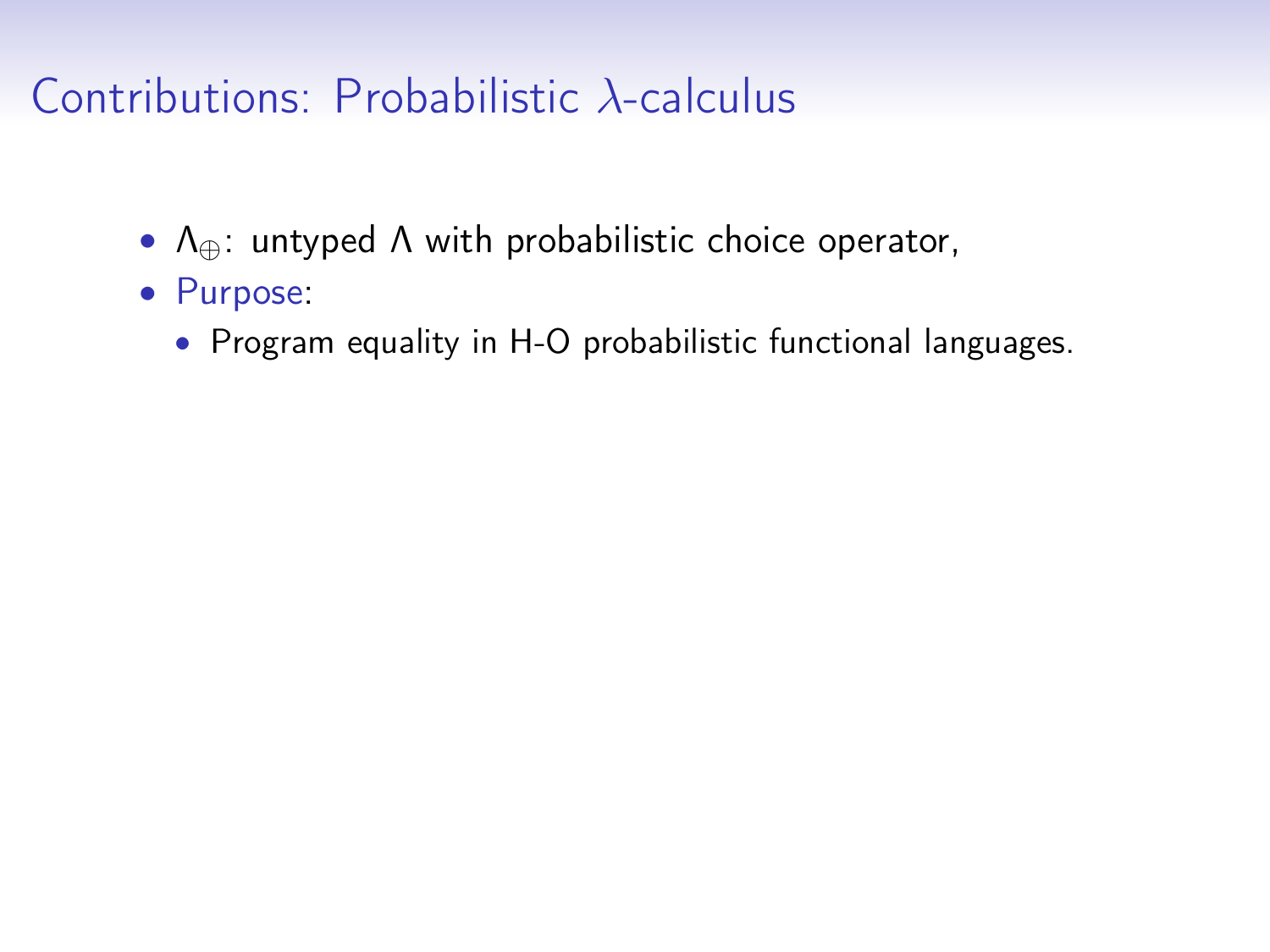## Contributions: Probabilistic λ-calculus

- $\Lambda_{\oplus}$ : untyped  $\Lambda$  with probabilistic choice operator,
- Purpose:
	- Program equality in H-O probabilistic functional languages.
- Bisimulation for proving observational equivalence
	- Bisimilarity need to be a congruence relation,
	- Sound w.r.t observational equivalence.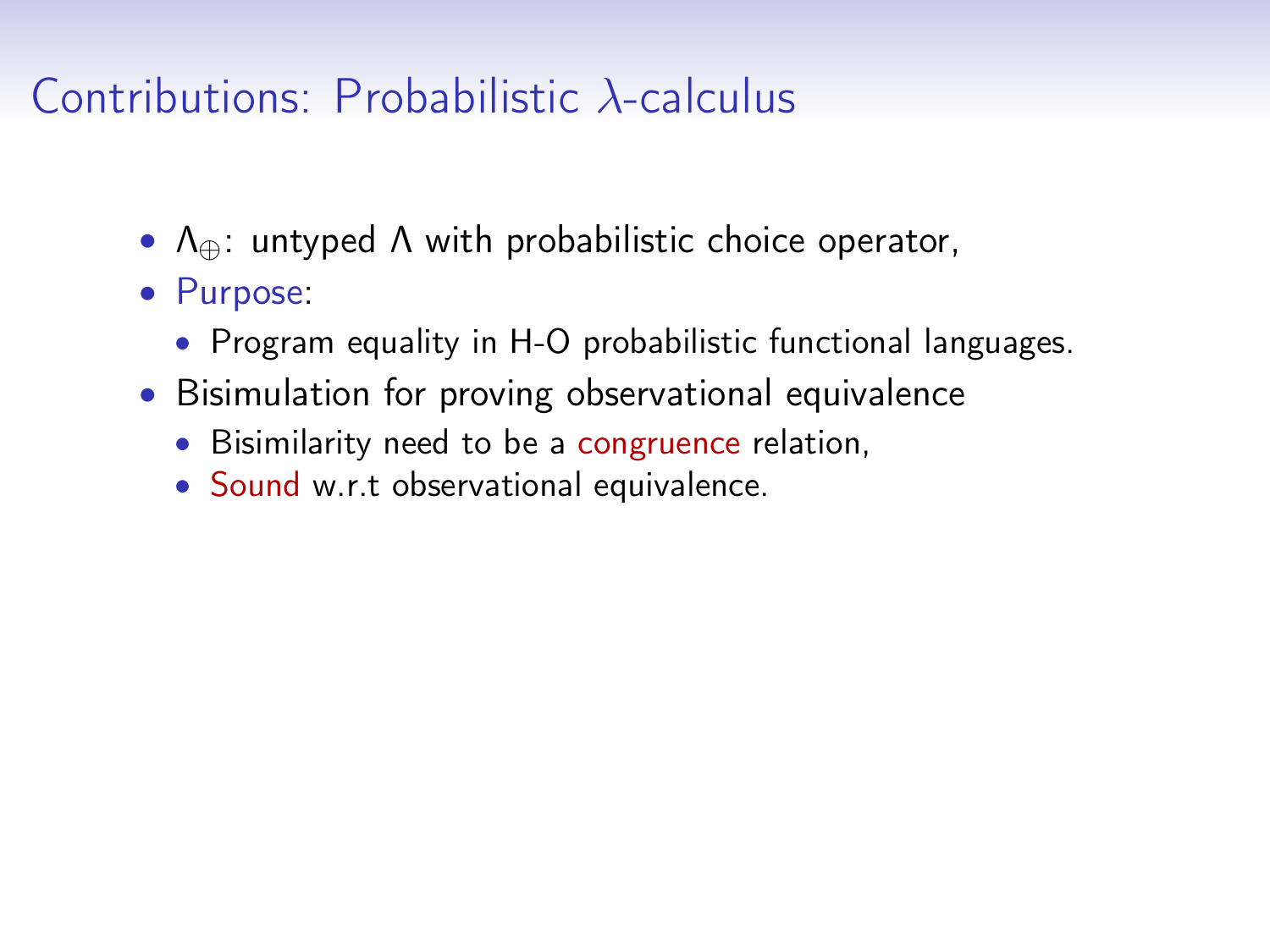# Contributions: Probabilistic λ-calculus

- $\Lambda_{\oplus}$ : untyped  $\Lambda$  with probabilistic choice operator,
- Purpose:
	- Program equality in H-O probabilistic functional languages.
- Bisimulation for proving observational equivalence
	- Bisimilarity need to be a congruence relation,
	- Sound w.r.t observational equivalence.

Contributions:

- Probabilistic applicative bisimulation for  $\Lambda_{\oplus}$ ,
- Proof of congruence for probabilistic applicative bisimilarity
	- Along the lines of Howe's method,
	- Non-trivial "disentangling" properties for sets of real numbers.
- Full abstraction on pure  $\lambda$ -terms.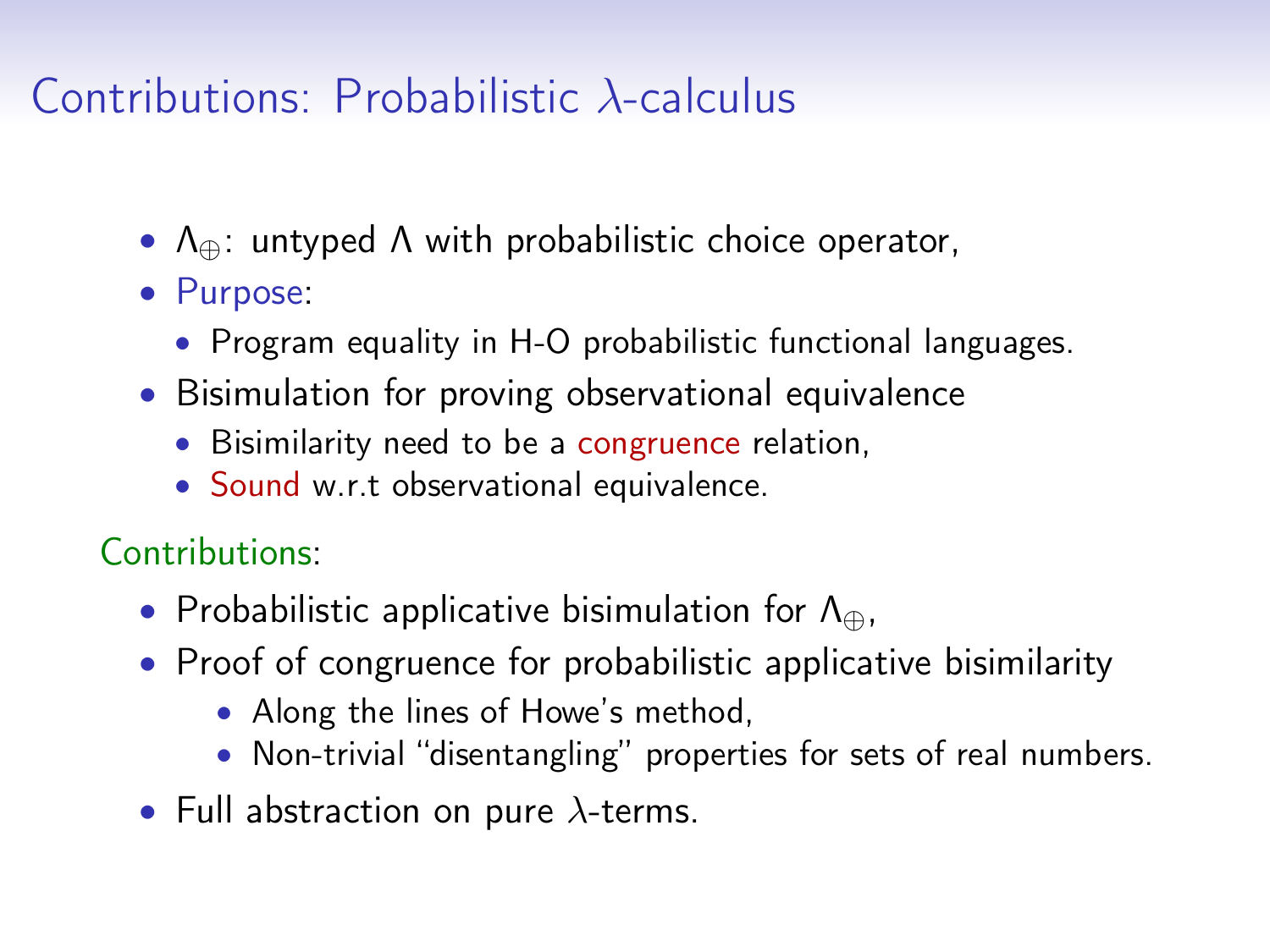

# Normal forms for the algebraic  $\lambda$ -calculus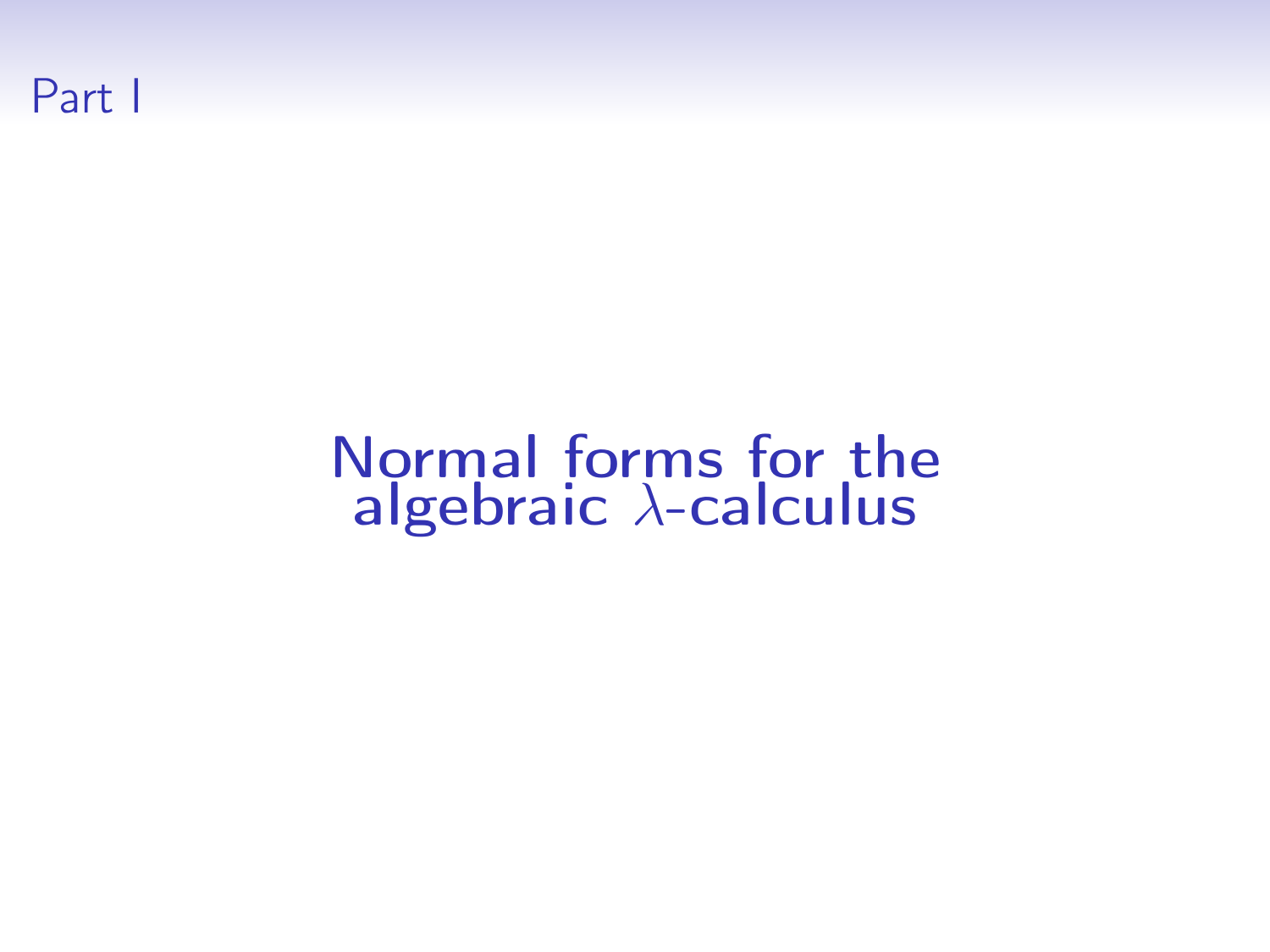#### Definition

$$
M, N ::= x \mid \lambda x.M \mid (M) N \mid \sum_{i=1}^{n} a_i M_i
$$

subject to (algebraic) linearity:

1. 
$$
\lambda x. (\sum_{i=1}^n a_i M_i) = \sum_{i=1}^n a_i \lambda x. M_i
$$

2. 
$$
\left(\sum_{i=1}^{n} a_{i} M_{i}\right) N = \sum_{i=1}^{n} a_{i} (M_{i}) N
$$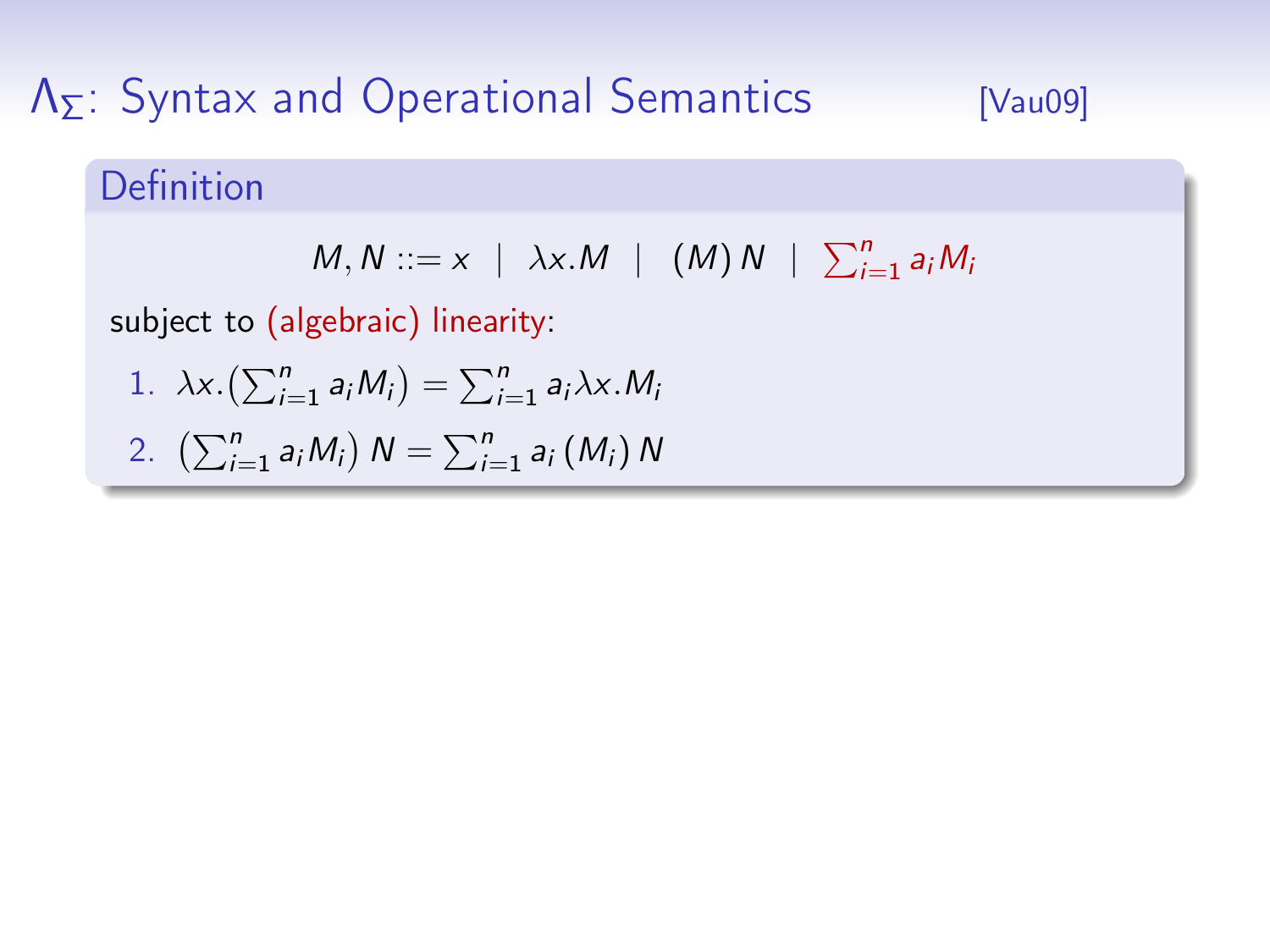#### Definition  $(\Lambda_{\Sigma})$

{Simple terms:  $\Delta_R$ } s, t ::= x |  $\lambda x. s$  | (s) T

{Terms: R $\langle \Delta_R \rangle$ }  $S, \mathcal{T}$  ::=  $\sum_{i=1}^n a_i s_i$ 

where  $a_i \in R$  and R a semiring.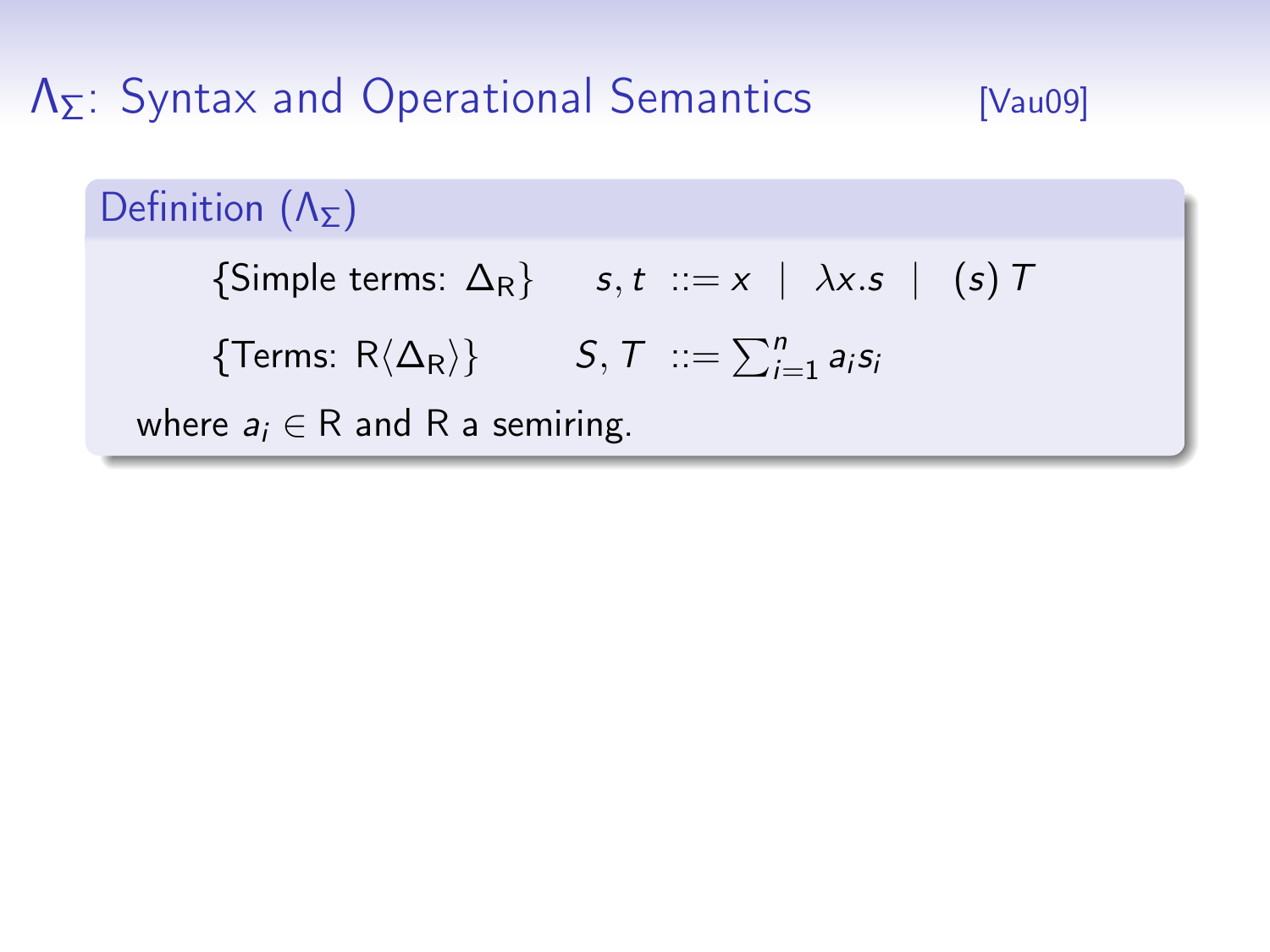#### Definition  $(Λ_5)$

 ${\text{Simple terms: } \Delta_R}$  s, t ::= x |  $\lambda x.s$  | (s) T

{Terms: R $\langle \Delta_R \rangle$ }  $S, \mathcal{T}$  ::=  $\sum_{i=1}^n a_i s_i$ 

where  $a_i \in R$  and R a semiring.

 $\beta$ -reduction  $(\widetilde{\rightarrow})$ :

- revised  $\beta$ -rule:  $(\lambda x . s)$   $\tau \rightarrow s$   $[\tau/x]$ ,
- extended to linear combinations:

 $au + V \stackrel{\sim}{\rightarrow} aU' + V$  as soon as  $a \neq 0$  and  $u \rightarrow U'$ .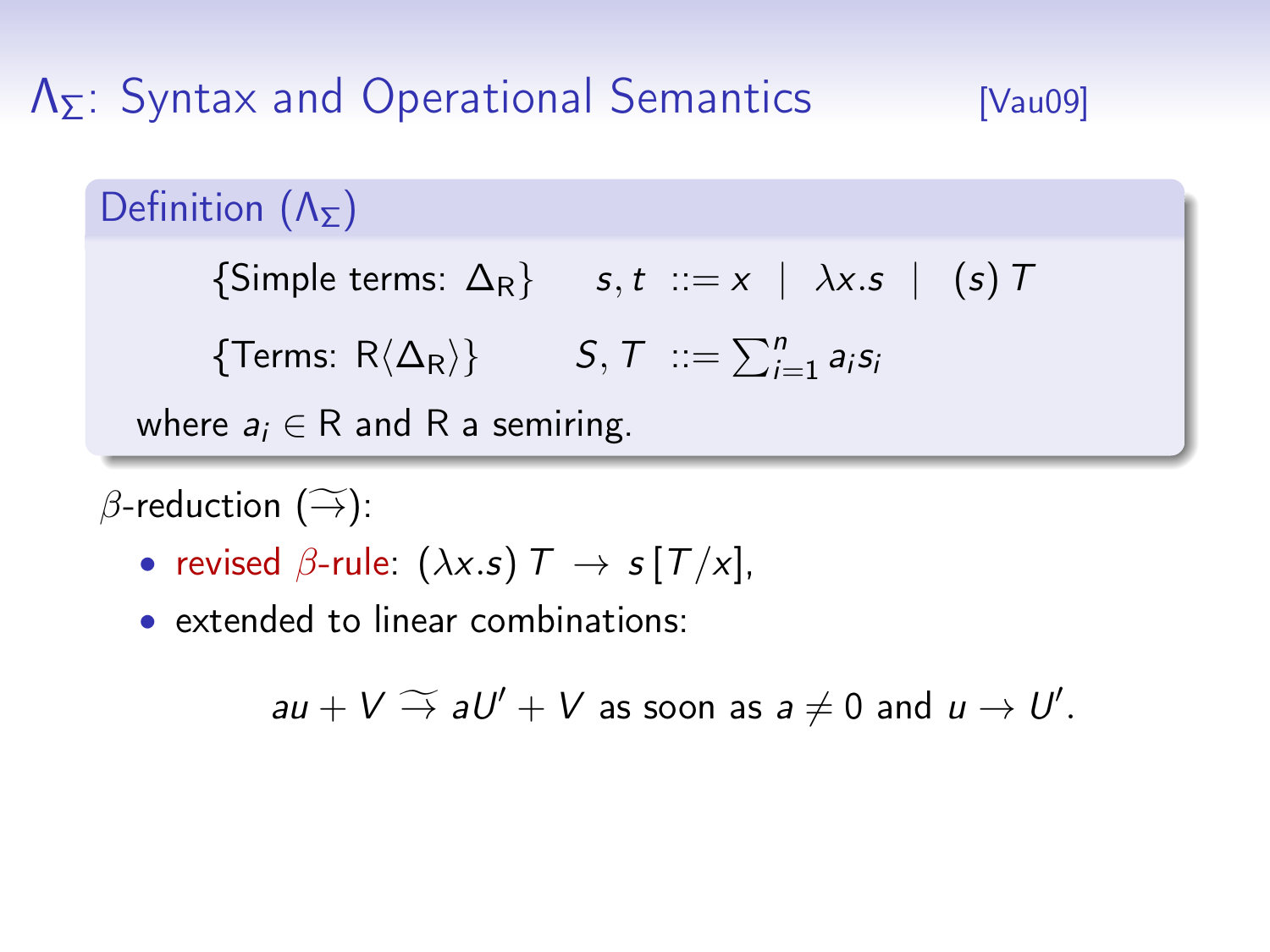#### Definition  $(Λ_5)$

 ${\text{Simple terms: } \Delta_R}$  s, t ::= x |  $\lambda x.s$  | (s) T

{Terms: R $\langle \Delta_R \rangle$ }  $S, \mathcal{T}$  ::=  $\sum_{i=1}^n a_i s_i$ 

where  $a_i \in R$  and R a semiring.

 $\beta$ -reduction  $(\widetilde{\rightarrow})$ :

- revised  $\beta$ -rule:  $(\lambda x . s)$   $\tau \rightarrow s$   $[\tau / x]$ ,
- extended to linear combinations:

$$
au + V \rightarrow aU' + V
$$
 as soon as  $a \neq 0$  and  $u \rightarrow U'$ .

#### Theorem ([\[Vau09\]](#page-0-0))

Reduction  $\widetilde{\rightarrow}$  enjoys confluence.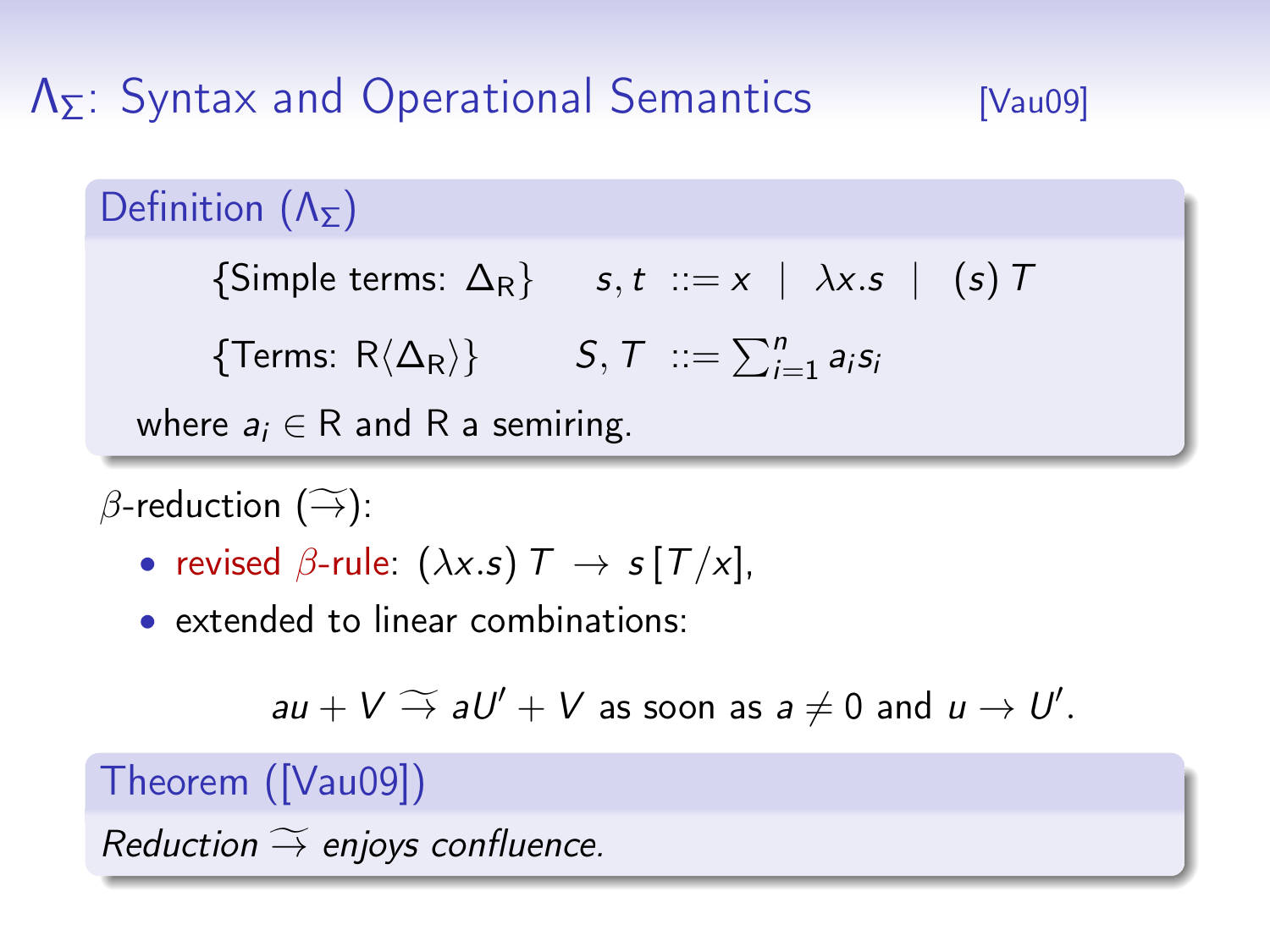### Factorisation in Pure λ-calculus

Head  $\beta$ -reduction as the essential part of a computation.

Theorem ([\[Tak95\]](#page-0-0))

Any reduction  $s \rightarrow^* t$  can be reorganised so that  $s \rightarrow^*_{h} \rightarrow^*_{h} t$ .

**Takahashi's proof:** decompose  $\Rightarrow$  and then swap reductions.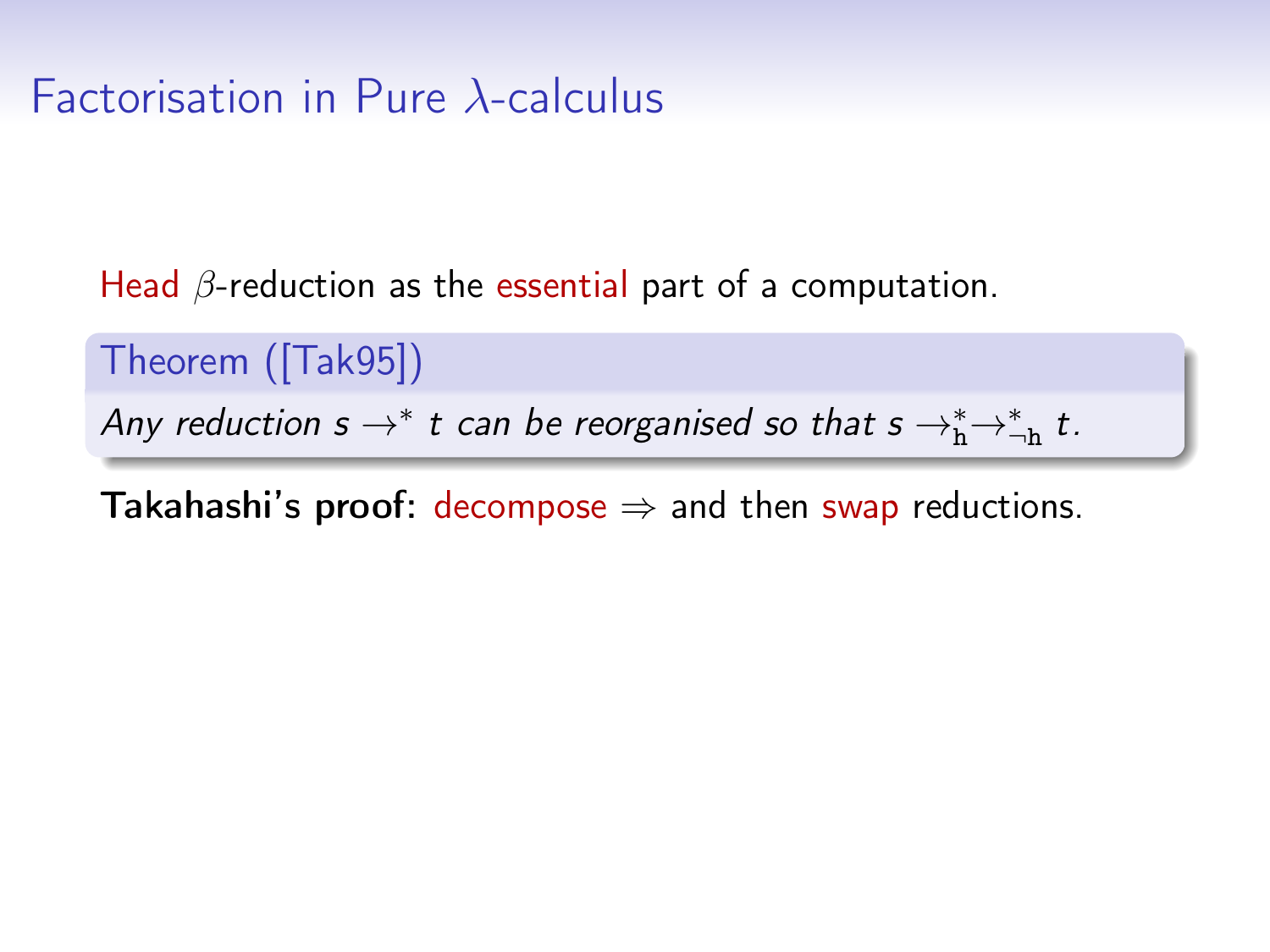## Factorisation in Pure λ-calculus

Head  $\beta$ -reduction as the essential part of a computation.

Theorem ([\[Tak95\]](#page-0-0))

Any reduction  $s \rightarrow^* t$  can be reorganised so that  $s \rightarrow^*_{h} \rightarrow^*_{h} t$ .

**Takahashi's proof:** decompose  $\Rightarrow$  and then swap reductions.

Theorem ([\[Bar84\]](#page-0-0))

- Leftmost Reduction (hence, Head normalisability),
- Standardisation.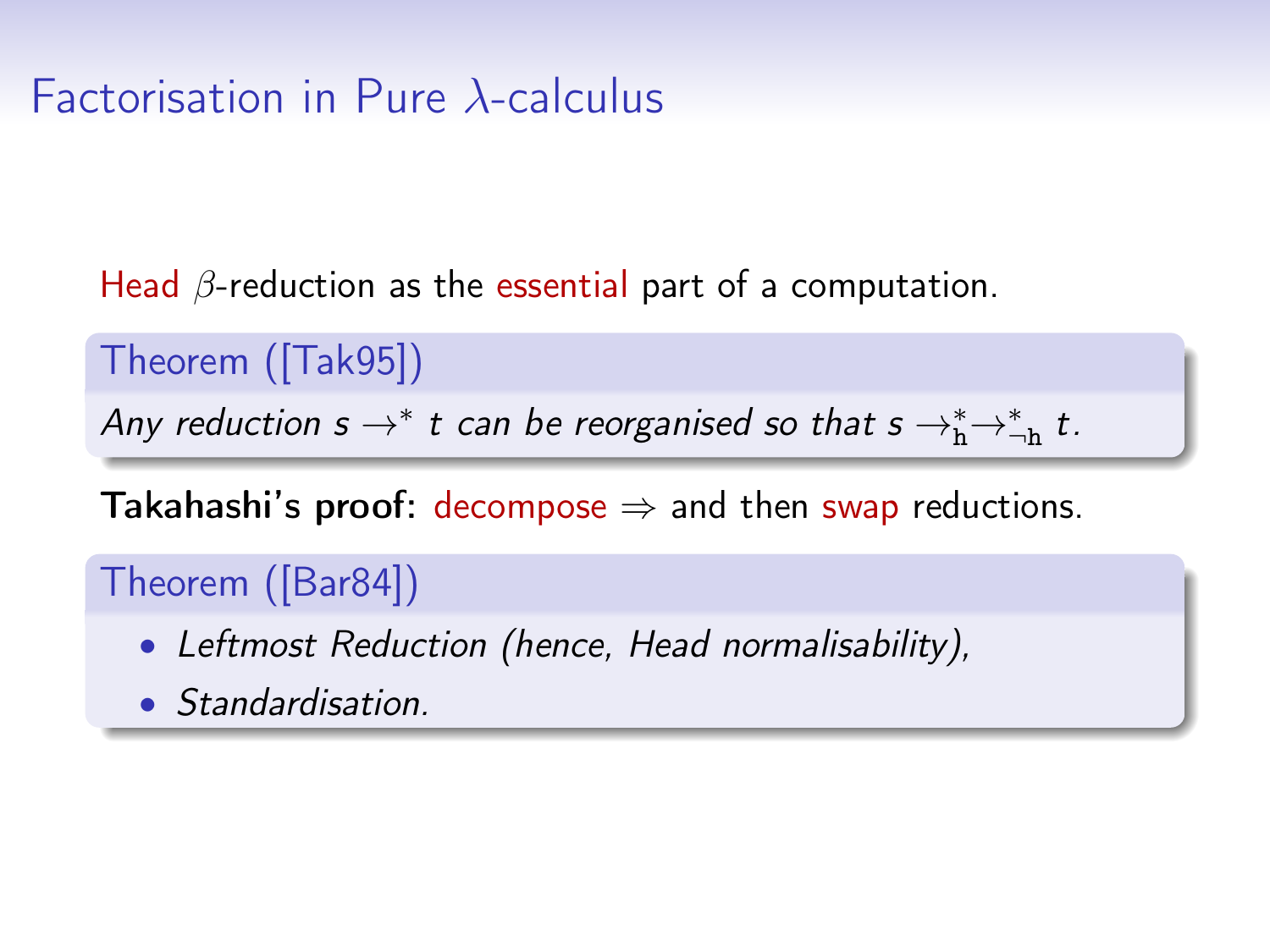## Factorisation in  $\Lambda_{\Sigma}$

#### $\widetilde{\to}_{h}$  does not commute with  $\widetilde{\to}_{\neg h}$ .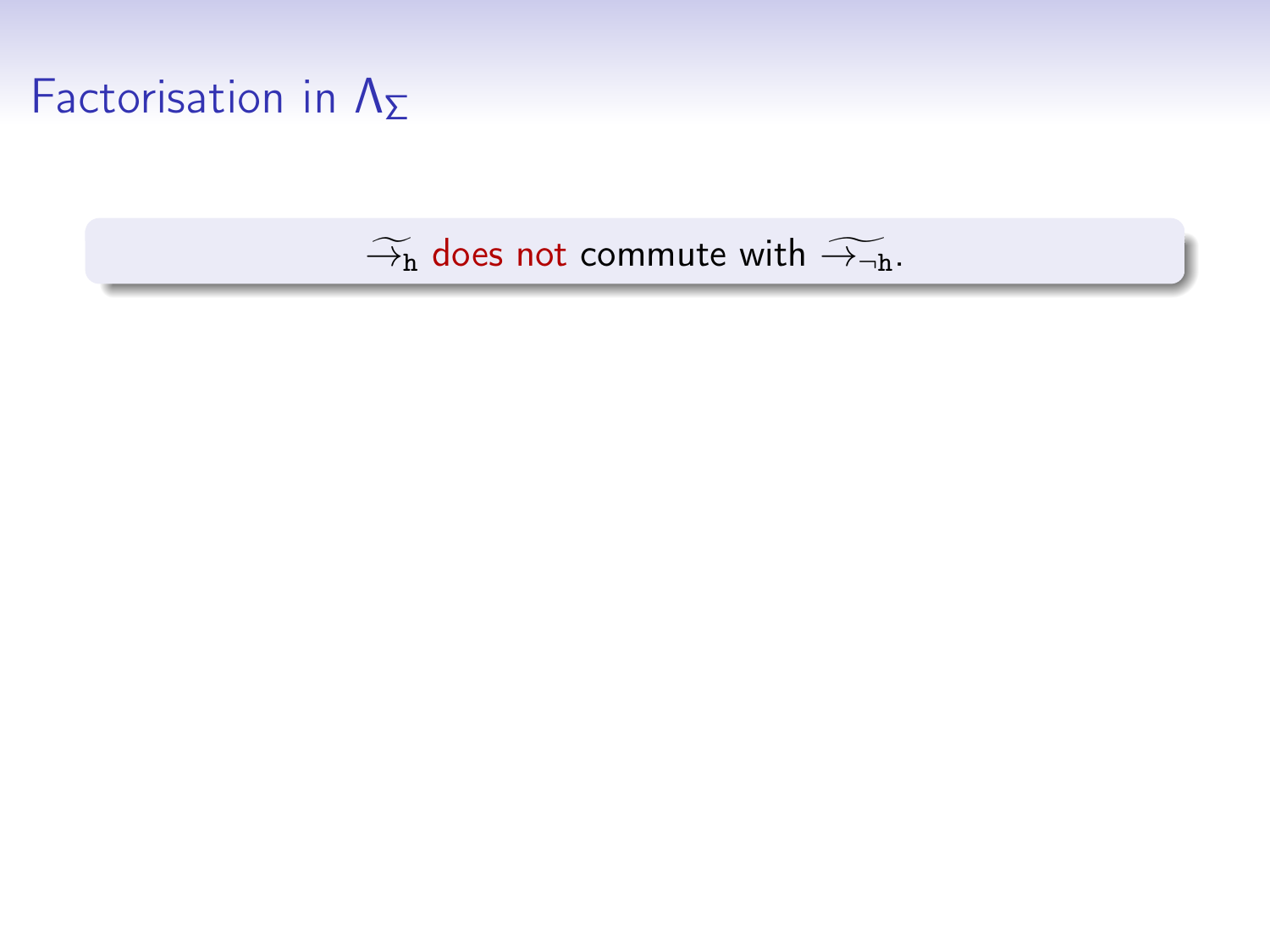## Factorisation in  $\Lambda_{\Sigma}$

 $\widetilde{\rightarrow}_h$  does not commute with  $\widetilde{\rightarrow}_{\neg h}$ .

Function/Argument decomposition  $\widetilde{\rightarrow} = \widetilde{\rightarrow}_{f} \cup \widetilde{\rightarrow}_{a}$ 

- $\widetilde{\rightarrow}$  argument reduction:  $\widetilde{\rightarrow}$  in argument position,
- $\widetilde{\rightarrow}_f$  function reduction:  $\widetilde{\rightarrow}$  in function position.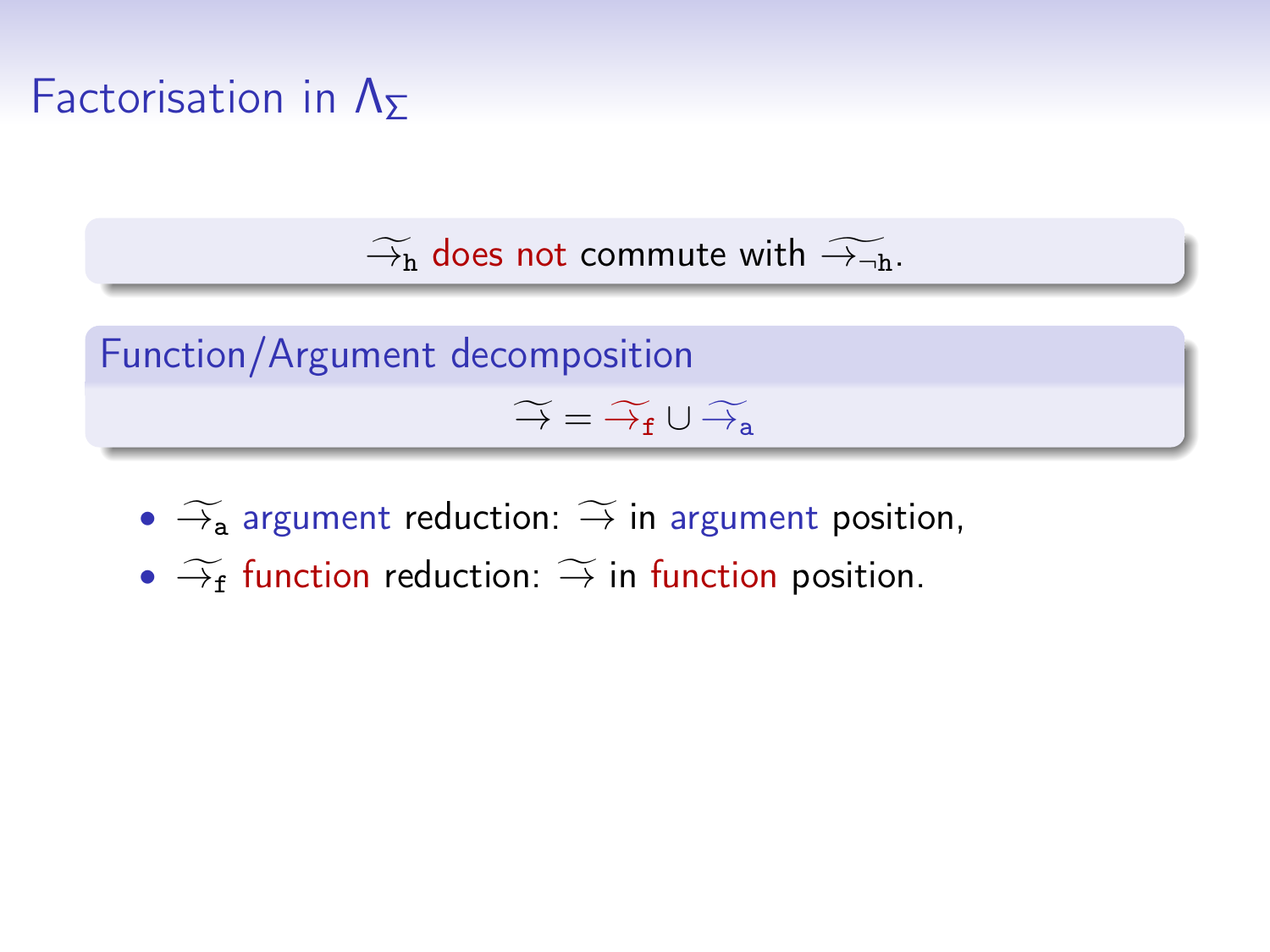## Factorisation in  $\Lambda_{\Sigma}$

 $\widetilde{\rightarrow}_h$  does not commute with  $\widetilde{\rightarrow}_{\neg h}$ .

Function/Argument decomposition  $\widetilde{\rightarrow} = \widetilde{\rightarrow} f \cup \widetilde{\rightarrow} g$ 

- $\widetilde{\rightarrow}$  argument reduction:  $\widetilde{\rightarrow}$  in argument position,
- $\widetilde{\rightarrow}_f$  function reduction:  $\widetilde{\rightarrow}$  in function position.

#### Theorem

Any reduction  $S \stackrel{\sim}{\rightarrow} T$  can be reorganised so that  $S \stackrel{\sim}{\rightarrow} f^* \stackrel{\sim}{\rightarrow} f^* T$ .

Proof. Takahashi's with some technical adaptations.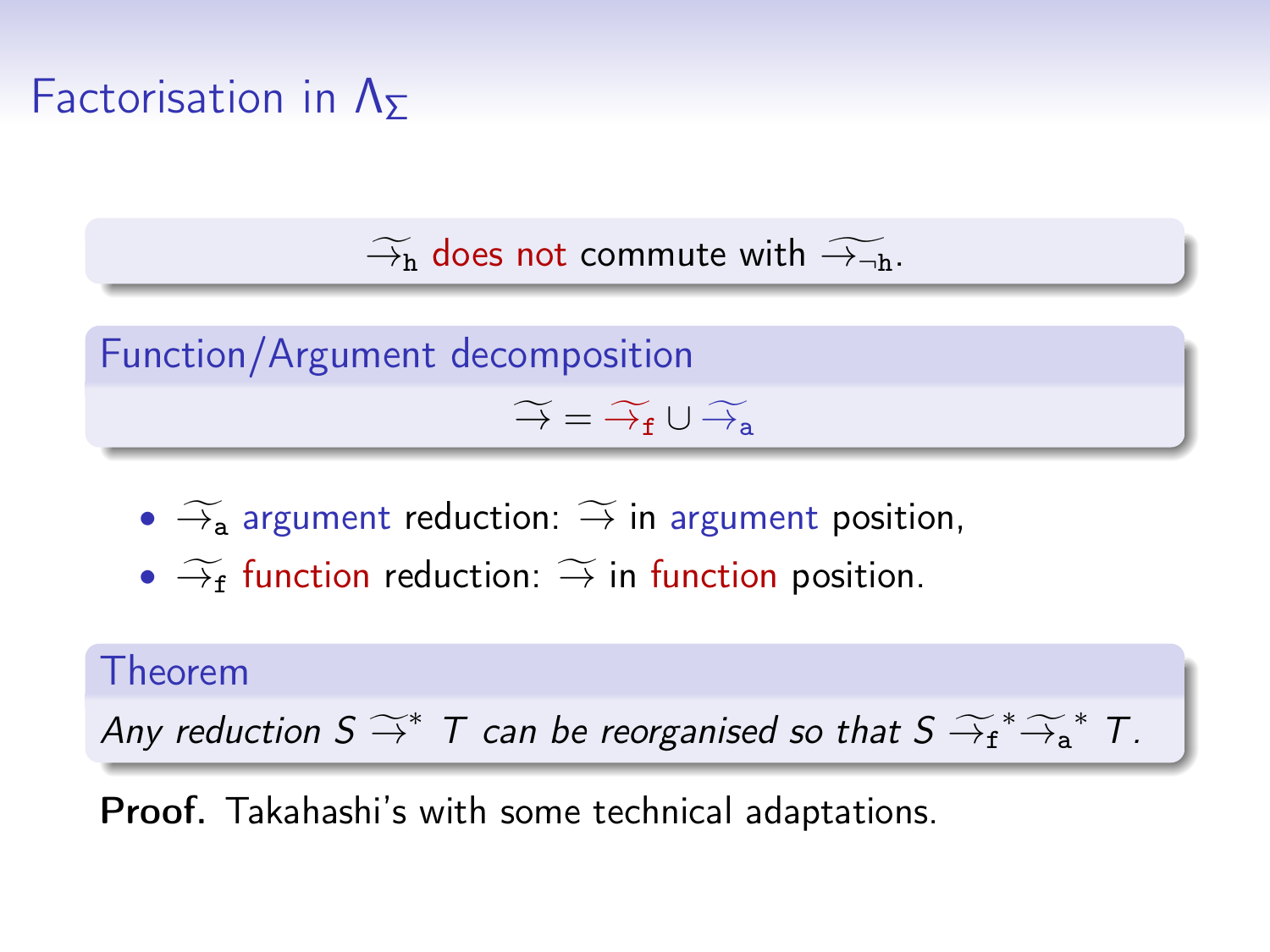## Head Normalisability

Simple terms exhibit the structure of pure  $\lambda$ -terms.

Definition (Head normal form) Let  $HNF_R$  the set of simple head normal forms:  $\lambda x_1 \ldots \lambda x_m$ .  $((y) T_1) \ldots T_n$ with  $m, n \geq 0$  and  $T_1, \ldots, T_n \in R\langle \Delta_R \rangle$ . Hence,  $R\langle HNF_R\rangle$  is the set of head normal forms.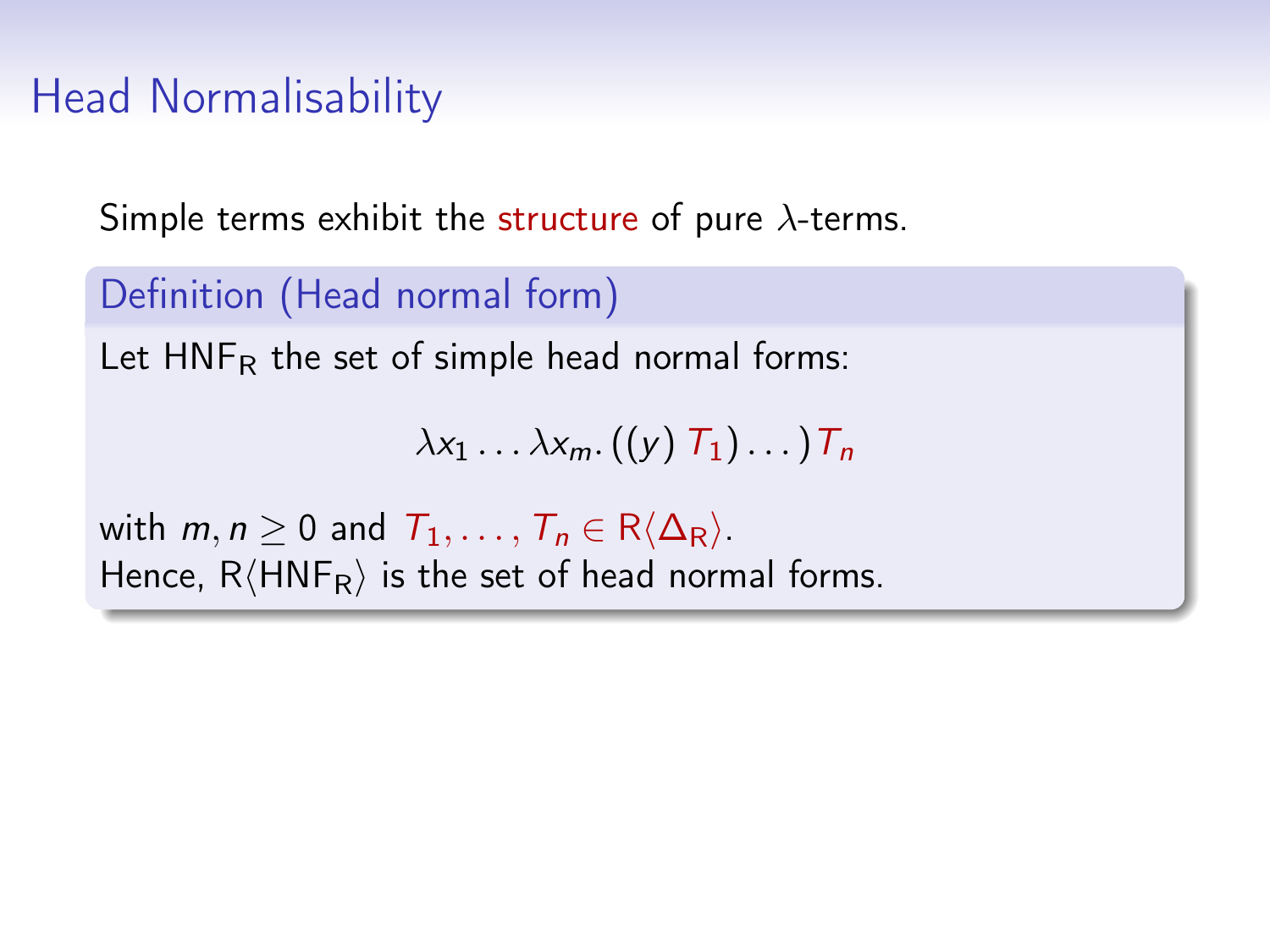## Head Normalisability

Simple terms exhibit the structure of pure  $\lambda$ -terms.

```
Definition (Head normal form)
Let HNF_R the set of simple head normal forms:
                        \lambda x_1 \ldots \lambda x_m. ((y) T_1) \ldots T_nwith m, n \geq 0 and T_1, \ldots, T_n \in R(\Delta_R).
Hence, R\langle HNF_R\rangle is the set of head normal forms.
```
Reduction  $\widetilde{\rightarrow}_{f}$  is head normalising:

#### Theorem

If  $S \in P(\Delta_P)$  has head normal form, then  $S \widetilde{\rightarrow}_f^*$  HNF(S).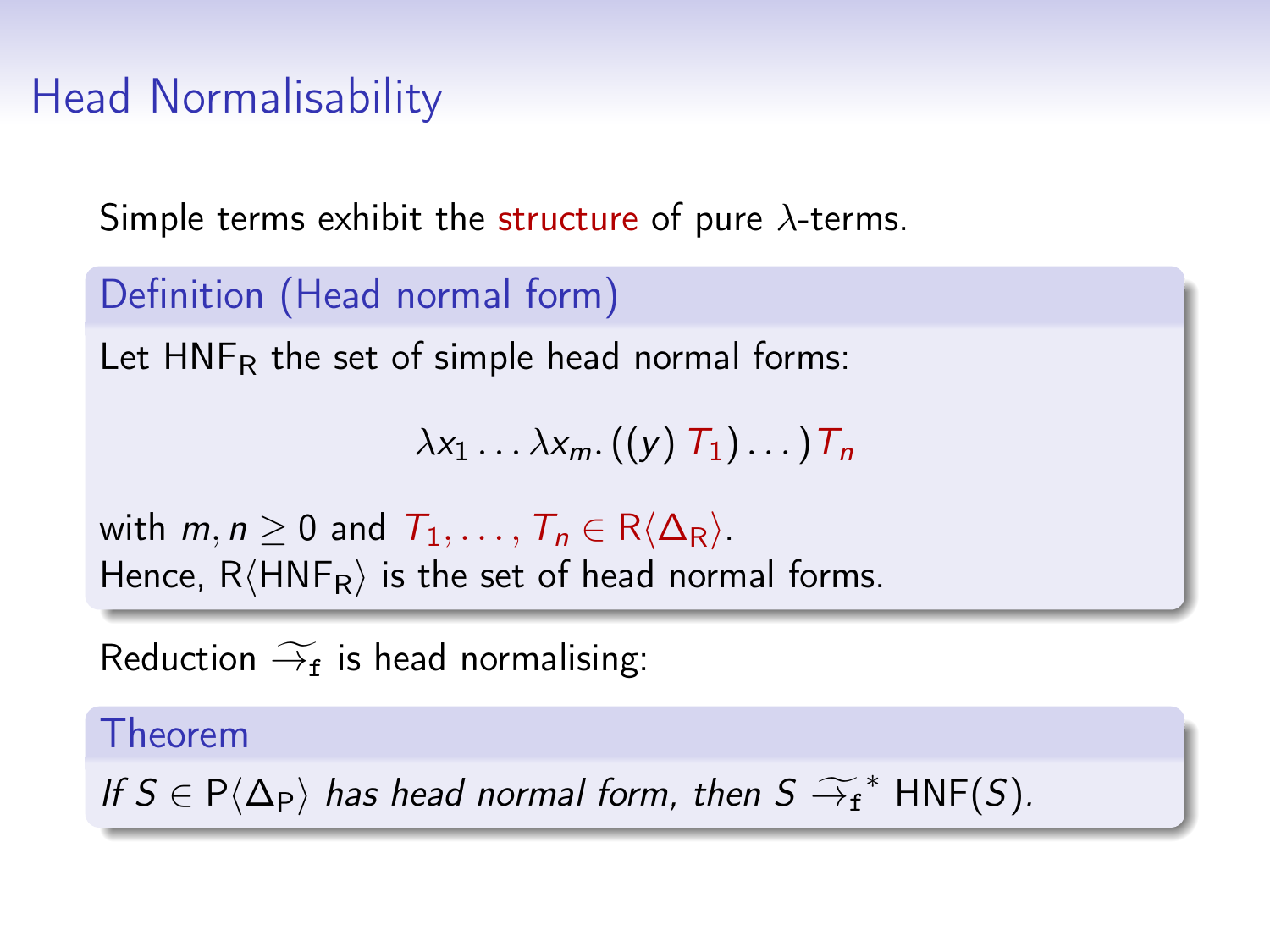# Normalisability (issues)

• Delicate rewriting property in  $\Lambda_{\Sigma}$ : it depends on the semiring R.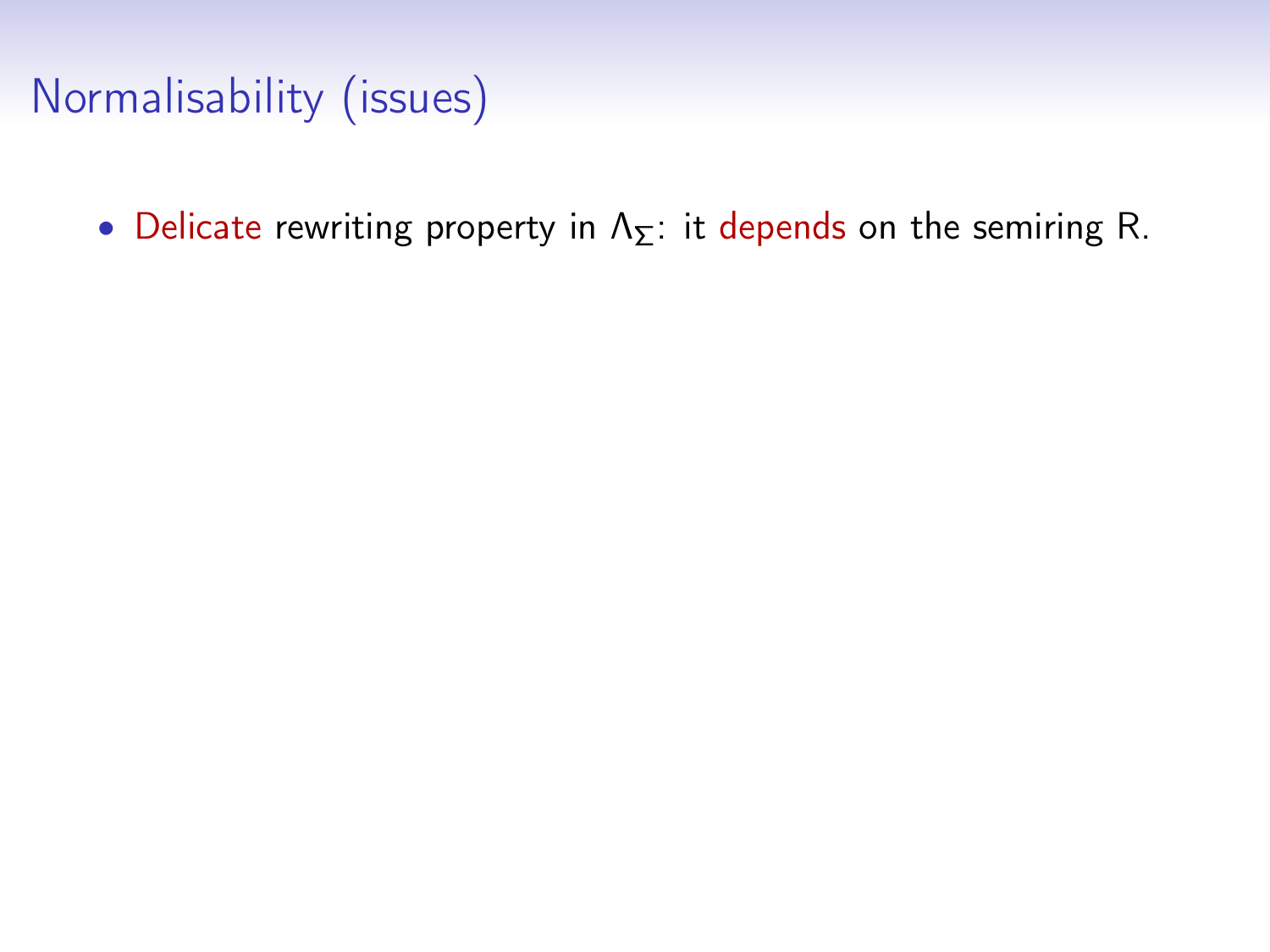# Normalisability (issues)

- Delicate rewriting property in  $\Lambda_{\Sigma}$ : it depends on the semiring R.
- If  $-1 \in R$ , so that  $1 + (-1) = 0$ , reduction collapses.

#### Proposition [\[Vau09\]](#page-0-0)

If R is not positive, *i.e.*  $a, b \in \mathbb{R}^{\bullet}$  such that  $a + b = 0$ , S reduces.

In general,  $R\langle\Delta_R\rangle$  has no normal forms.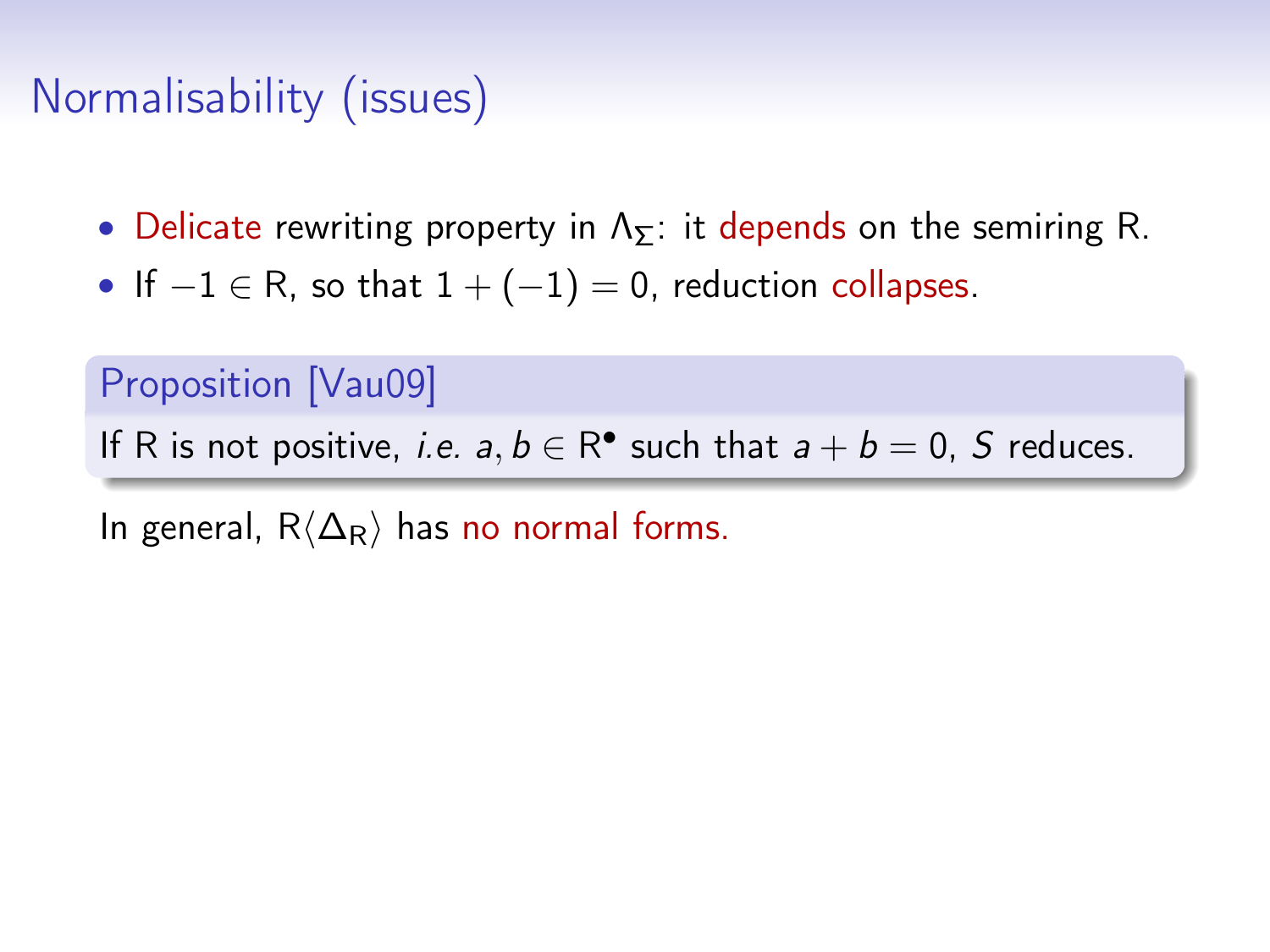# Normalisability (issues)

- Delicate rewriting property in  $\Lambda_{\Sigma}$ : it depends on the semiring R.
- If  $-1 \in R$ , so that  $1 + (-1) = 0$ , reduction collapses.

#### Proposition [\[Vau09\]](#page-0-0)

If R is not positive, *i.e.*  $a, b \in \mathbb{R}^{\bullet}$  such that  $a + b = 0$ , S reduces.

In general,  $R\langle\Delta_R\rangle$  has no normal forms.

However:

Theorem ([\[Vau09\]](#page-0-0))

 $N\langle\Delta_{N}\rangle$  is conservative with respect to pure  $\lambda$ -calculus.

 $\Rightarrow$  (strongly) normalisable terms and normal forms.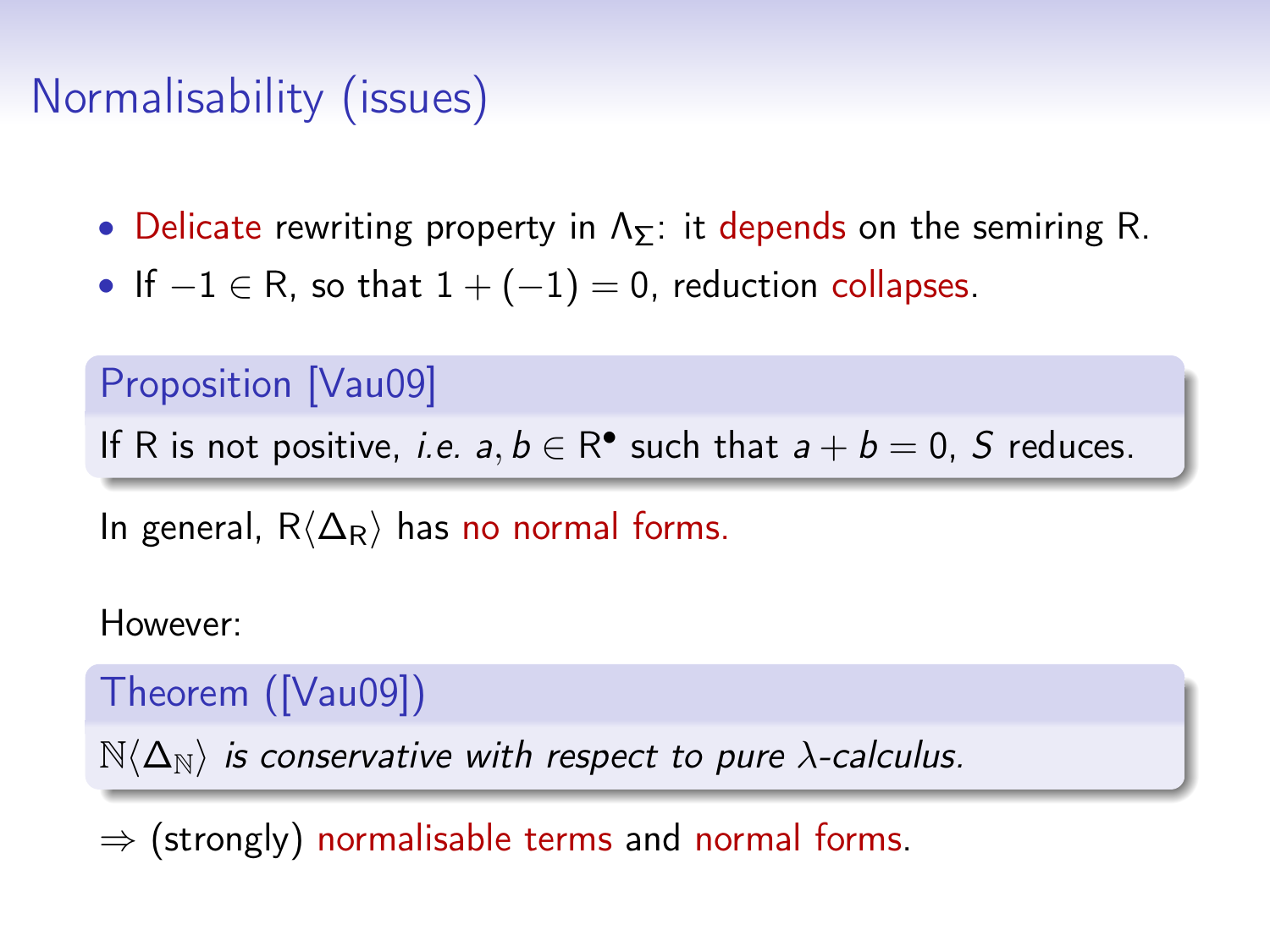# The Semiring P

#### Definition

 $\mathbb P$  is  $\mathbb N[\Xi]$ : the semiring of polynomials over a set of indeterminates Ξ, with non-negative integer coefficients.

- $\mathbb P$  exploitable as representation for every R (e.g.  $\mathbb N$ ,  $\mathbb Q$ , etc.),
- $\mathbb{P}\langle\Delta_{\mathbb{P}}\rangle$  inherits the good normalisability properties of  $\mathbb{N}\langle\Delta_{\mathbb{N}}\rangle$ .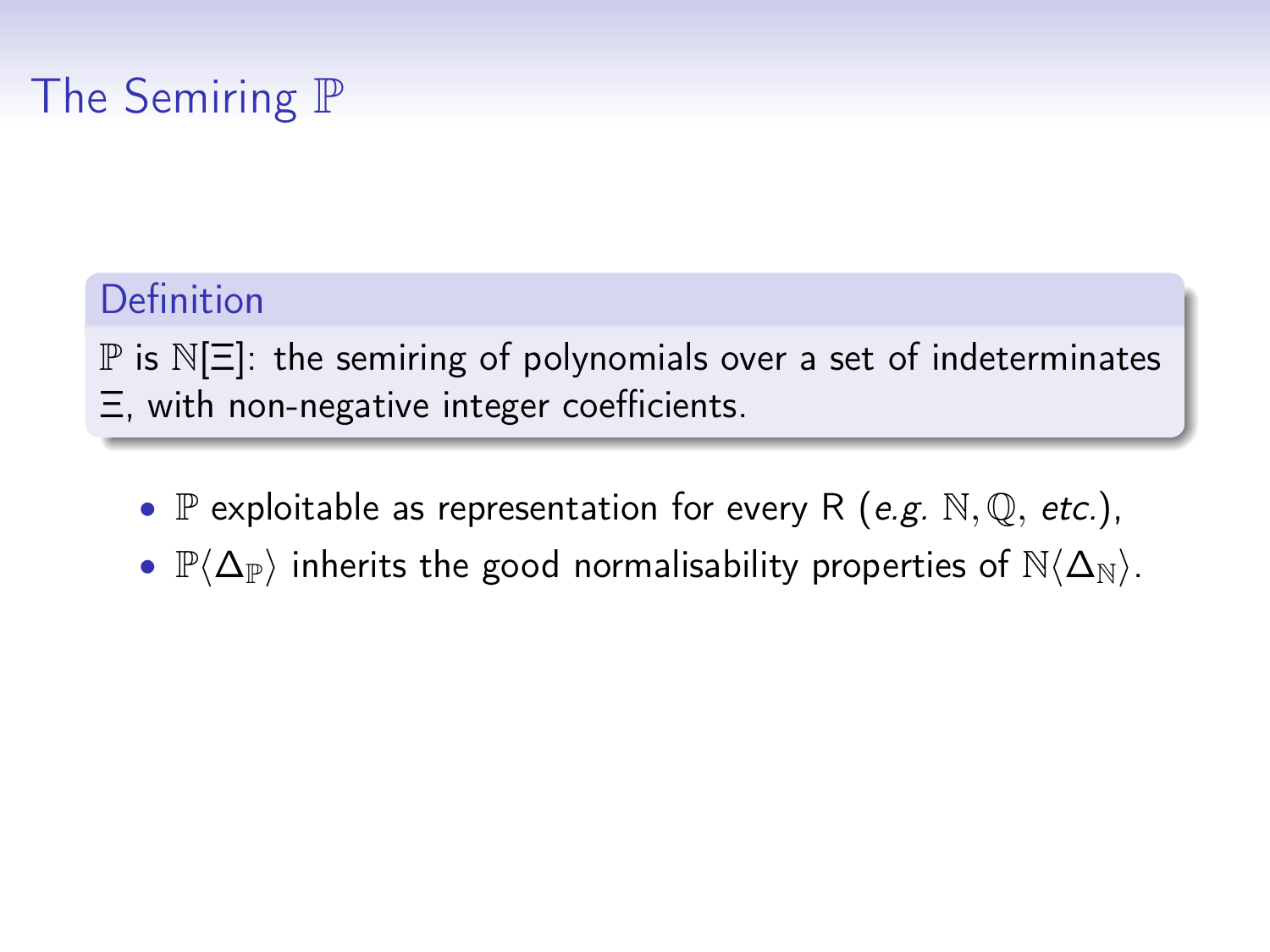# The Semiring P

#### Definition

 $\mathbb P$  is  $\mathbb N[\Xi]$ : the semiring of polynomials over a set of indeterminates Ξ, with non-negative integer coefficients.

- $\mathbb P$  exploitable as representation for every R (e.g.  $\mathbb N, \mathbb Q,$  etc.),
- $\mathbb{P}\langle\Delta_{\mathbb{P}}\rangle$  inherits the good normalisability properties of  $\mathbb{N}\langle\Delta_{\mathbb{N}}\rangle$ .

#### Idea

Characterise normal forms in R $\langle \Delta_R \rangle$  in terms of those in  $\mathbb{P}\langle \Delta_{\mathbb{P}} \rangle$ .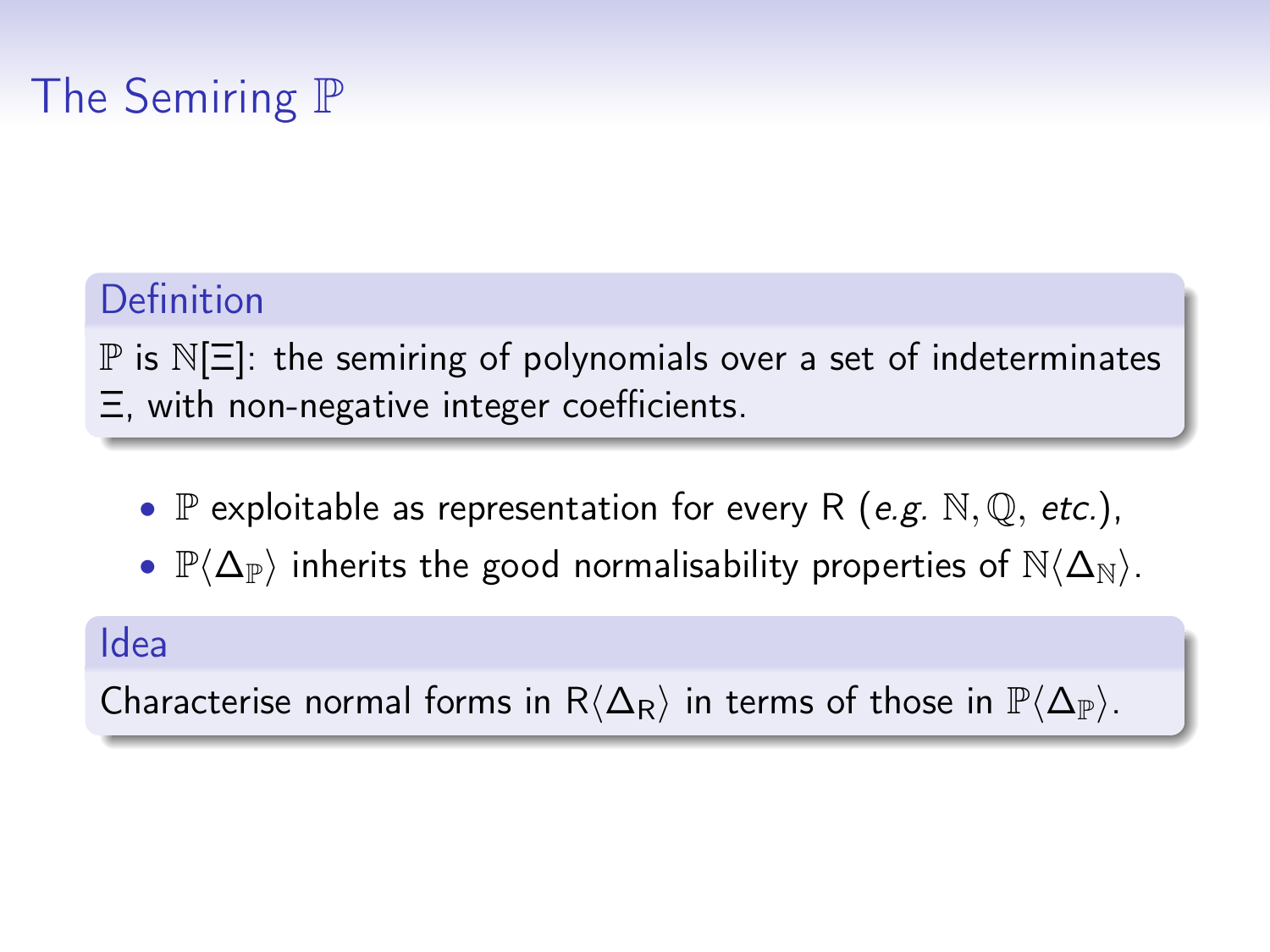$\mathbb{P}\langle\Delta_{\mathbb{P}}\rangle$  as representation of any R $\langle\Delta_{\mathbb{R}}\rangle$ .



How can we relate the two?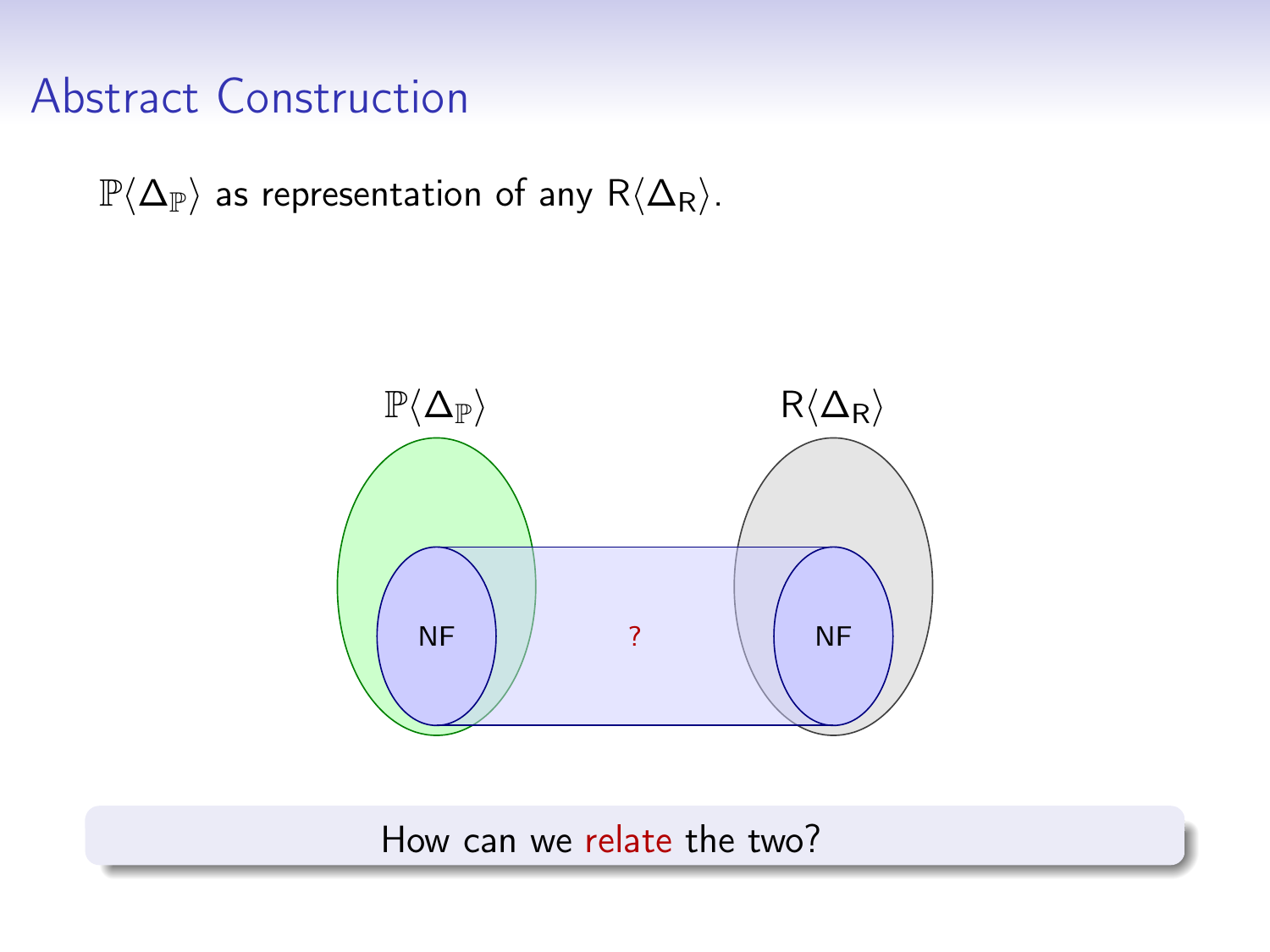• Term evaluation  $\lbrack\!\lbrack\cdot\rbrack\!\rbrack$ : morphism from  $\mathbb{P}\langle\Delta_{\mathbb{P}}\rangle$  to  $R\langle\Delta_{\mathsf{R}}\rangle$ ,



Sibling terms are notations for the same term  $\bullet$ .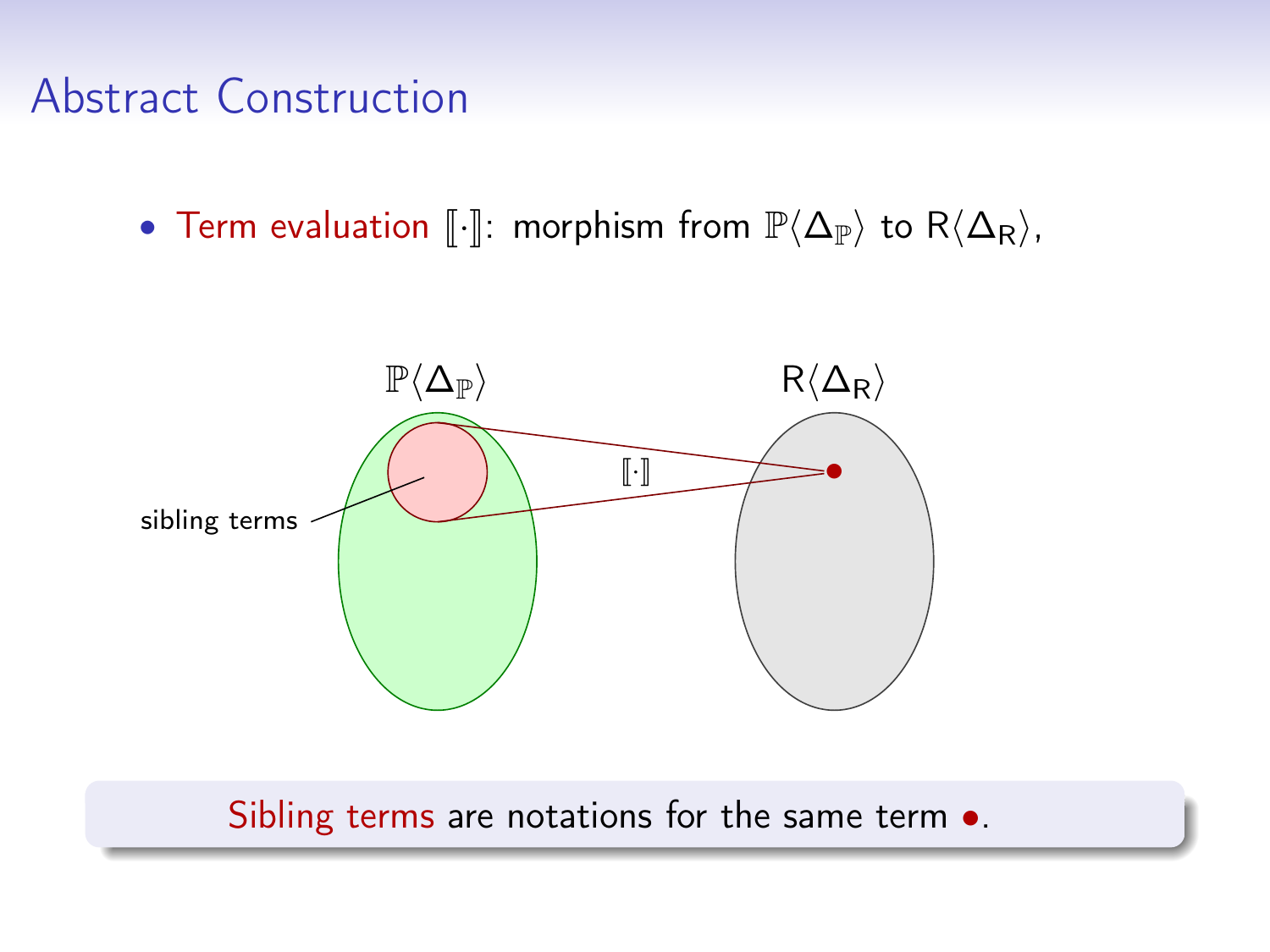• Term evaluation  $\lbrack\!\lbrack\cdot\rbrack\!\rbrack$ : morphism from  $\mathbb{P}\langle\Delta_{\mathbb{P}}\rangle$  to  $R\langle\Delta_{\mathsf{R}}\rangle$ ,



 $\mathbb{P}\langle \Delta_{\mathbb{P}}\rangle$  exhibits normal forms.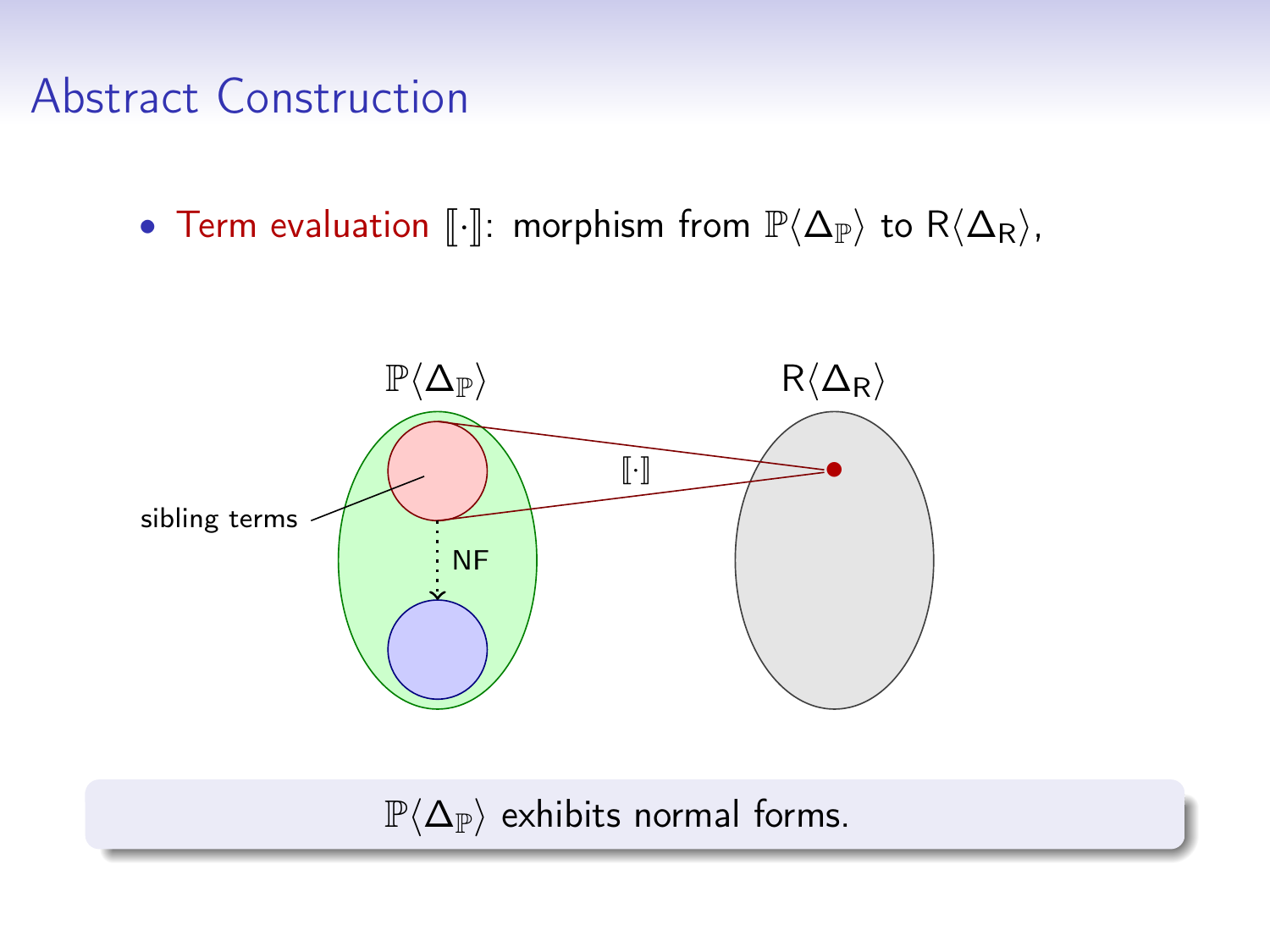- Term evaluation  $\llbracket \cdot \rrbracket$ : morphism from  $\mathbb{P}\langle \Delta_{\mathbb{P}}\rangle$  to  $R\langle \Delta_{\mathsf{R}}\rangle$ ,
- Normal forms in  $R\langle\Delta_R\rangle$ : terms admitting a redex-free writing.



NF(sibling terms) are notations for the same term:  $\bullet = NF(\bullet)$ .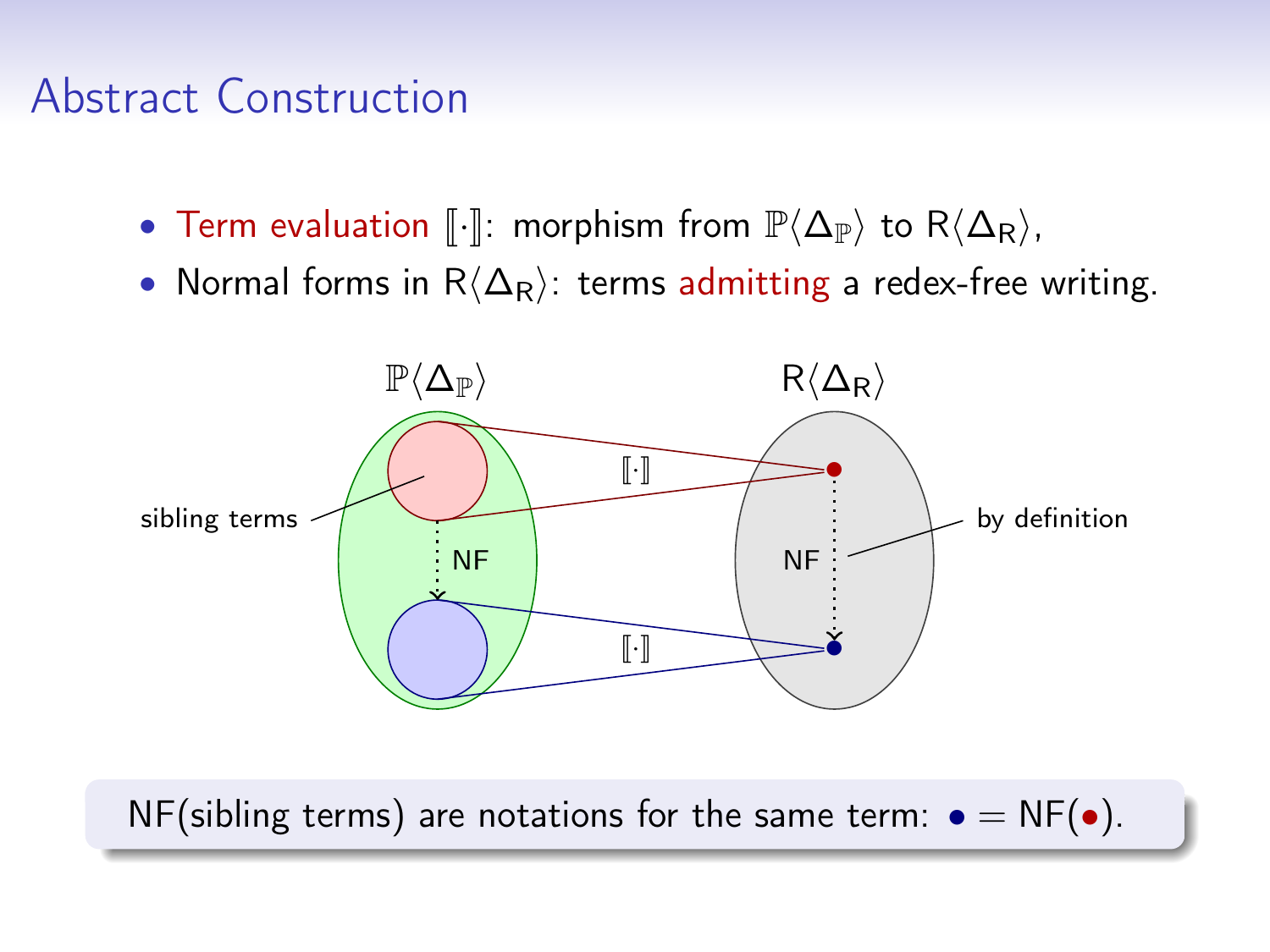#### Abstract Construction

- Term evaluation  $\llbracket \cdot \rrbracket$ : morphism from  $\mathbb{P}\langle \Delta_{\mathbb{P}}\rangle$  to  $R\langle \Delta_{\mathsf{R}}\rangle$ ,
- Normal forms in  $R\langle\Delta_{\sf R}\rangle$ : terms admitting a redex-free writing.



NF of  $\mathbb{P}\langle \Delta_{\mathbb{P}}\rangle$  induces NF of  $R\langle \Delta_{\mathbb{R}}\rangle$  via  $\lceil \cdot \rceil$ .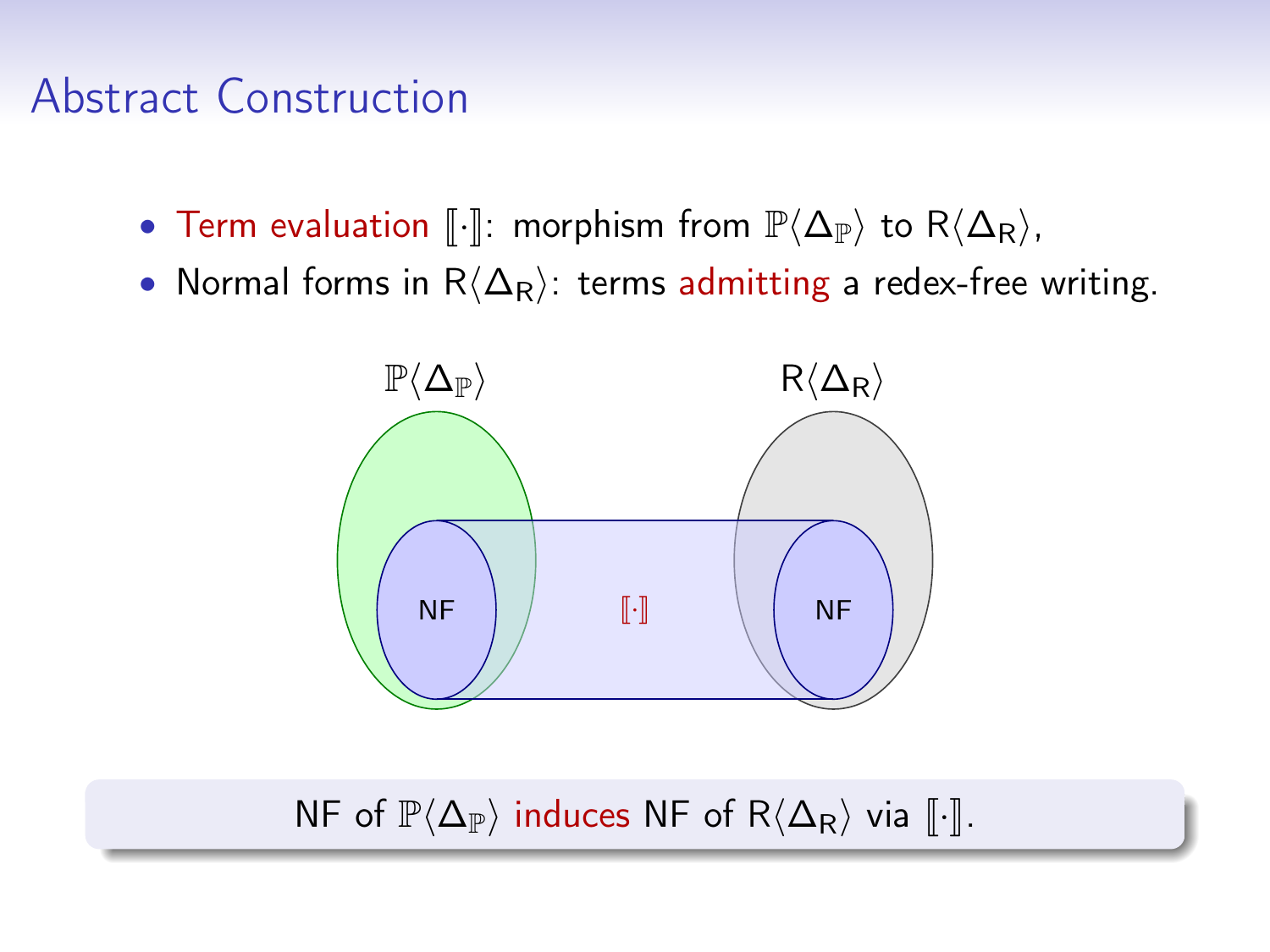#### Abstract Construction

- Term evaluation  $\llbracket \cdot \rrbracket$ : morphism from  $\mathbb{P}\langle \Delta_{\mathbb{P}}\rangle$  to  $R\langle \Delta_{\mathsf{R}}\rangle$ ,
- Normal forms in  $R\langle\Delta_{\sf R}\rangle$ : terms admitting a redex-free writing.

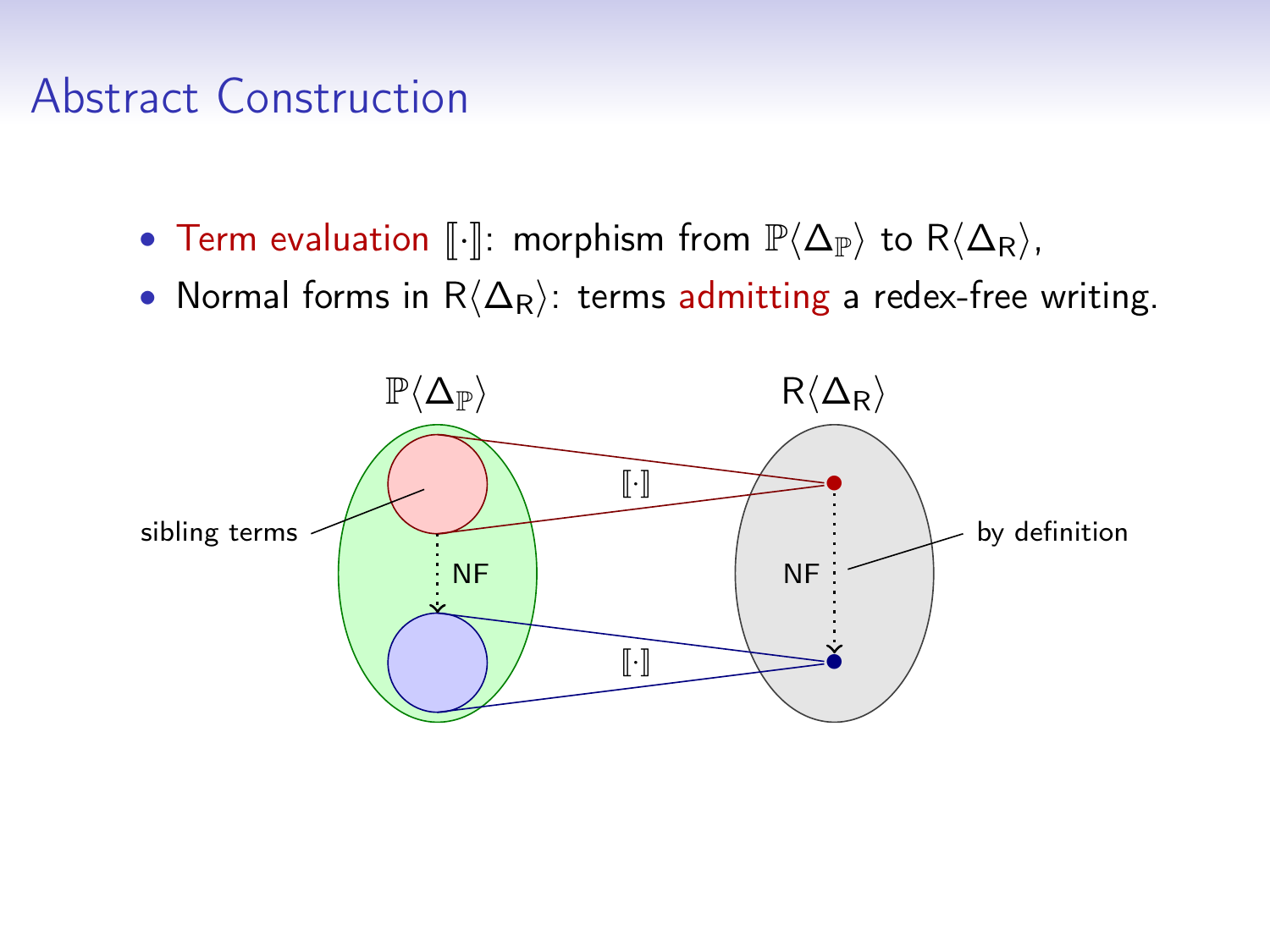Strong normalisability:

Theorem

Let  $S, T \in \mathbb{P}\langle \Delta_{\mathbb{P}} \rangle$  be SN. If  $\llbracket S \rrbracket = \llbracket T \rrbracket$ , then  $\llbracket \text{NF}(S) \rrbracket = \llbracket \text{NF}(T) \rrbracket$ .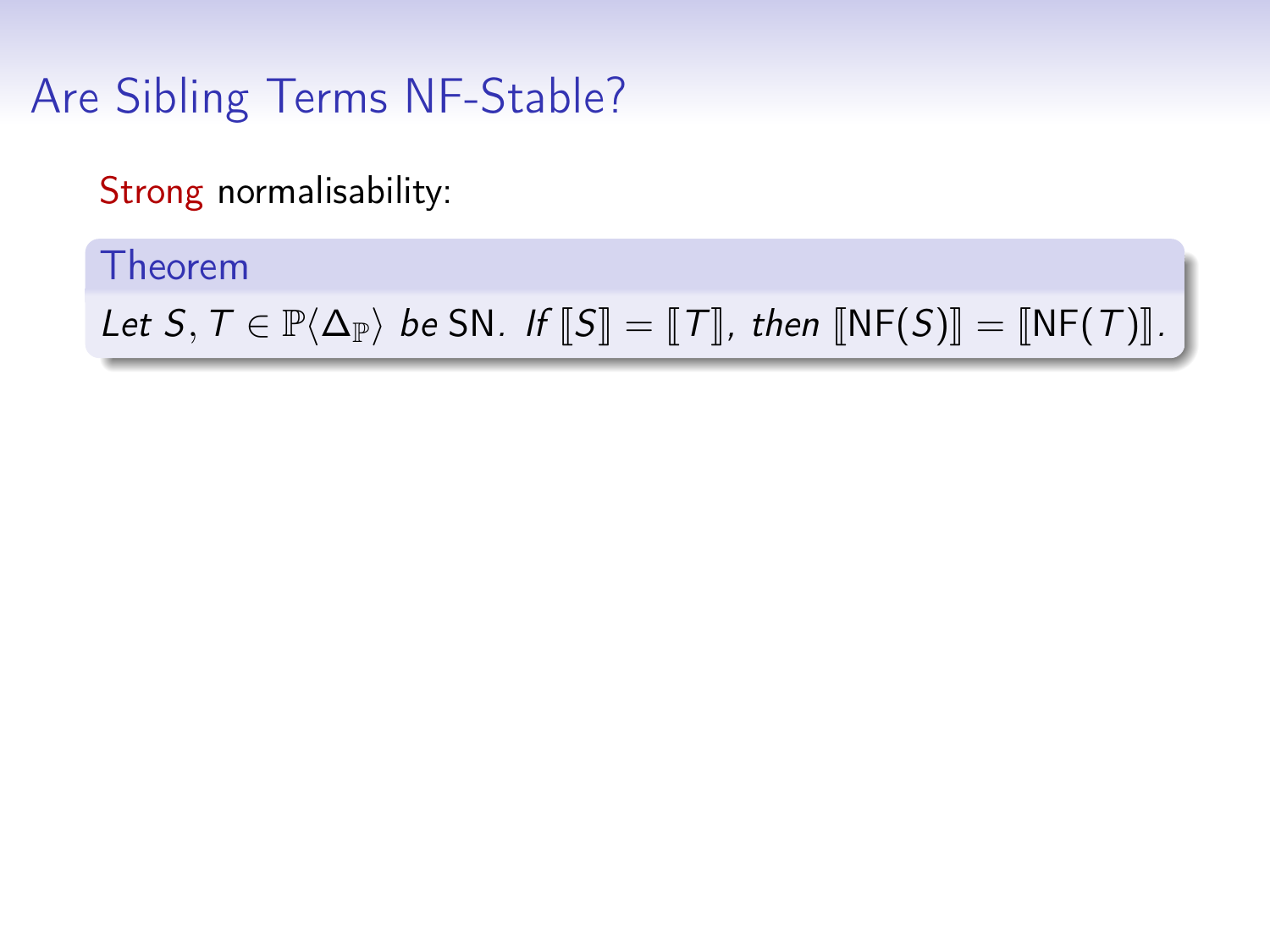**SHI/J/M/ Normalisability:** 

Theorem

Let  $S, T \in \mathbb{P}\langle \Delta_{\mathbb{P}} \rangle$  be N. If  $\llbracket S \rrbracket = \llbracket T \rrbracket$ , then  $\llbracket \text{NF}(S) \rrbracket = \llbracket \text{NF}(T) \rrbracket$ .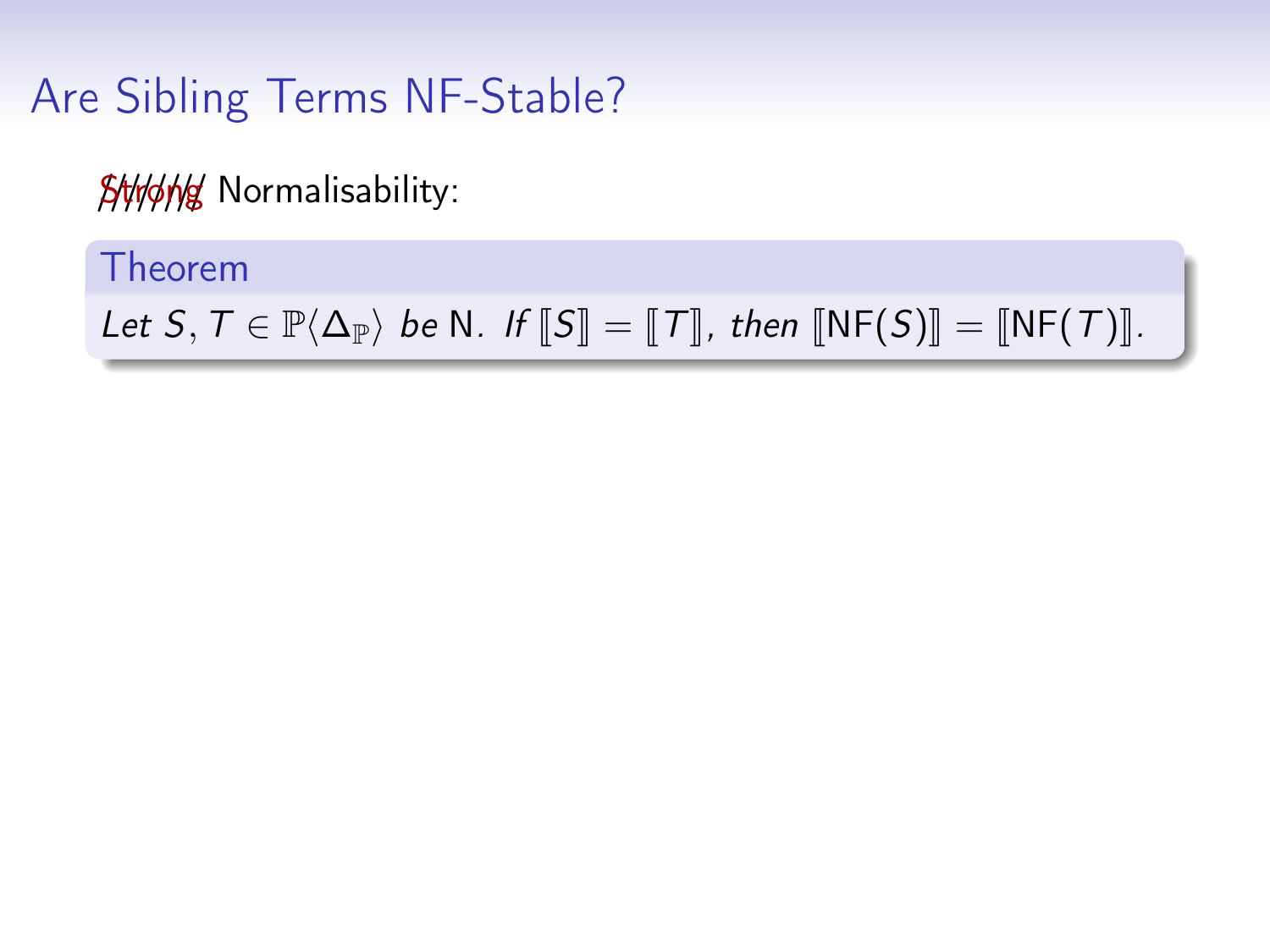**SHI/J/M/ Normalisability:** 

Theorem

Let  $S, T \in \mathbb{P}\langle \Delta_{\mathbb{P}} \rangle$  be N. If  $\llbracket S \rrbracket = \llbracket T \rrbracket$ , then  $\llbracket \text{NF}(S) \rrbracket = \llbracket \text{NF}(T) \rrbracket$ .

• Unique normal form:

Definition Let  $T \in \mathbb{P}\langle \Delta_{\mathbb{P}}\rangle$  be N with  $T\mathbb{I} = S \in R\langle \Delta_{\mathsf{R}}\rangle$ : NF(S) =  $\mathbb{I}\mathsf{NF}(T)\mathbb{I}$ .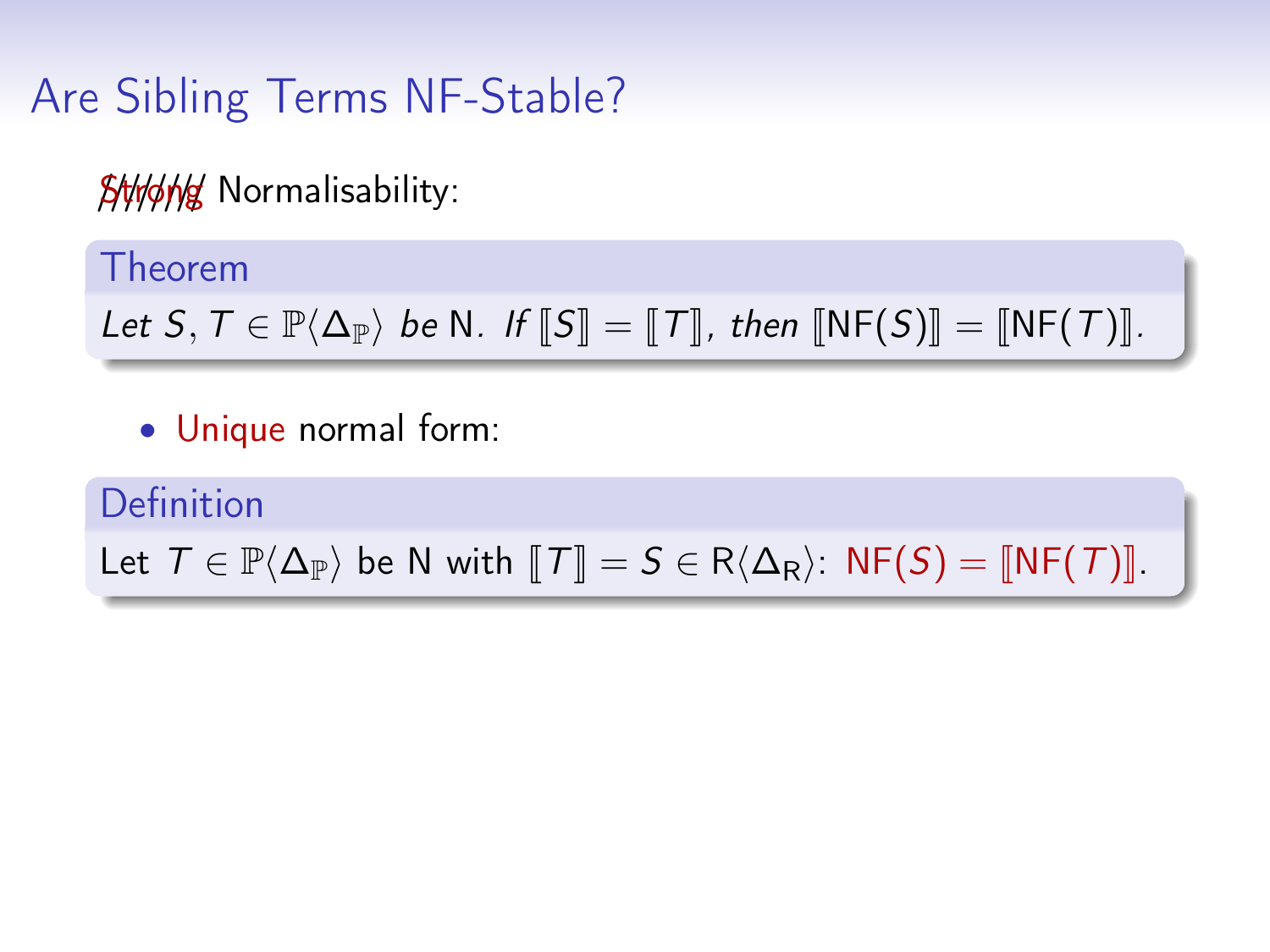**SHHAK Normalisability:** 

Theorem

Let  $S, T \in \mathbb{P}\langle \Delta_{\mathbb{P}} \rangle$  be N. If  $\llbracket S \rrbracket = \llbracket T \rrbracket$ , then  $\llbracket \text{NF}(S) \rrbracket = \llbracket \text{NF}(T) \rrbracket$ .

• Unique normal form:

Definition Let  $T \in \mathbb{P}\langle \Delta_{\mathbb{P}}\rangle$  be N with  $T\mathbb{I} = S \in R\langle \Delta_{\mathsf{R}}\rangle$ : NF(S) =  $\mathbb{I}\mathsf{NF}(T)\mathbb{I}$ .

• Partial, but consistent, term equivalence:

Definition

 $S \cong T$  if there are normalisable terms  $U, V \in \mathbb{P}\langle\Delta_{\mathbb{P}}\rangle$  such that  $\llbracket U \rrbracket = S$ ,  $\llbracket V \rrbracket = T$  and  $\llbracket \text{NF}(U) \rrbracket = \llbracket \text{NF}(V) \rrbracket$ .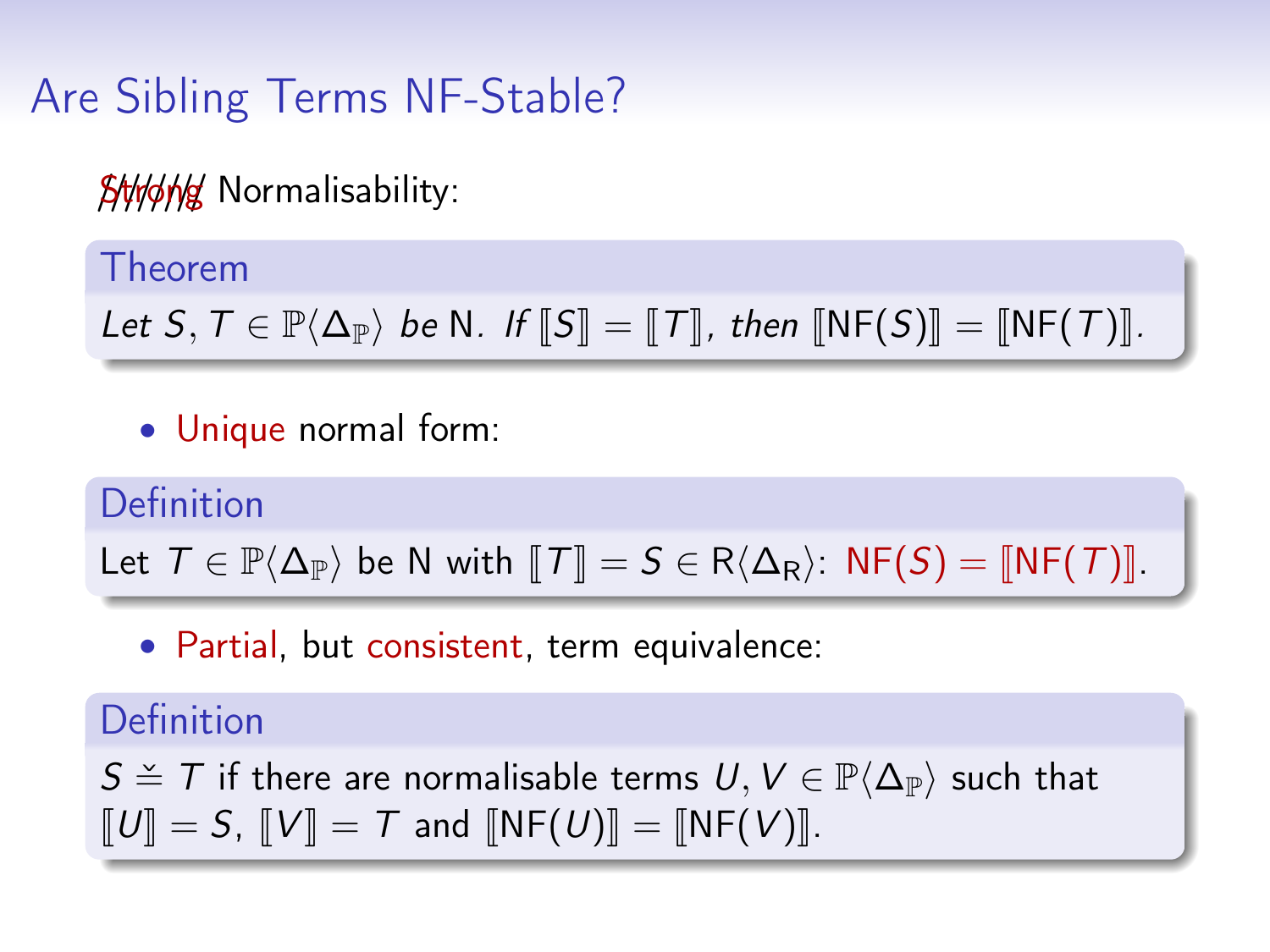Is it possible to directly compute these normal forms?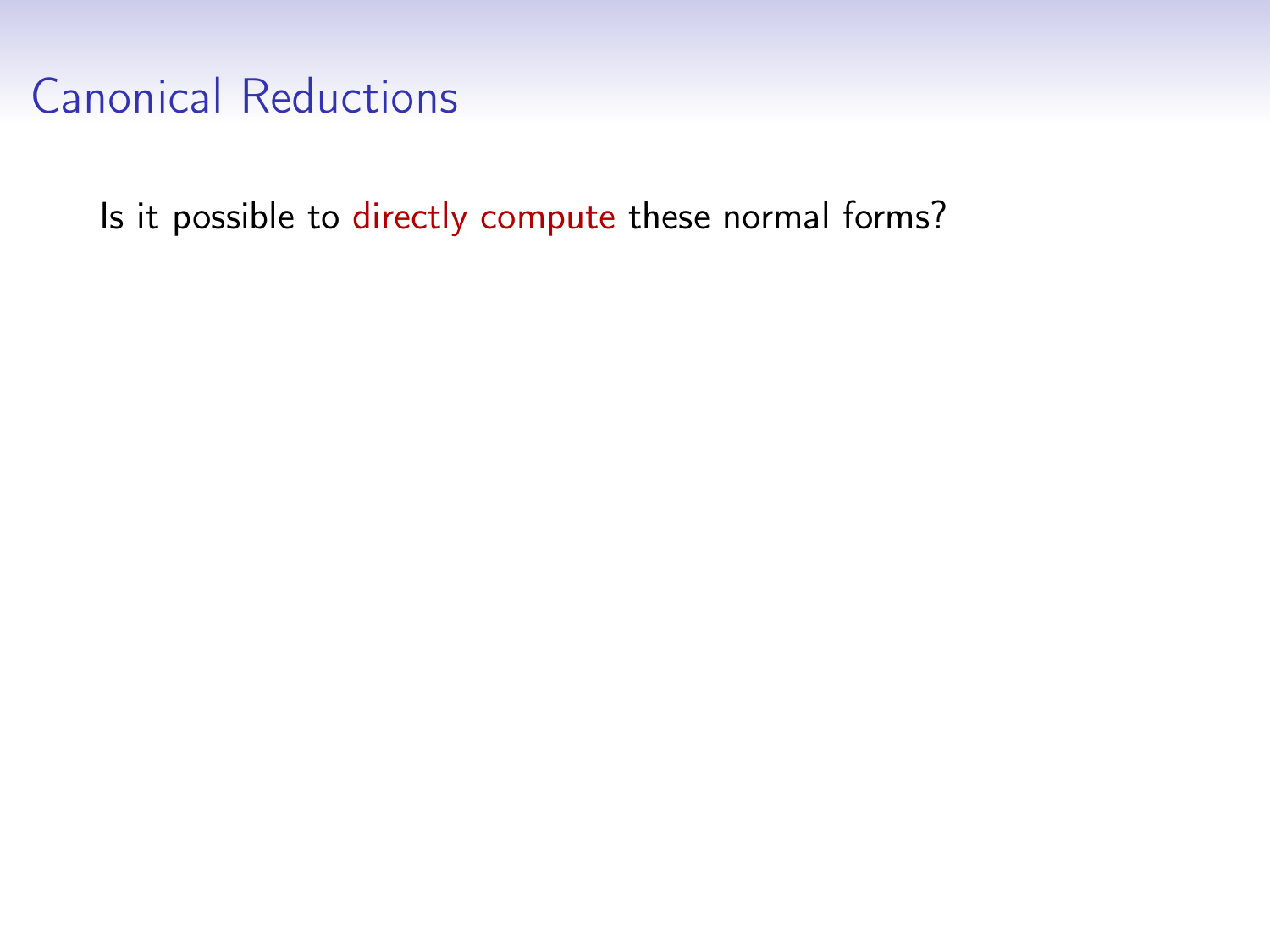Is it possible to directly compute these normal forms?

- Parallel  $\beta$ -reduction  $\Rightarrow$ ,
- extended to canonical terms only:

$$
\sum_{i=1}^n a_i s_i \Rightarrow \sum_{i=1}^n a_i T_i \text{ where, } s_i \neq s_j \text{ and } s_i \Rightarrow T_i.
$$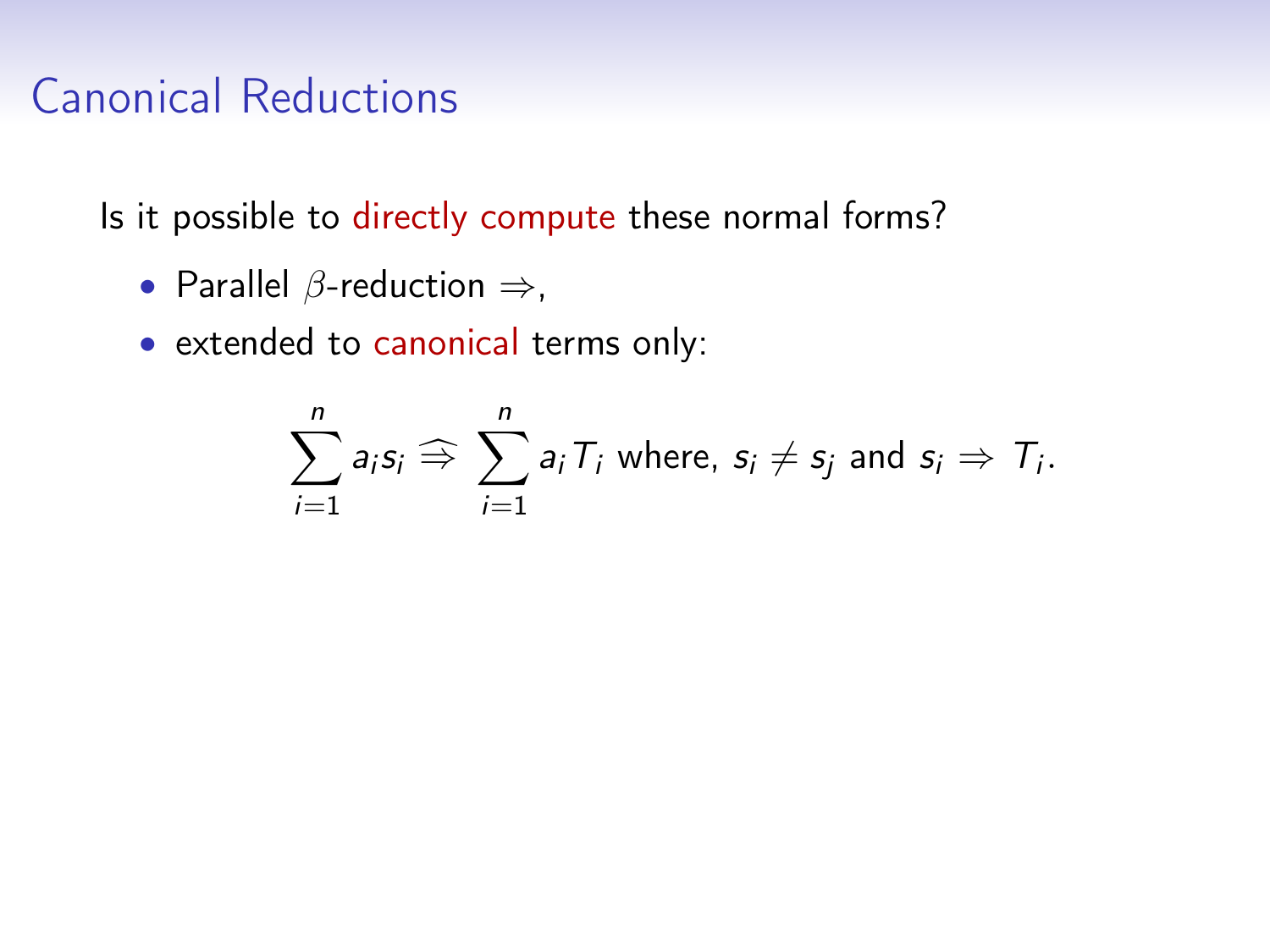Is it possible to directly compute these normal forms?

- Parallel  $\beta$ -reduction  $\Rightarrow$ ,
- extended to canonical terms only:

$$
\sum_{i=1}^n a_i s_i \Rightarrow \sum_{i=1}^n a_i T_i \text{ where, } s_i \neq s_j \text{ and } s_i \Rightarrow T_i.
$$

#### Theorem

For all normalisable  $S \in \mathbb{P}\langle \Delta_{\mathbb{P}}\rangle$ ,  $\llbracket S \rrbracket \Rightarrow^* \llbracket \text{NF}(S) \rrbracket$ .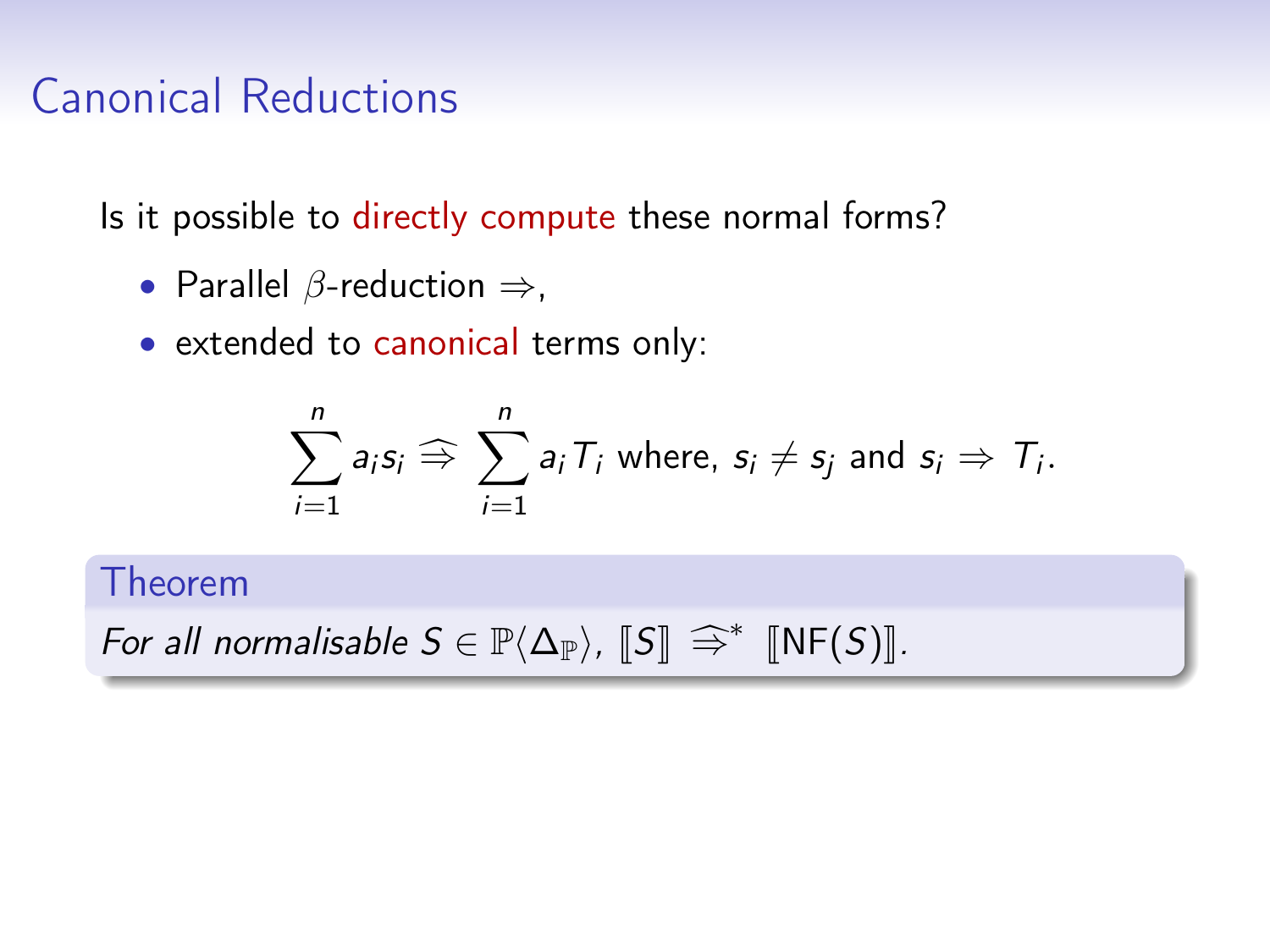Is it possible to directly compute these normal forms?

- Parallel  $\beta$ -reduction  $\Rightarrow$ ,
- extended to canonical terms only:

$$
\sum_{i=1}^n a_i s_i \widehat{\Rightarrow} \sum_{i=1}^n a_i T_i \text{ where, } s_i \neq s_j \text{ and } s_i \Rightarrow T_i.
$$

#### Theorem

For all normalisable  $S \in \mathbb{P}\langle \Delta_{\mathbb{P}}\rangle$ ,  $\llbracket S \rrbracket \Rightarrow^* \llbracket \text{NF}(S) \rrbracket$ .

• Non-parallel version characterises strong normalisability only,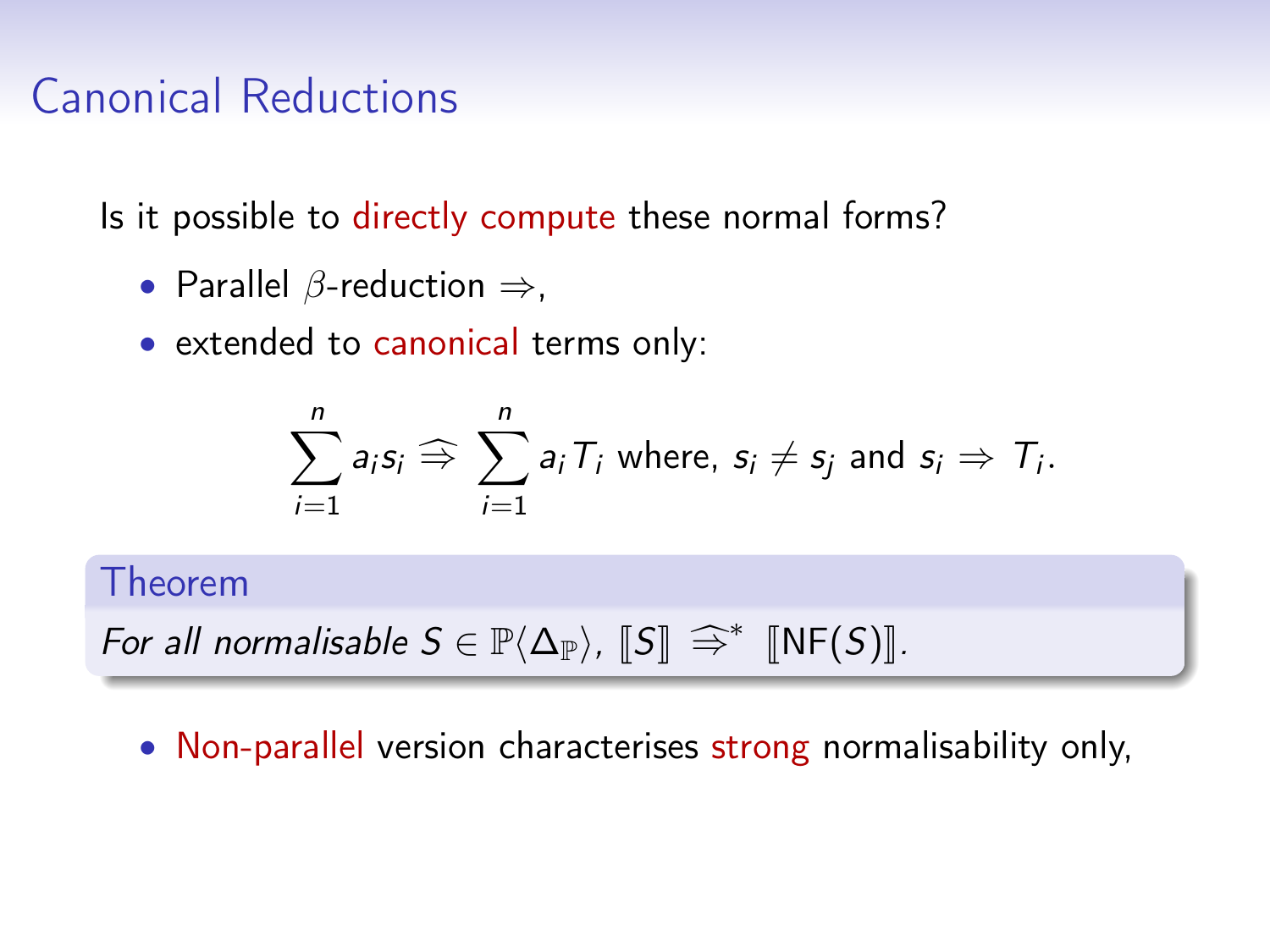Is it possible to directly compute these normal forms?

- Parallel  $\beta$ -reduction  $\Rightarrow$ ,
- extended to canonical terms only:

$$
\sum_{i=1}^n a_i s_i \widehat{\Rightarrow} \sum_{i=1}^n a_i T_i \text{ where, } s_i \neq s_j \text{ and } s_i \Rightarrow T_i.
$$

#### Theorem

For all normalisable 
$$
S \in \mathbb{P}\langle \Delta_{\mathbb{P}} \rangle
$$
,  $[S] \cong^* [NF(S)]$ .

- Non-parallel version characterises strong normalisability only,
- Relations on canonical terms exhibit bad rewriting properties.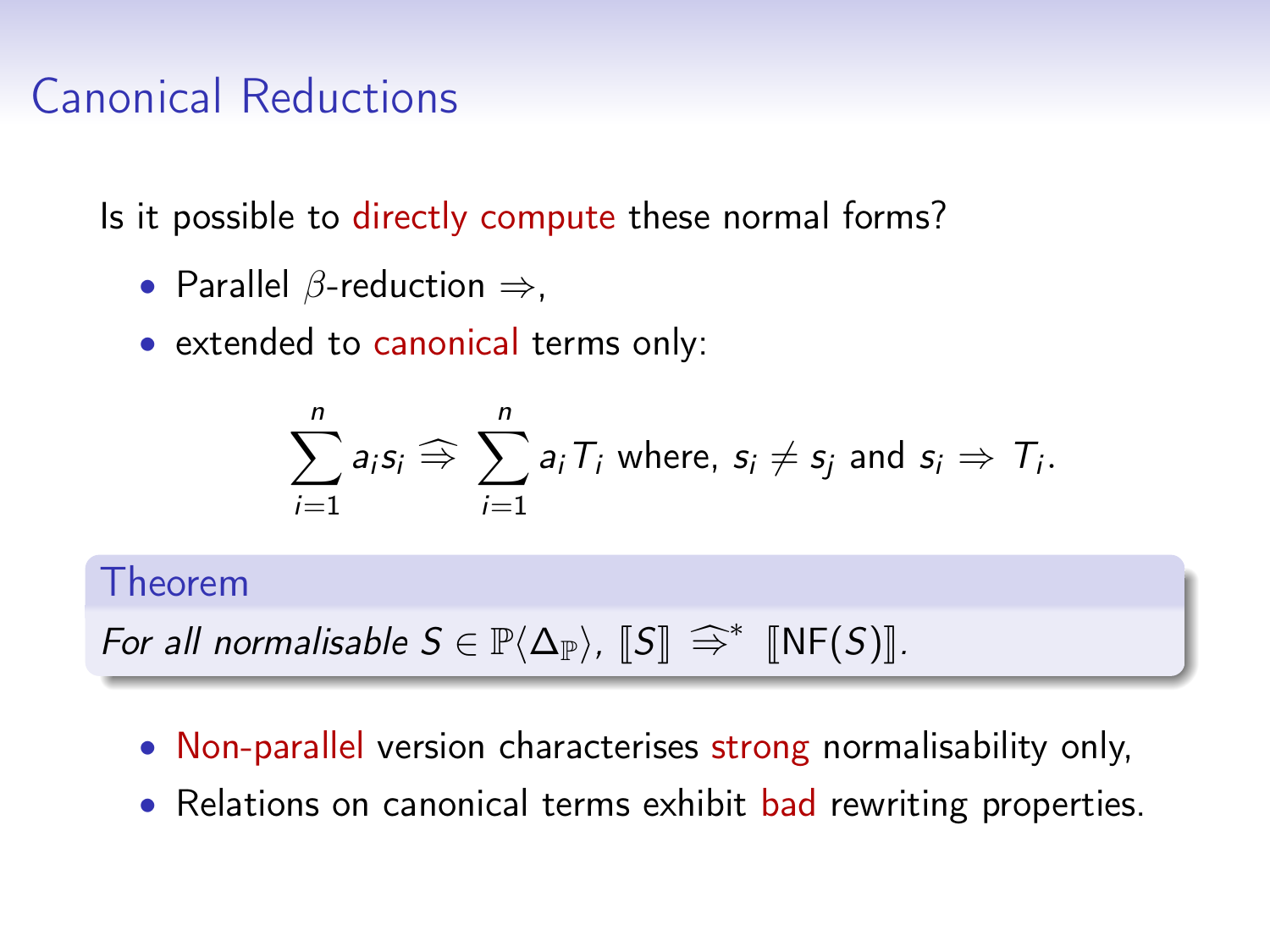

# Coinductive equivalences in a probabilistic scenario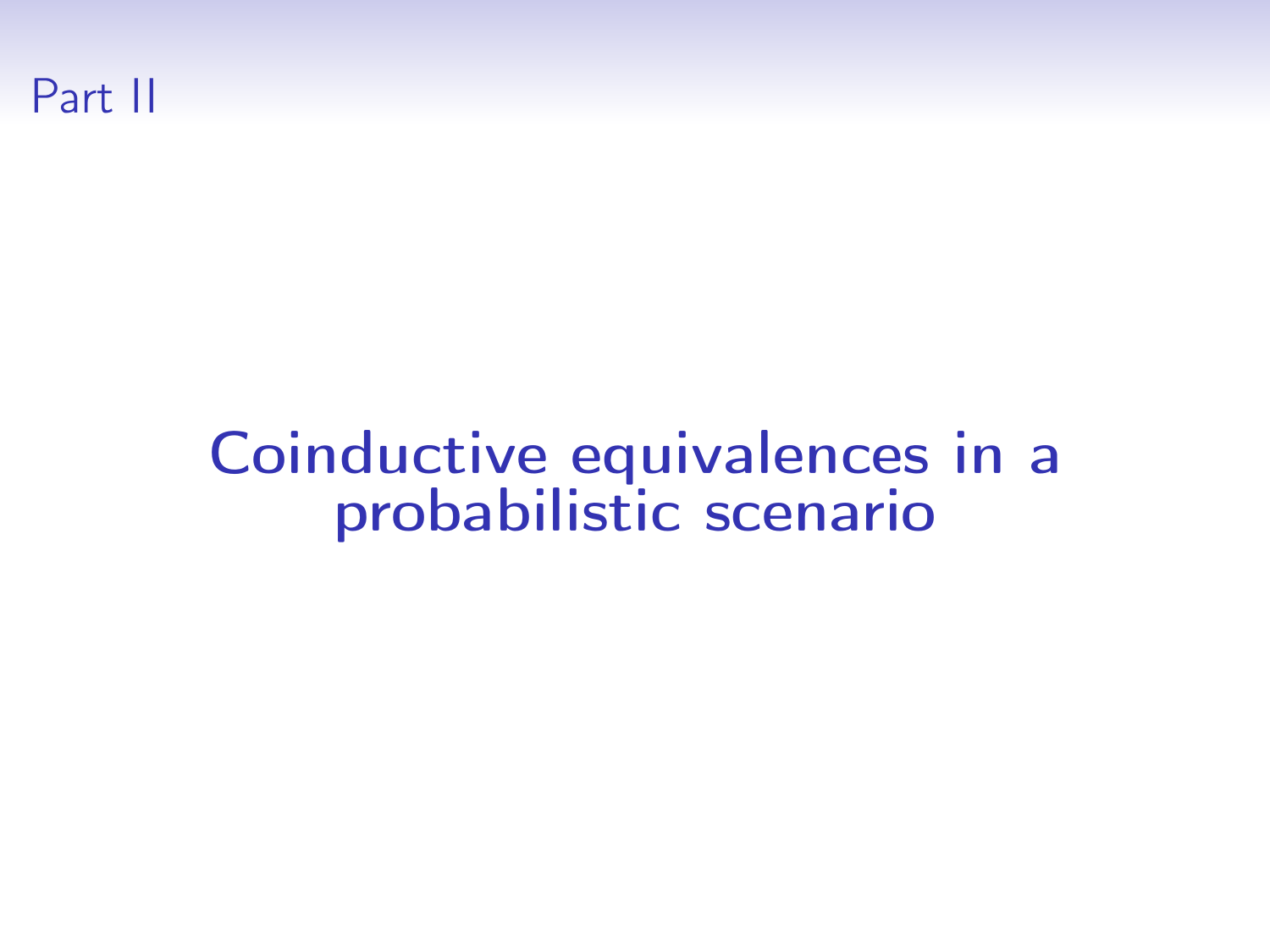Higher-Order Program Equivalence

How can we establish M equivalent to N ?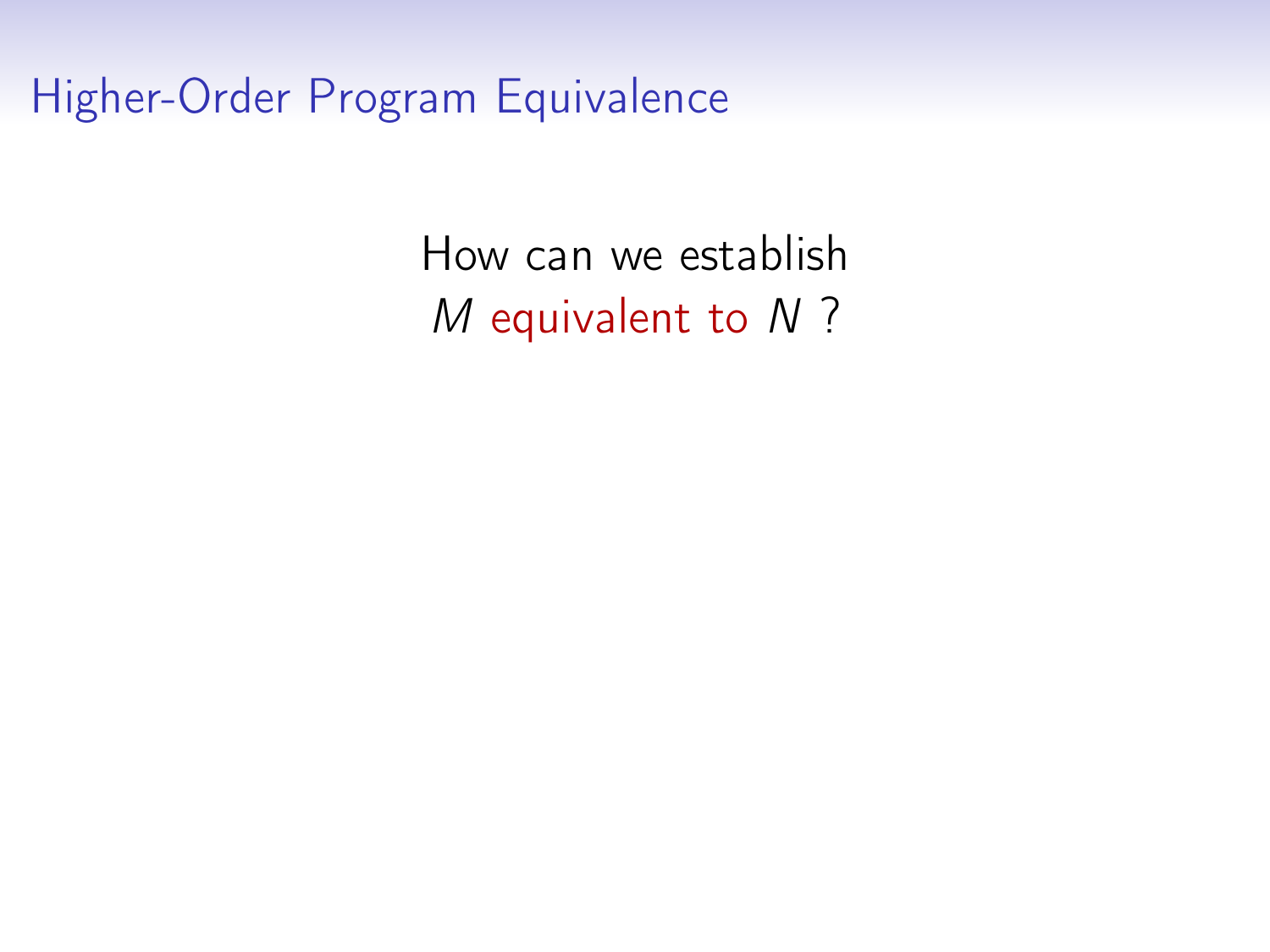Higher-Order Program Equivalence

How can we establish M equivalent to N ?

Context equivalence As soon as their observable behaviour is the same in every context: if  $\text{Obs}(C \langle M \rangle, C \langle N \rangle)$  then  $M \simeq N$ .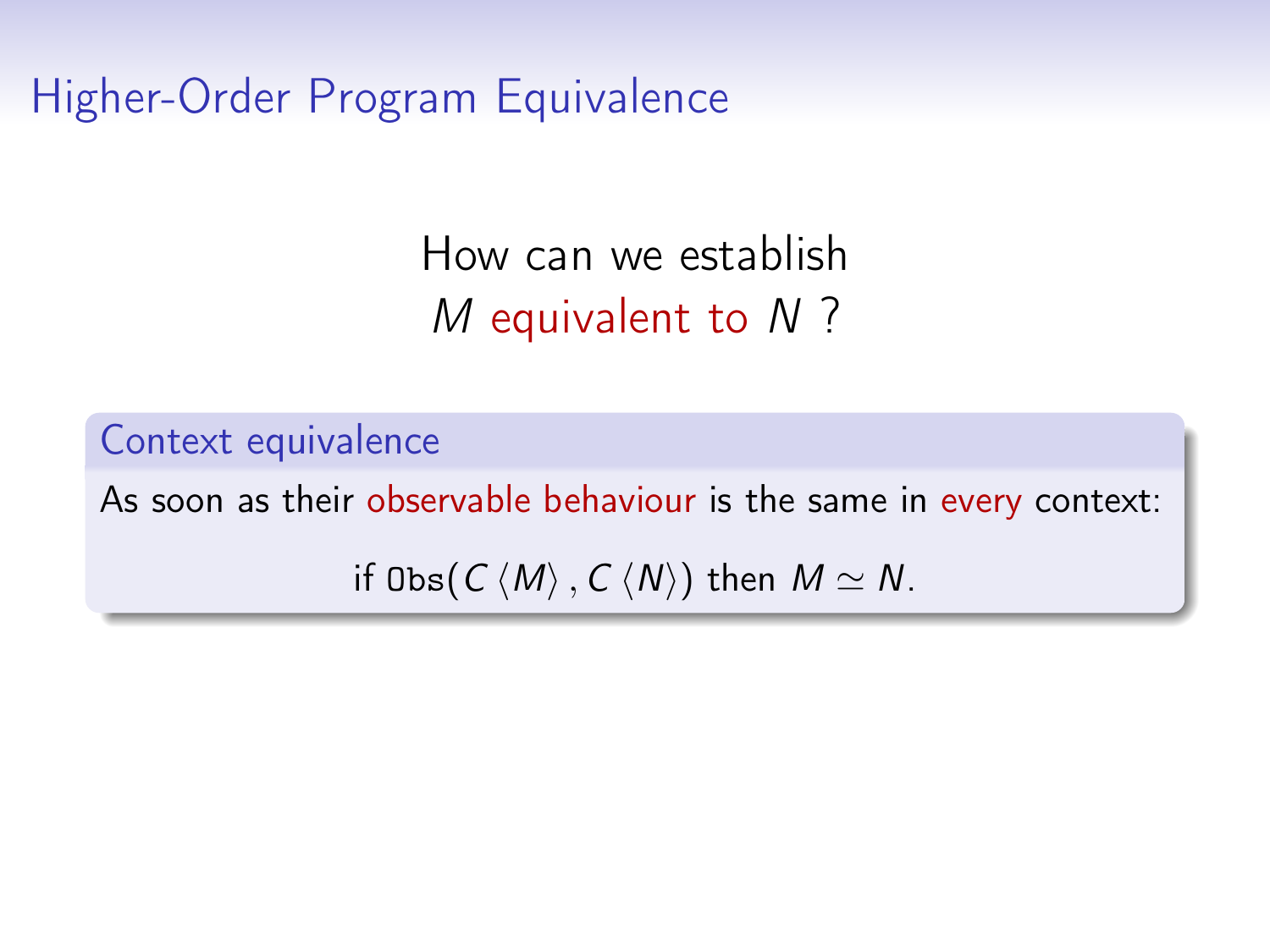Higher-Order Program Equivalence

How can we establish M equivalent to N ?

Context equivalence

As soon as their observable behaviour is the same in every context:

if  $\text{Obs}(C \langle M \rangle, C \langle N \rangle)$  then  $M \simeq N$ .

Observational equivalences:

- Subsume compositional reasonings (congruence),
- Involve universal quantification (hard),
- Amenable to coinductive formulations (bisimulation).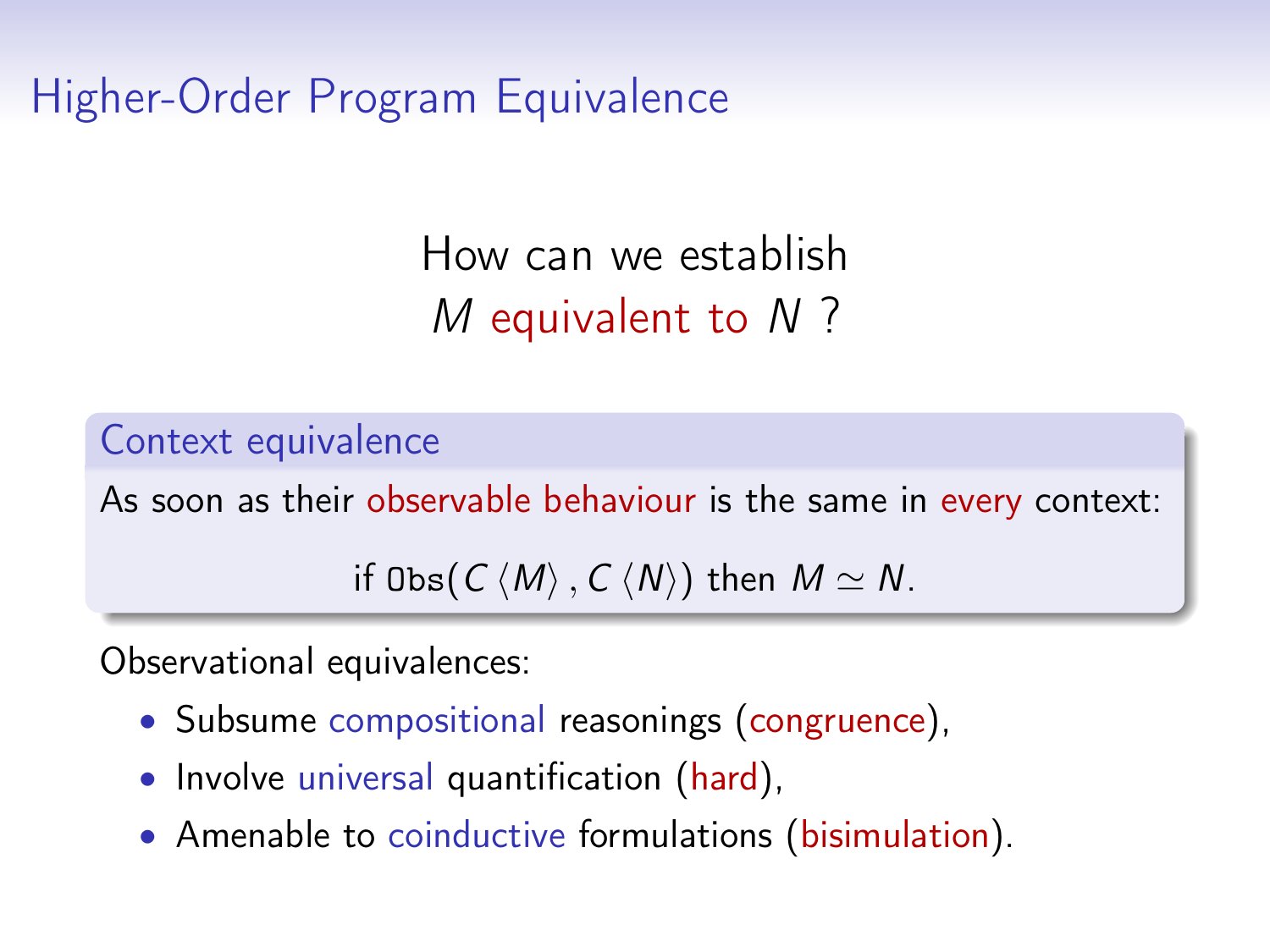| Lazy $\lambda$ -calculus as LTS | [Abr90]                                                      |  |
|---------------------------------|--------------------------------------------------------------|--|
| Definition                      |                                                              |  |
|                                 | {Terms: $\Lambda$ } $M, N ::= x \mid \lambda x.M \mid (M) N$ |  |
|                                 | {Values: V} $V, W ::= \lambda x.M$ (closed)                  |  |

• Lazy operational semantics (Weak CbN):

$$
\frac{M \Downarrow \lambda x. L \quad L[N/x] \Downarrow V}{(M) N \Downarrow V} \text{ (term)}
$$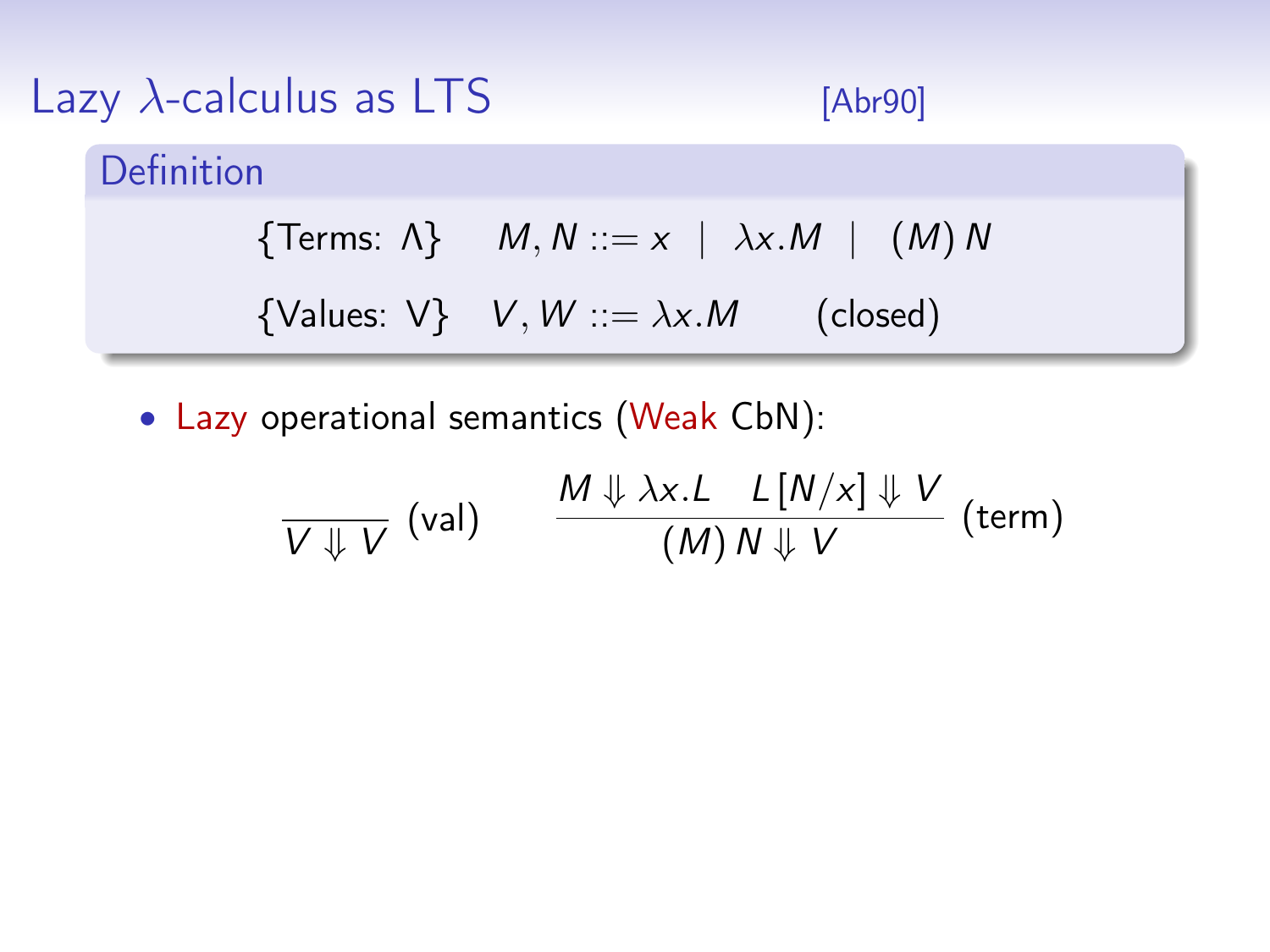| Lazy $\lambda$ -calculus as LTS | [Abr90]                                                      |  |
|---------------------------------|--------------------------------------------------------------|--|
| Definition                      |                                                              |  |
|                                 | {Terms: $\Lambda$ } $M, N ::= x \mid \lambda x.M \mid (M) N$ |  |
|                                 | {Values: $V$ } $V, W ::= \lambda x.M$<br>(closed)            |  |

• Lazy operational semantics (Weak CbN):

$$
\frac{M \Downarrow \lambda x. L \quad L[N/x] \Downarrow V}{(M) N \Downarrow V} \text{ (term)}
$$

• Labelled Transition System:

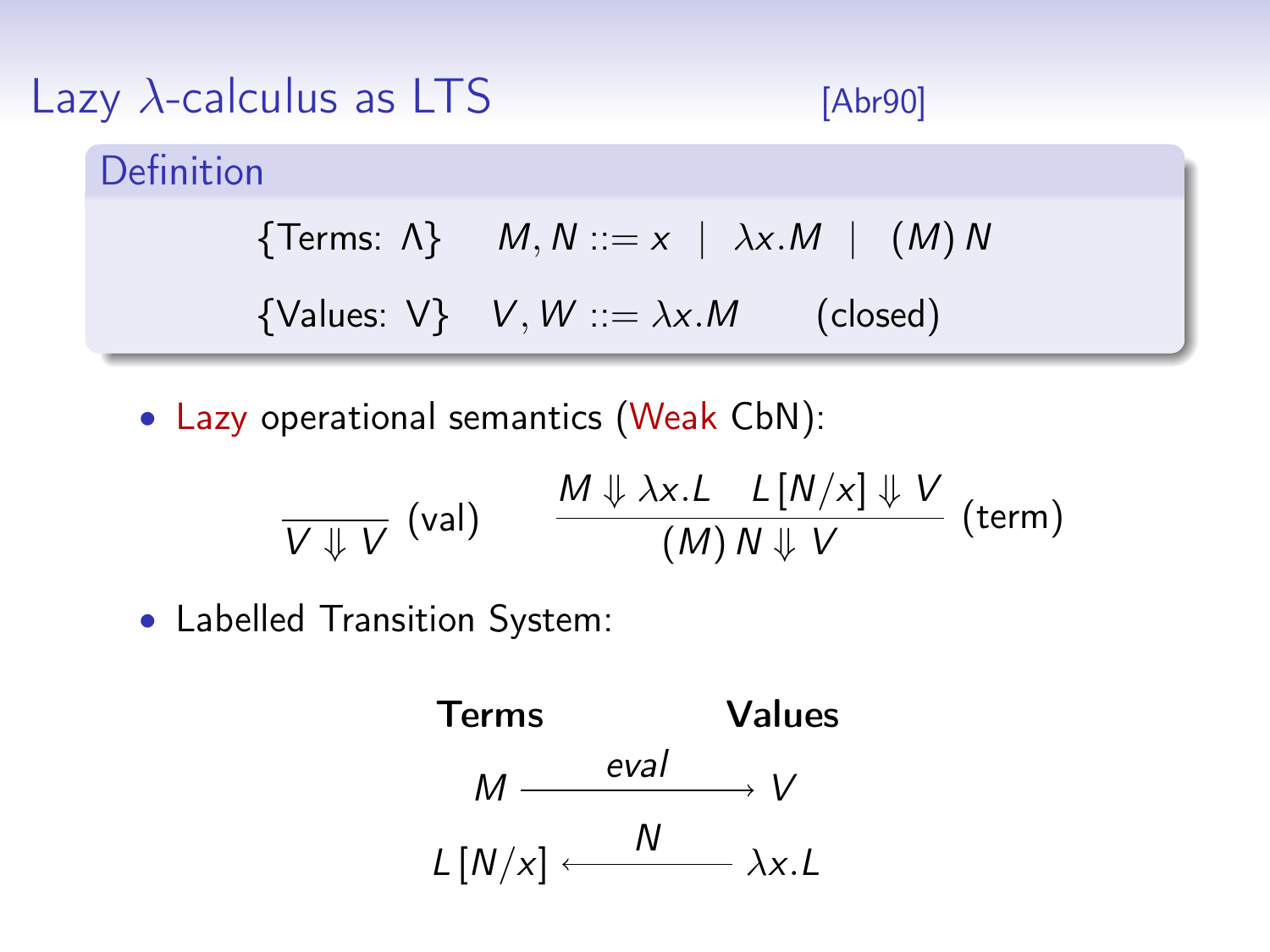

When is  $R$  a simulation?

M R N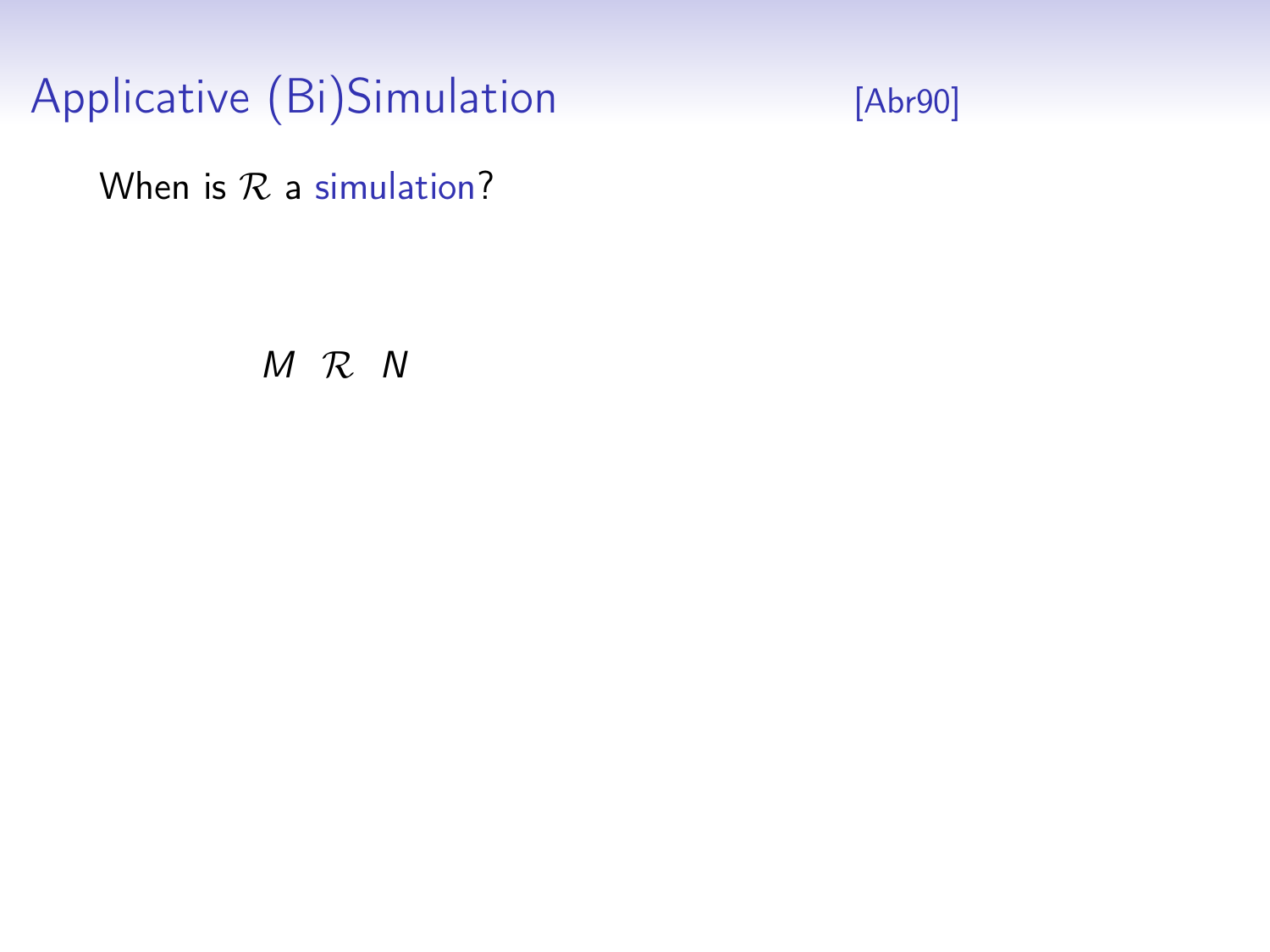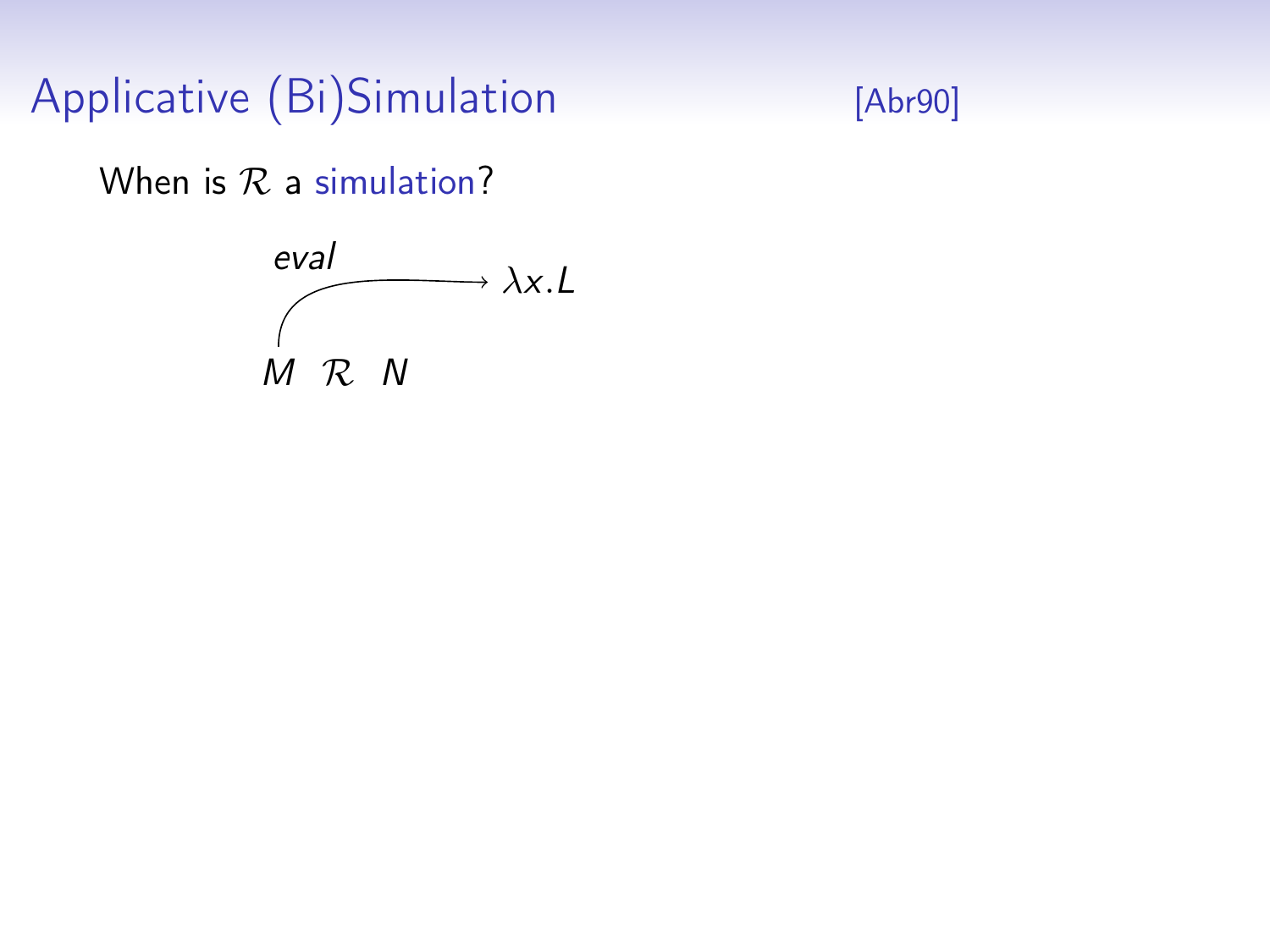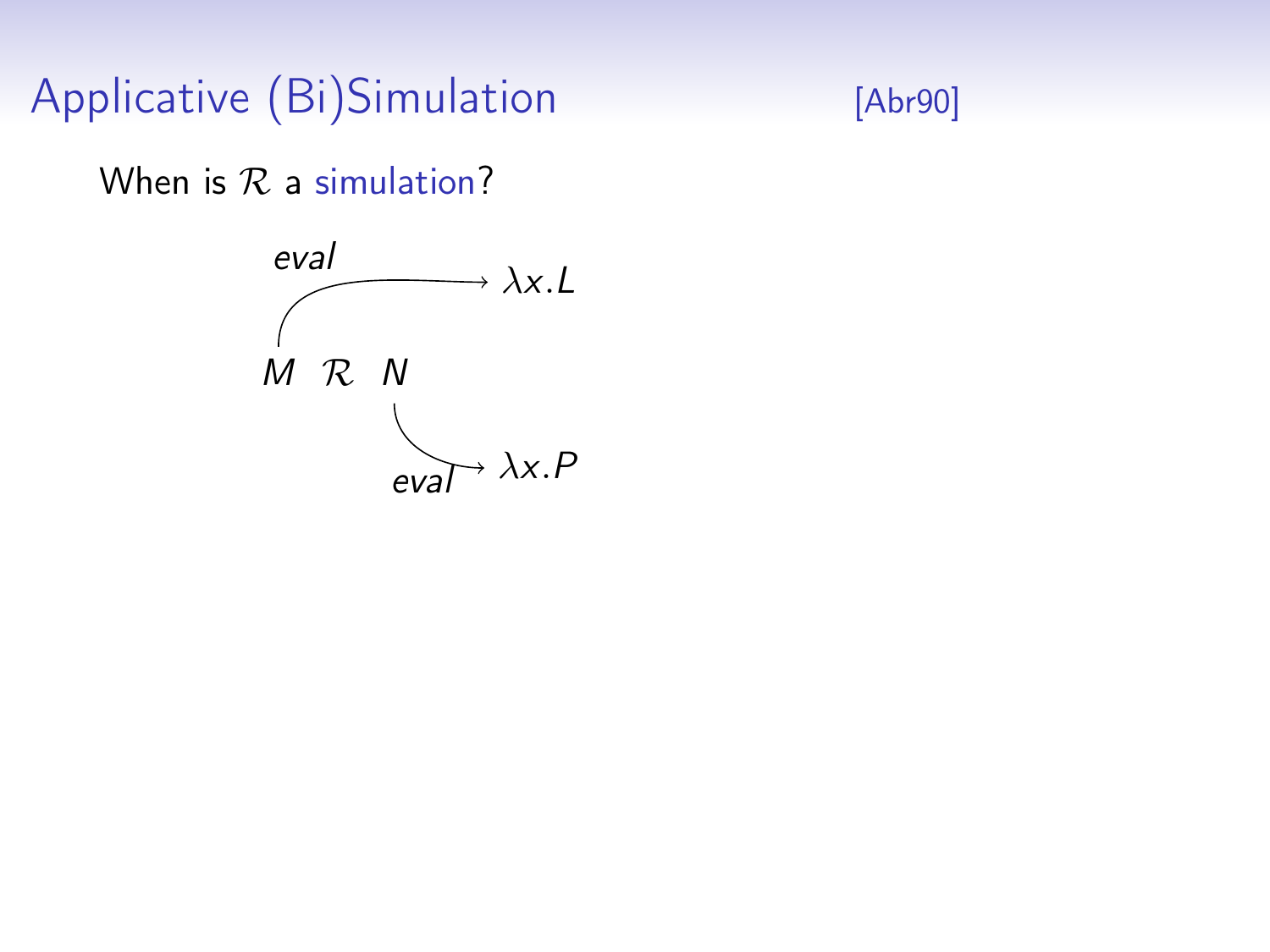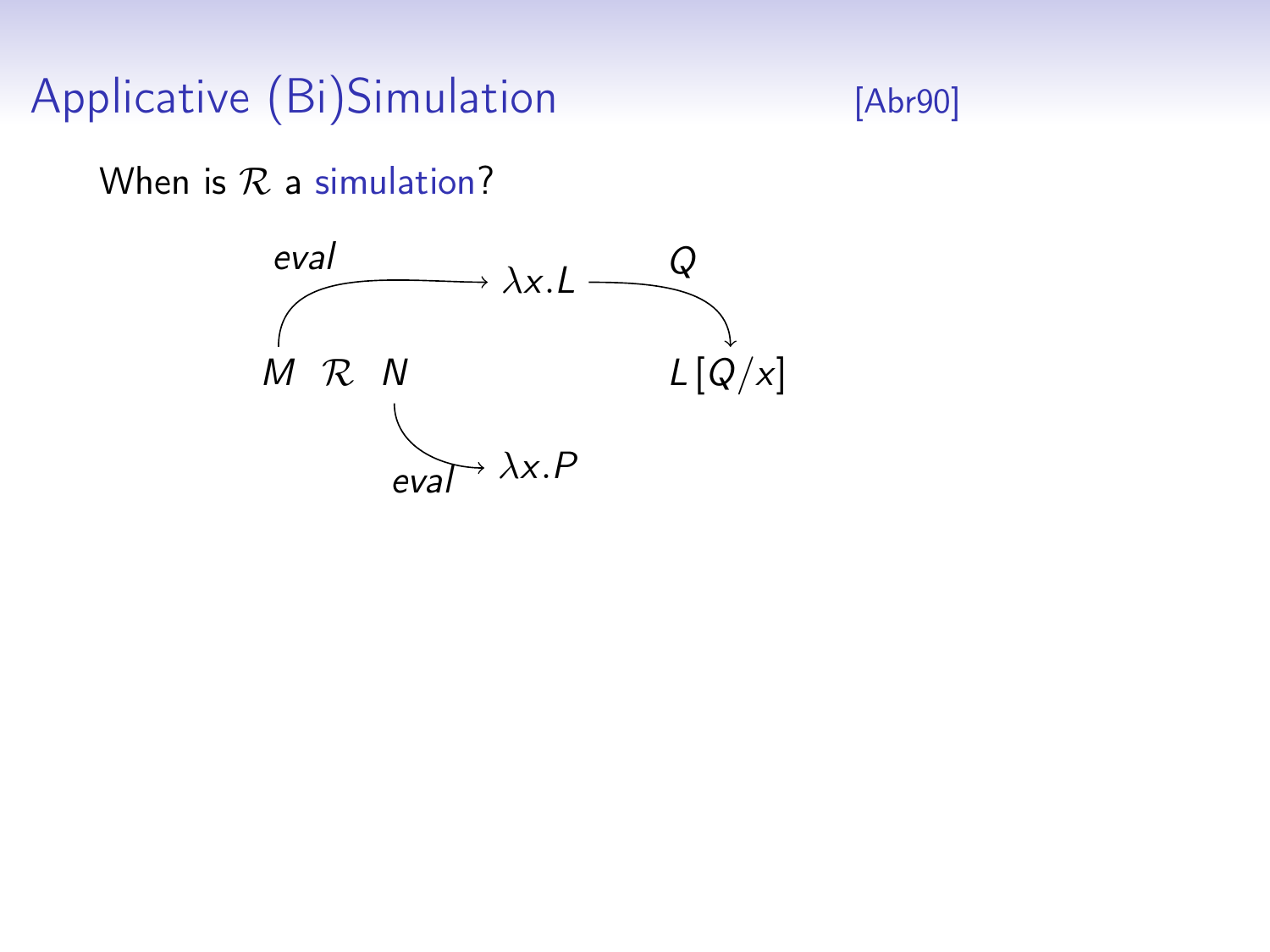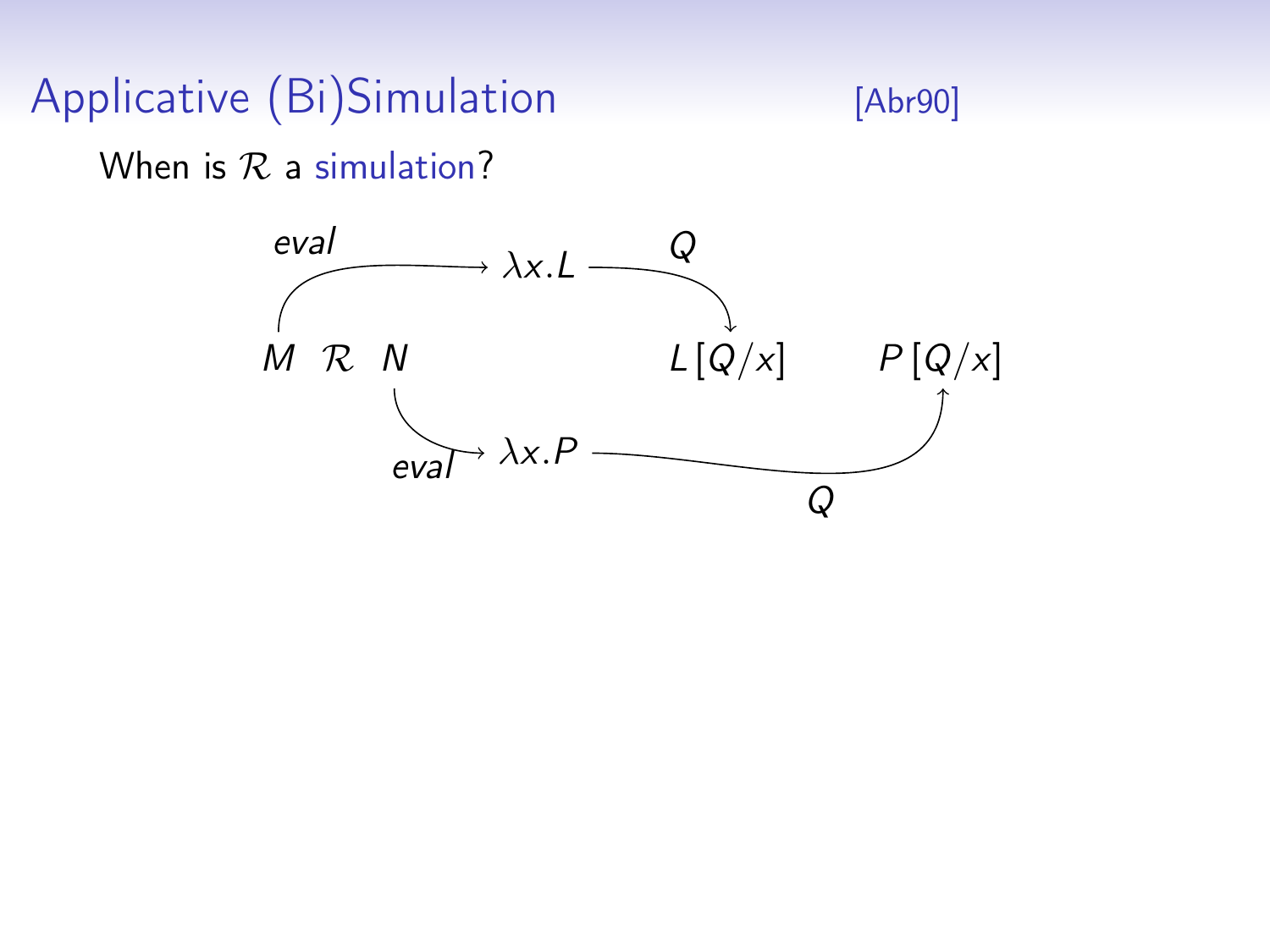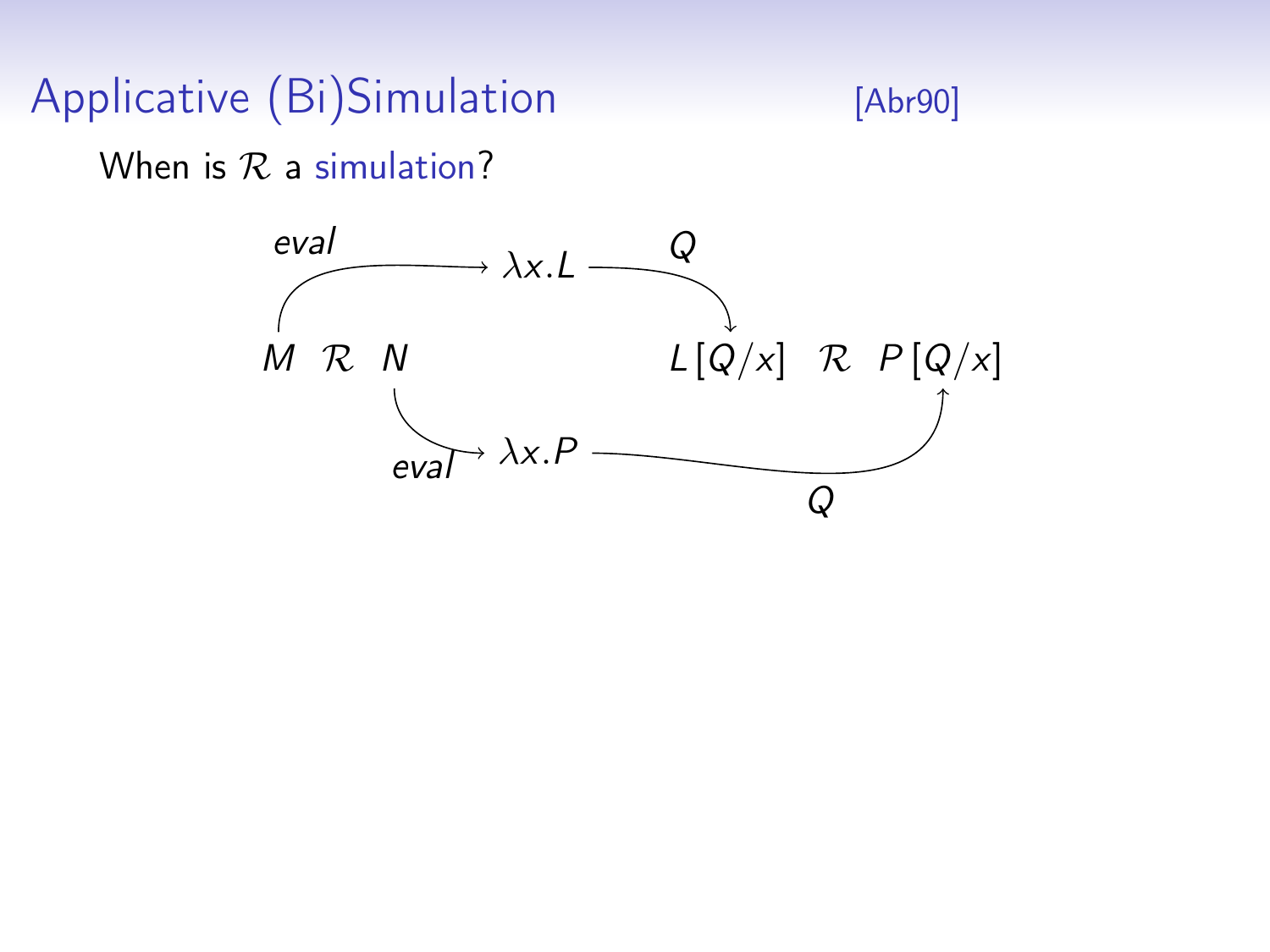When is  $R$  a simulation?



Bisimulation:  $\mathcal{R}$  and  $\mathcal{R}^{op}$  are simulations.

- Similarity  $\leq$ : union of all simulations,
- Bisimilarity ∼: union of all bisimulations.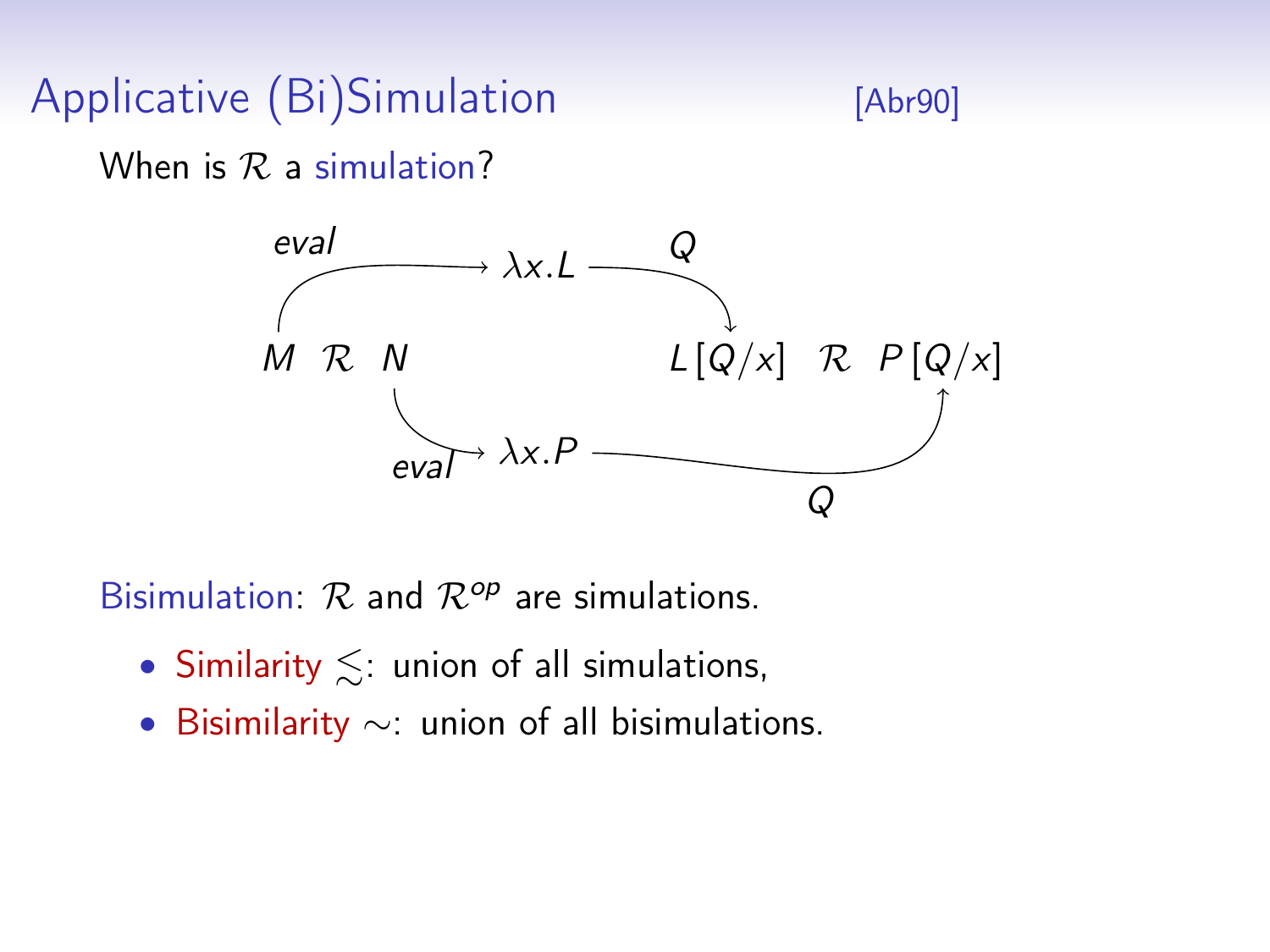When is  $R$  a simulation?



Bisimulation:  $\mathcal{R}$  and  $\mathcal{R}^{op}$  are simulations.

- Similarity  $\leq$ : union of all simulations,
- Bisimilarity ∼: union of all bisimulations.

Theorem (Applicative bisimilarity is context equivalence)  $M \sim N \iff M \sim N$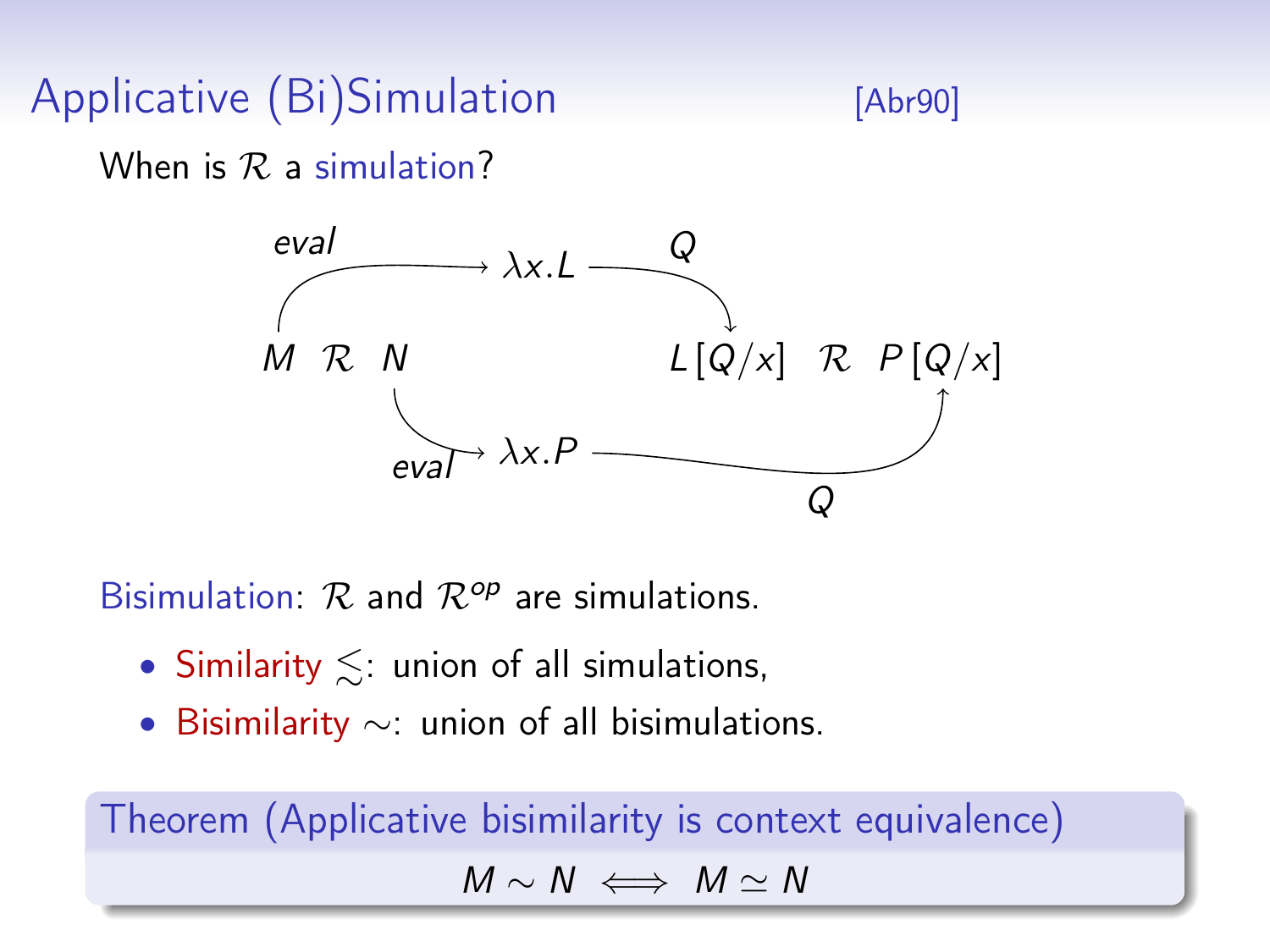Same language of terms of the non-deterministic  $\lambda$ -calculus [\[dP95\]](#page-0-0).

Definition

{Terms:  $\Lambda_{\oplus}$ }  $M, N ::= x \mid \lambda x.M \mid (M) N \mid M \oplus N$ 

{Values:  $V \Lambda_{\oplus}$ }  $V, W ::= \lambda x.M$  (closed)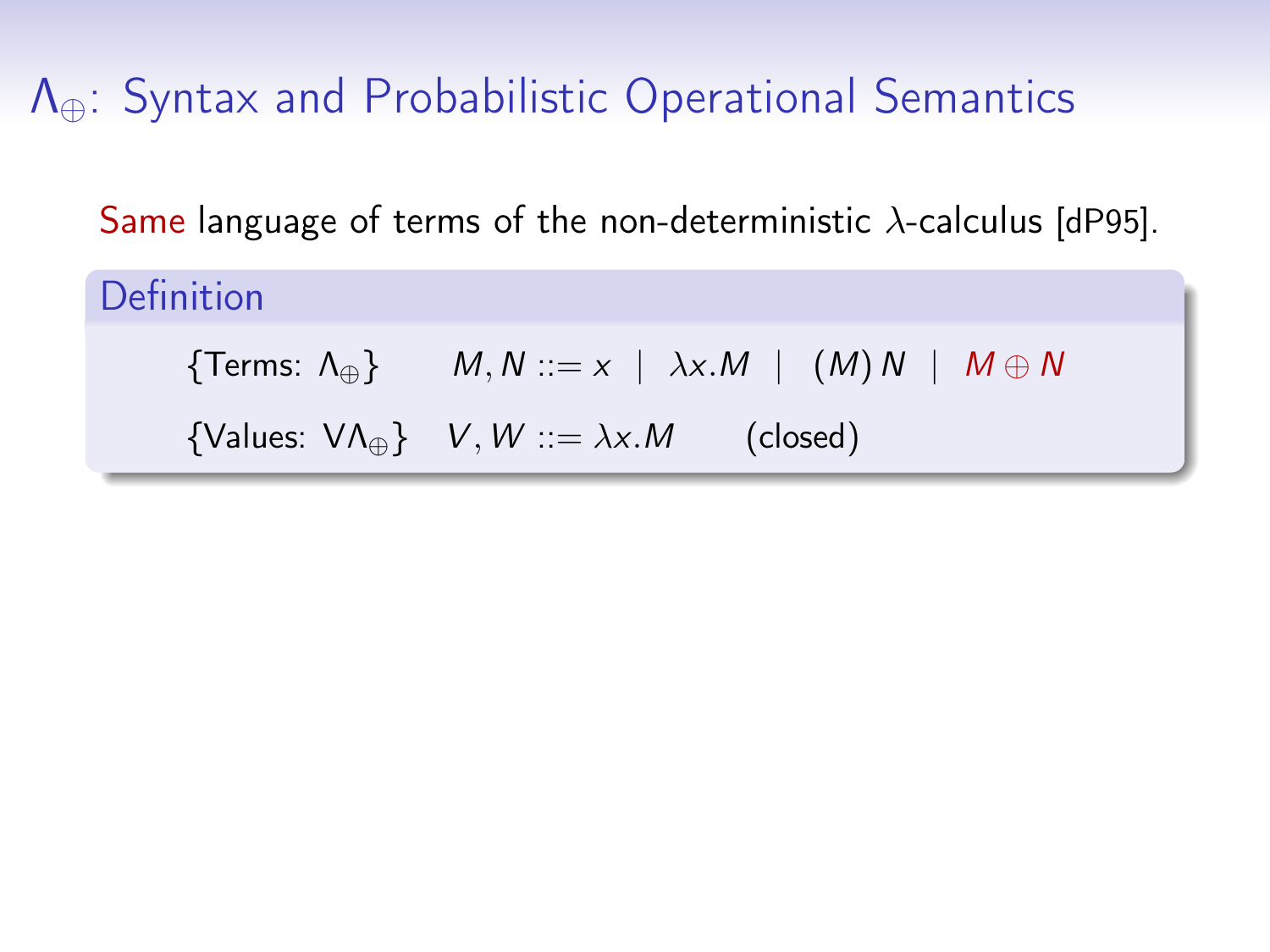Same language of terms of the non-deterministic  $\lambda$ -calculus [\[dP95\]](#page-0-0).

Definition

$$
{\text{Terms: } \Lambda_{\oplus} } \} \qquad M, N ::= x \mid \lambda x.M \mid (M) N \mid M \oplus N
$$

{Values:  $V \Lambda_{\oplus}$ }  $V, W ::= \lambda x.M$  (closed)

Non-deterministic meaning of a term:

• A set of values

$$
M\mapsto \{V,W\},
$$

• Potentially infinite  $(\Theta \text{ and } \oplus)$ .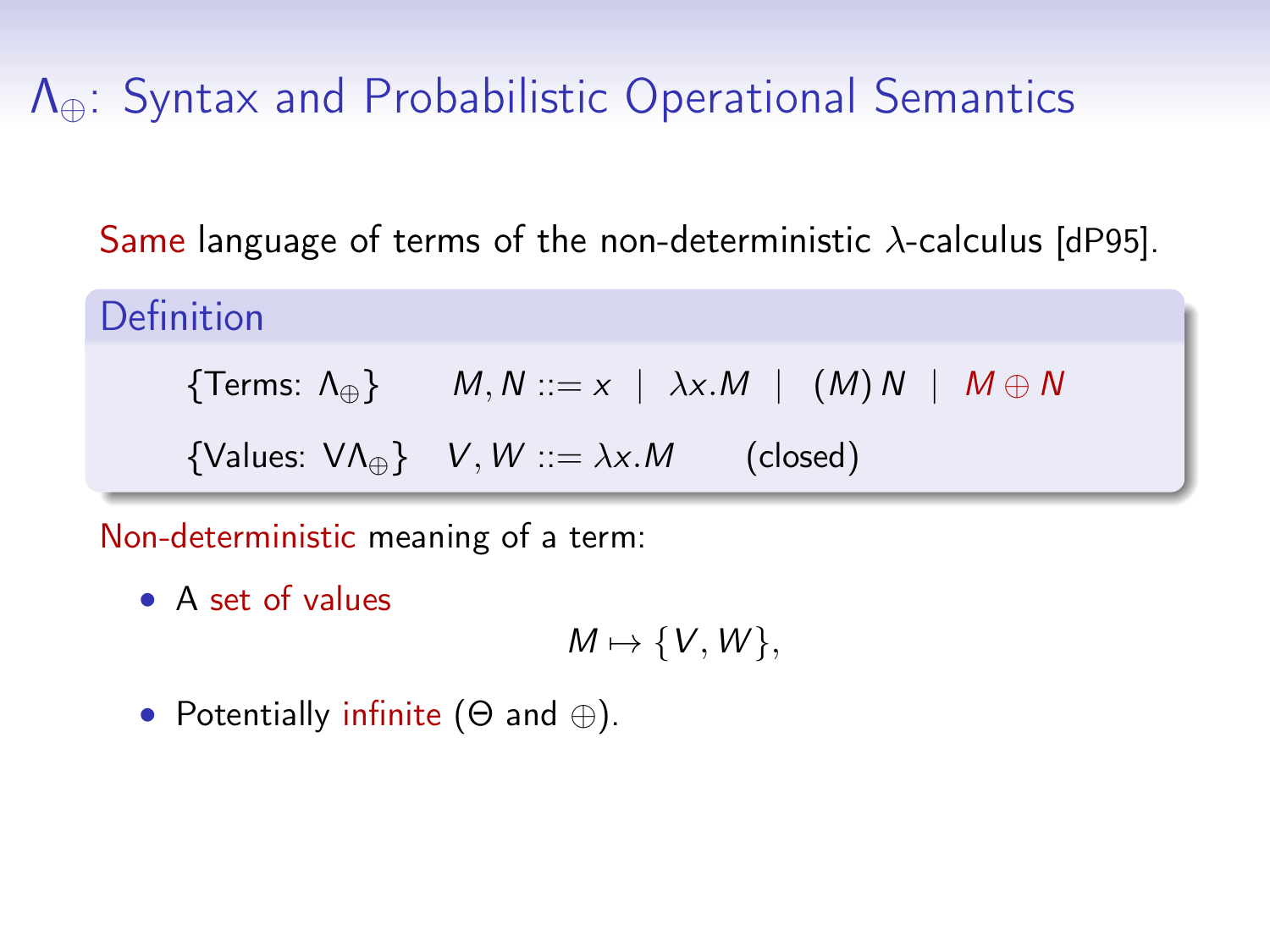Same language of terms of the non-deterministic  $\lambda$ -calculus [\[dP95\]](#page-0-0).

Definition

$$
{\sf Terms: }\; \Lambda_{\oplus} \} \qquad M,N::=x \ \mid \ \lambda x.M \ \mid \ \ (M)\ N \ \mid \ M \oplus N
$$

{Values:  $V \Lambda_{\mathbb{A}}$ }  $V, W ::= \lambda x.M$  (closed)

Probabilistic meaning of a term:

• A value distribution  $\mathscr{D}: VA_{\oplus} \to \mathbb{R}_{[0,1]}$ 

 $M \mapsto \{V^p, W^q\},\$ 

• Bounded by 1:  $\sum_{V \in V \Lambda_{\oplus}} \mathscr{D}(V) \leq 1$ .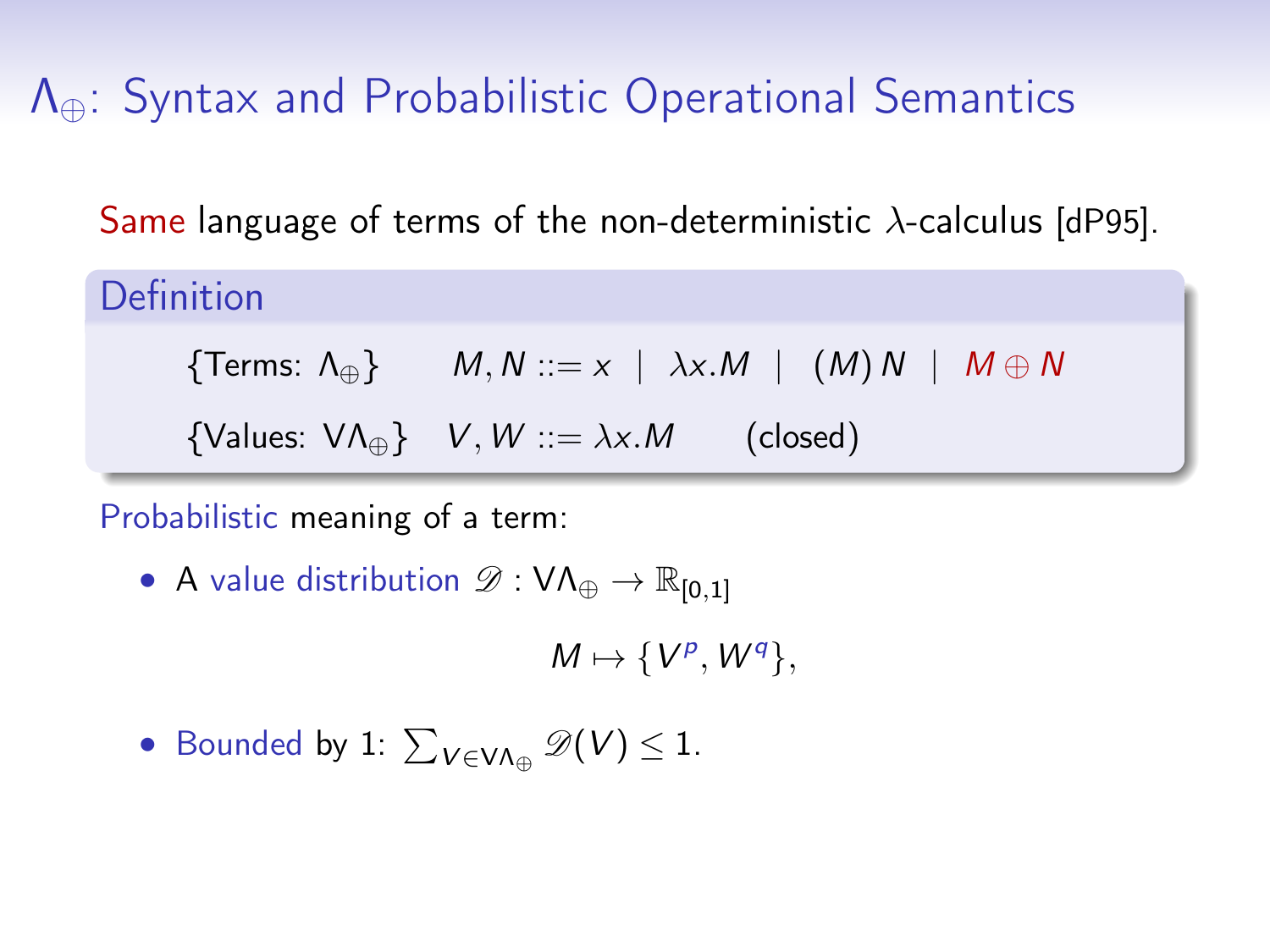Same language of terms of the non-deterministic  $\lambda$ -calculus [\[dP95\]](#page-0-0).

Definition

$$
{\sf Terms: }\;\Lambda_\oplus \} \qquad M,N::=x\;\;|\;\; \lambda x.M\;\;|\;\; \left( M\right)N\;\;|\;\;M\oplus N
$$

{Values:  $V \Lambda_{\mathbb{A}}$ }  $V, W ::= \lambda x.M$  (closed)

Probabilistic meaning of a term:

• A value distribution  $\mathscr{D}: VA_{\oplus} \to \mathbb{R}_{[0,1]}$ 

 $M \mapsto \{V^p, W^q\},\$ 

• Bounded by 1:  $\sum_{V \in V \Lambda_{\oplus}} \mathscr{D}(V) \leq 1$ .

Problem: no finitary operational semantics suffices.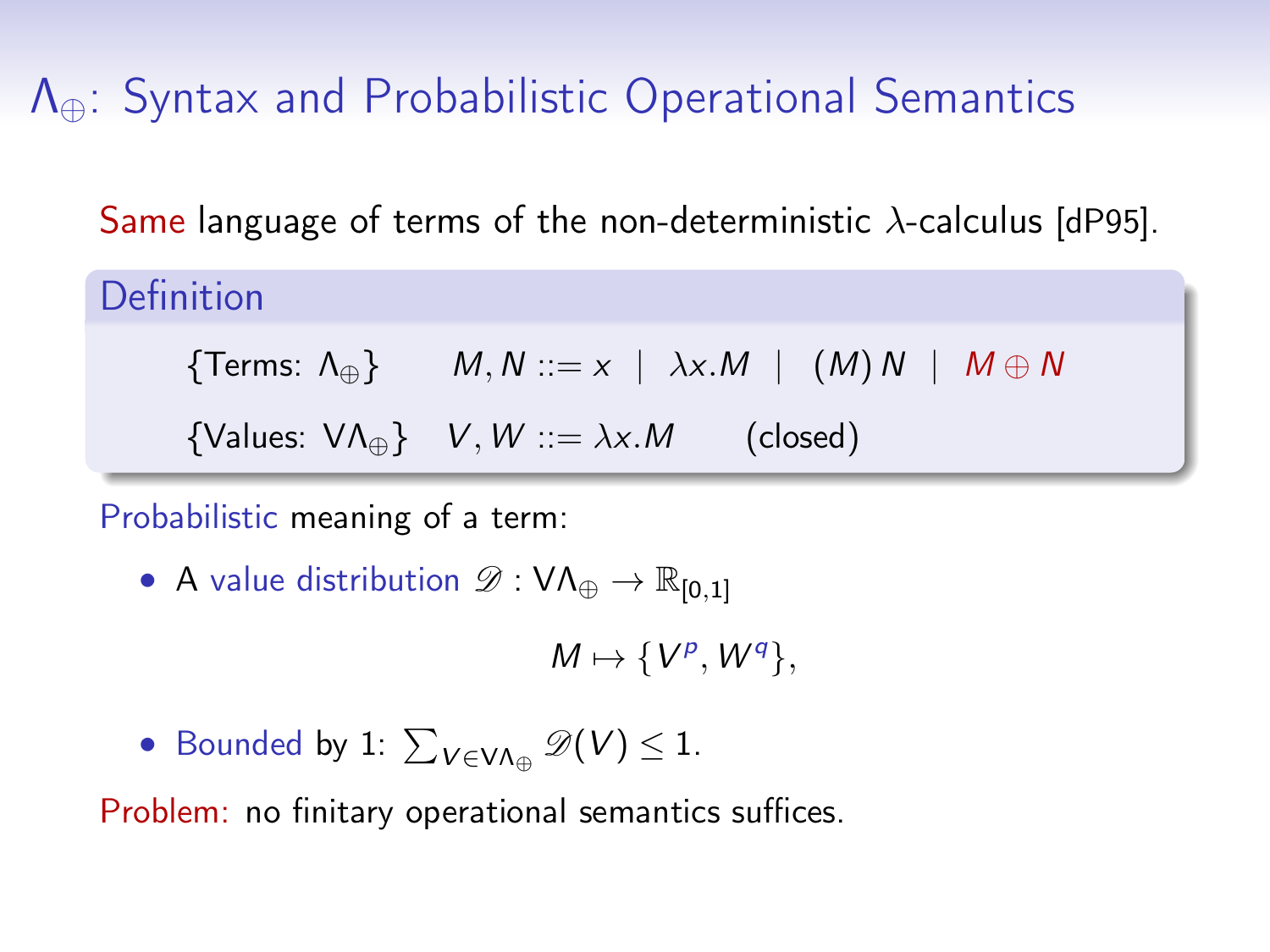DL and Zorzi's idea: limit of approximated value distributions.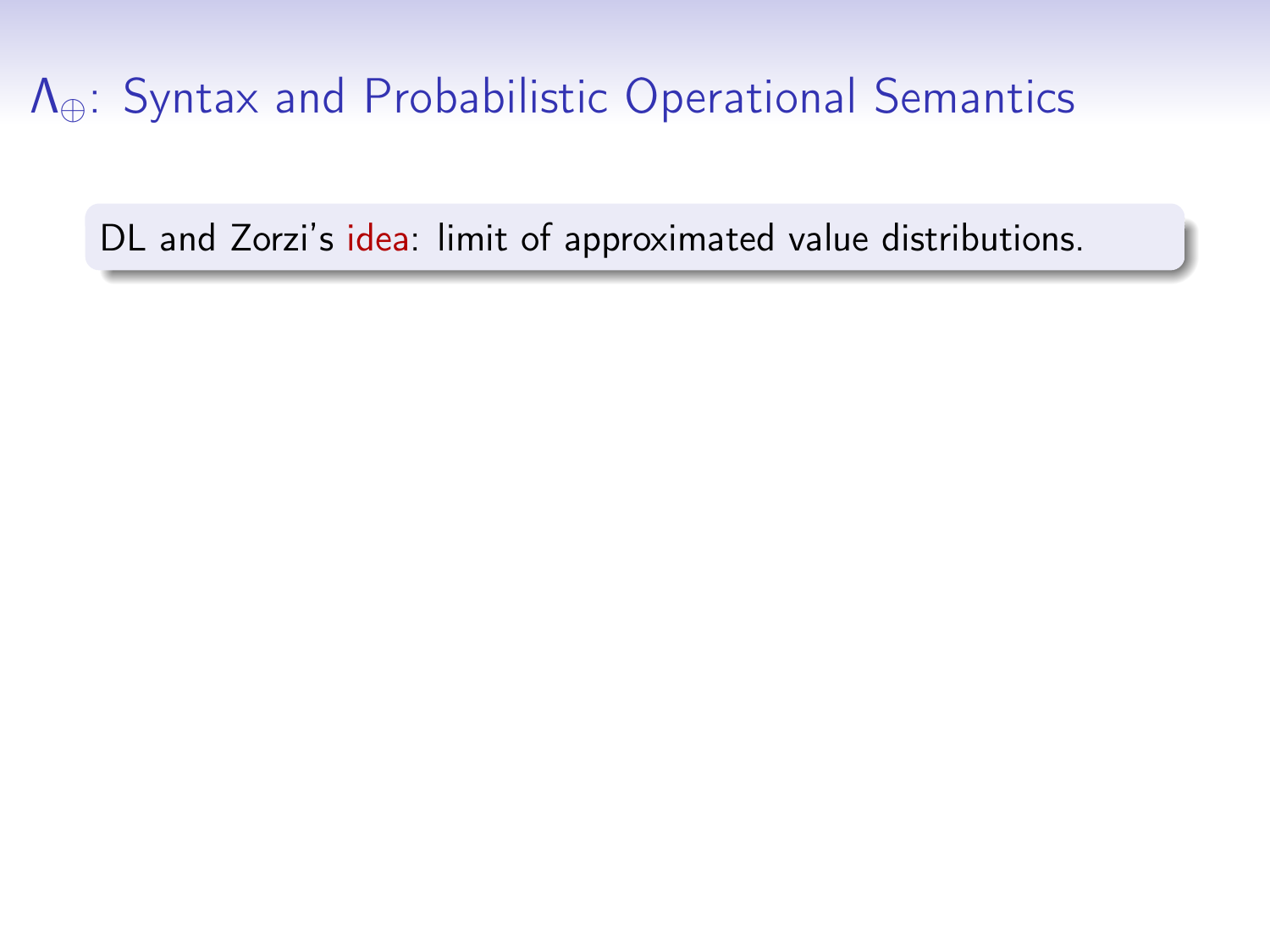DL and Zorzi's idea: limit of approximated value distributions.

Approximation CbN operational semantics [\[DLZ12\]](#page-0-0):

$$
\frac{M \downarrow \emptyset}{M \downarrow \emptyset} \text{ (be)} \quad \frac{V \downarrow \{V^1\}}{V \downarrow \{V^1\}} \text{ (bv)} \quad \frac{M \downarrow \emptyset}{M \oplus N \downarrow \frac{1}{2} \emptyset + \frac{1}{2} \mathscr{E}} \text{ (bs)}
$$

$$
\frac{M \Downarrow \mathscr{D} \{P[N/x] \Downarrow \mathscr{E}_{P,N}\}_{\lambda x.P \in \text{Supp}(\mathscr{D})}}{(M) N \Downarrow \sum_{\lambda x.P \in \text{Supp}(\mathscr{D})} \mathscr{D}(\lambda x.P) \cdot \mathscr{E}_{P,N} \quad \text{(ba)}
$$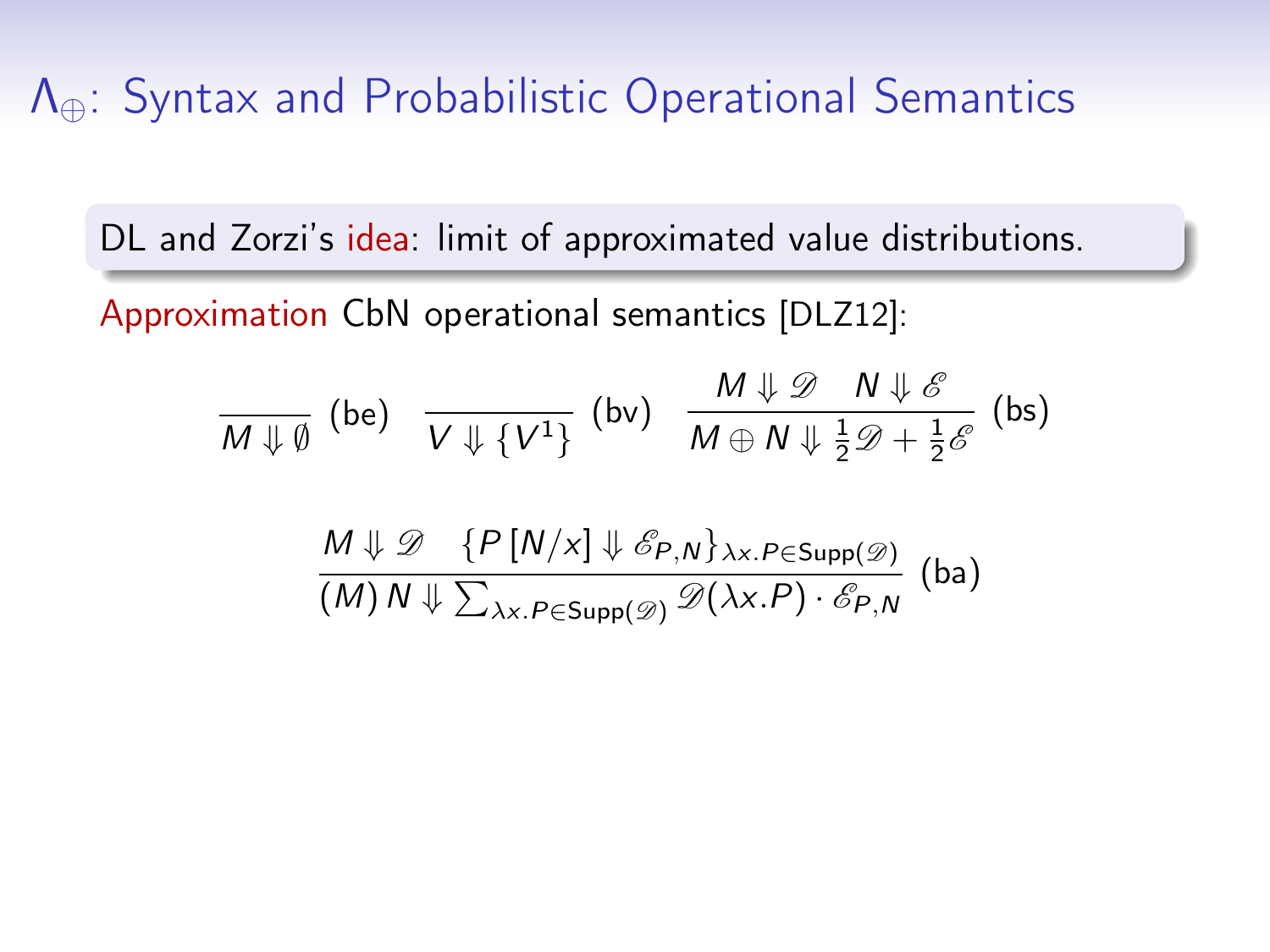DL and Zorzi's idea: limit of approximated value distributions.

Approximation CbN operational semantics [\[DLZ12\]](#page-0-0):

$$
\frac{M\downarrow \emptyset}{M\downarrow \emptyset} \text{ (be)} \quad \frac{V\downarrow \{V^1\}}{V\downarrow \{V^1\}} \text{ (bv)} \quad \frac{M\downarrow \emptyset}{M\oplus N\downarrow \frac{1}{2}\mathscr{D}+\frac{1}{2}\mathscr{E}} \text{ (bs)}
$$

$$
\frac{M \Downarrow \mathscr{D} \{P[N/x] \Downarrow \mathscr{E}_{P,N}\}_{\lambda x.P \in \text{Supp}(\mathscr{D})}}{(M) N \Downarrow \sum_{\lambda x.P \in \text{Supp}(\mathscr{D})} \mathscr{D}(\lambda x.P) \cdot \mathscr{E}_{P,N}} \text{ (ba)}
$$

Definition (Semantics)

CbN semantics of  $M \in \Lambda_{\oplus}$ :  $\llbracket M \rrbracket = \sup_{M \downarrow \downarrow \emptyset} \mathscr{D}$ .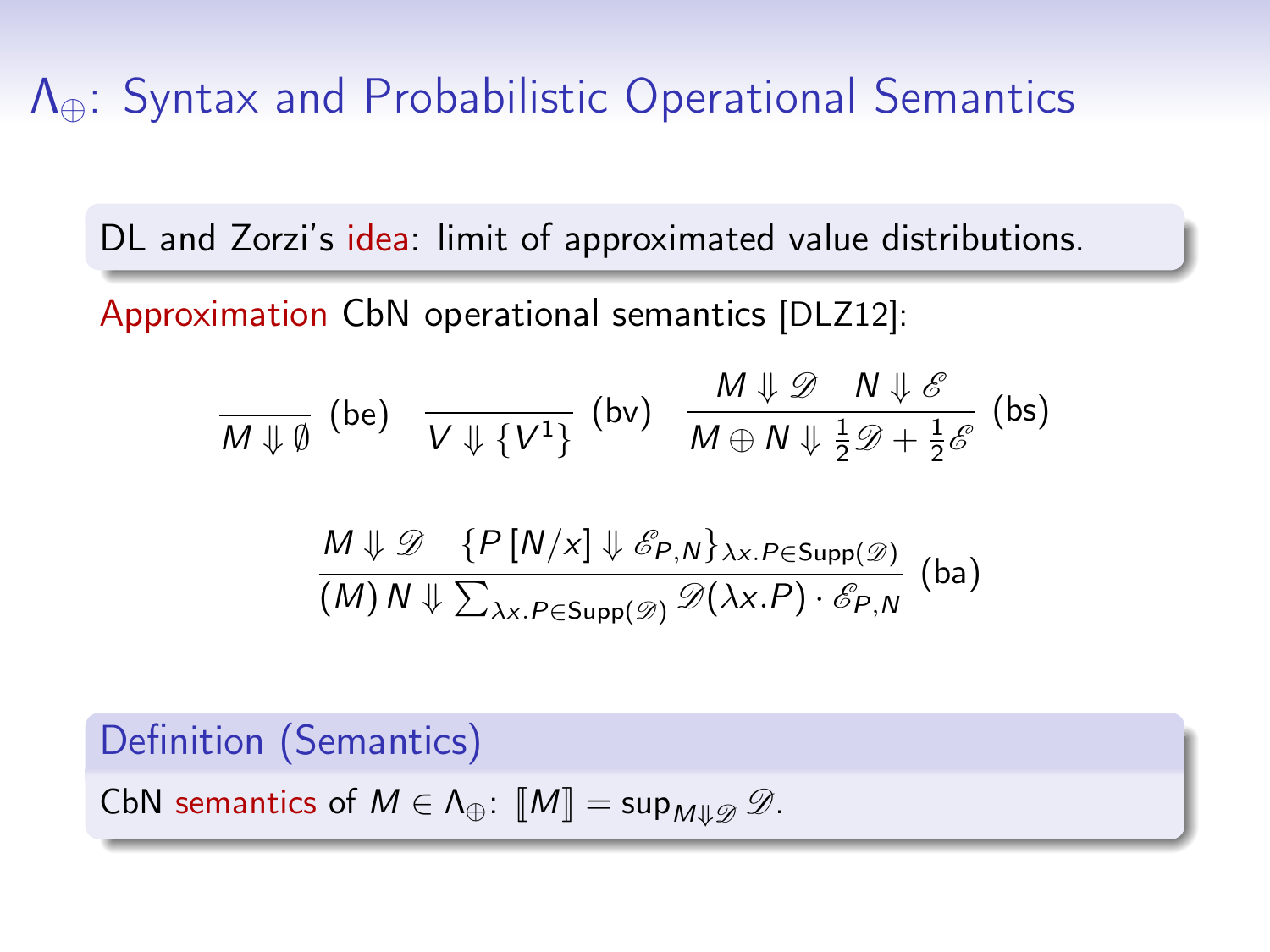# Probabilistic (Bi)Simulation [\[LS91\]](#page-0-0)



• Probabilistic LTS: Labelled Markov Chains,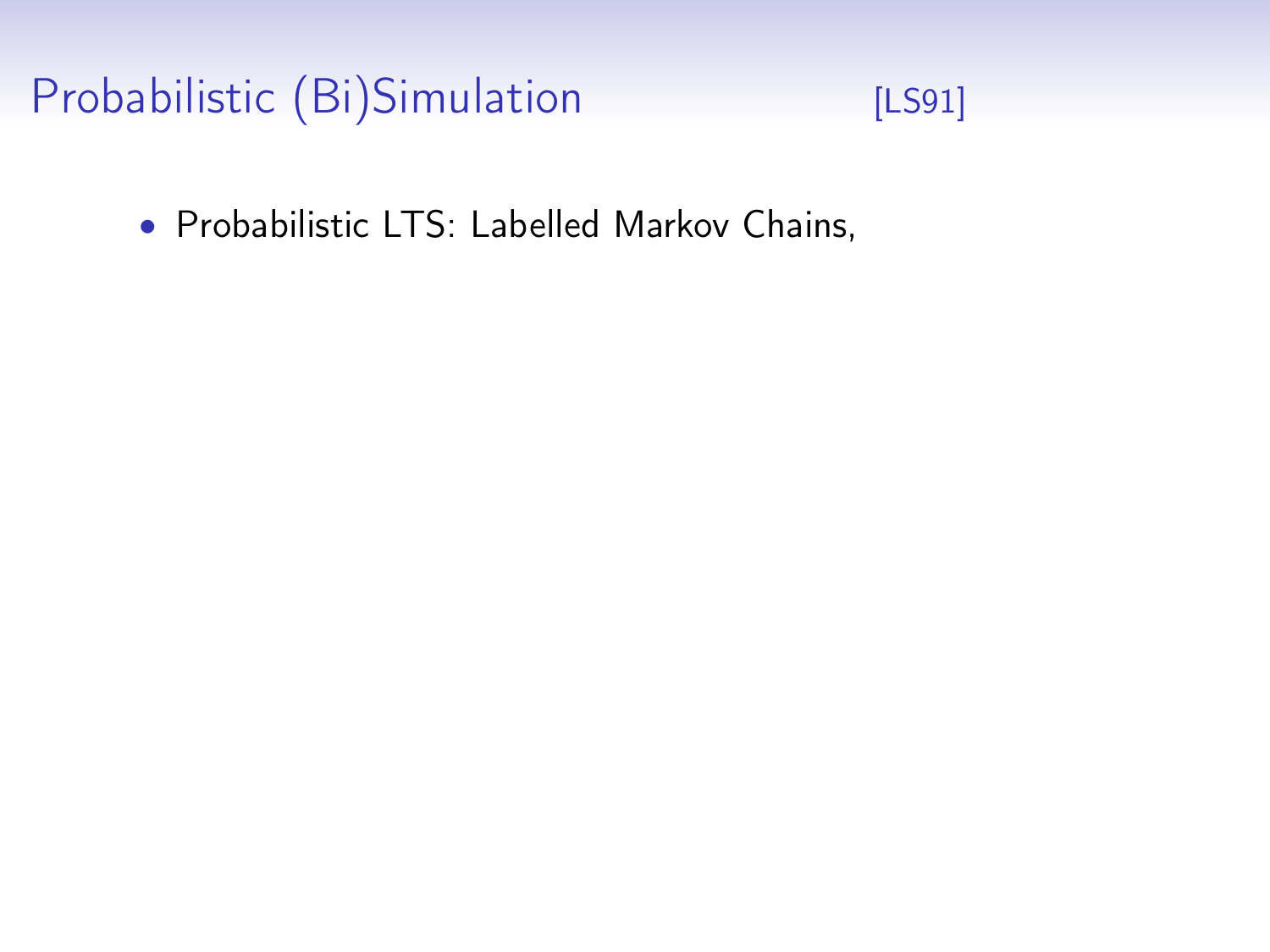# Probabilistic (Bi)Simulation [\[LS91\]](#page-0-0)

• Probabilistic LTS: Labelled Markov Chains,

#### Definition

A probabilistic bisimulation is an equivalence relation  $R$  on  $S$  such that s R t implies: for every  $\ell \in \mathcal{L}$  and  $E \in \mathcal{S}/\mathcal{R}$ ,

$$
\mathcal{P}(s,\ell,E)=\mathcal{P}(t,\ell,E).
$$

Probabilistic simuation is required to be a preorder.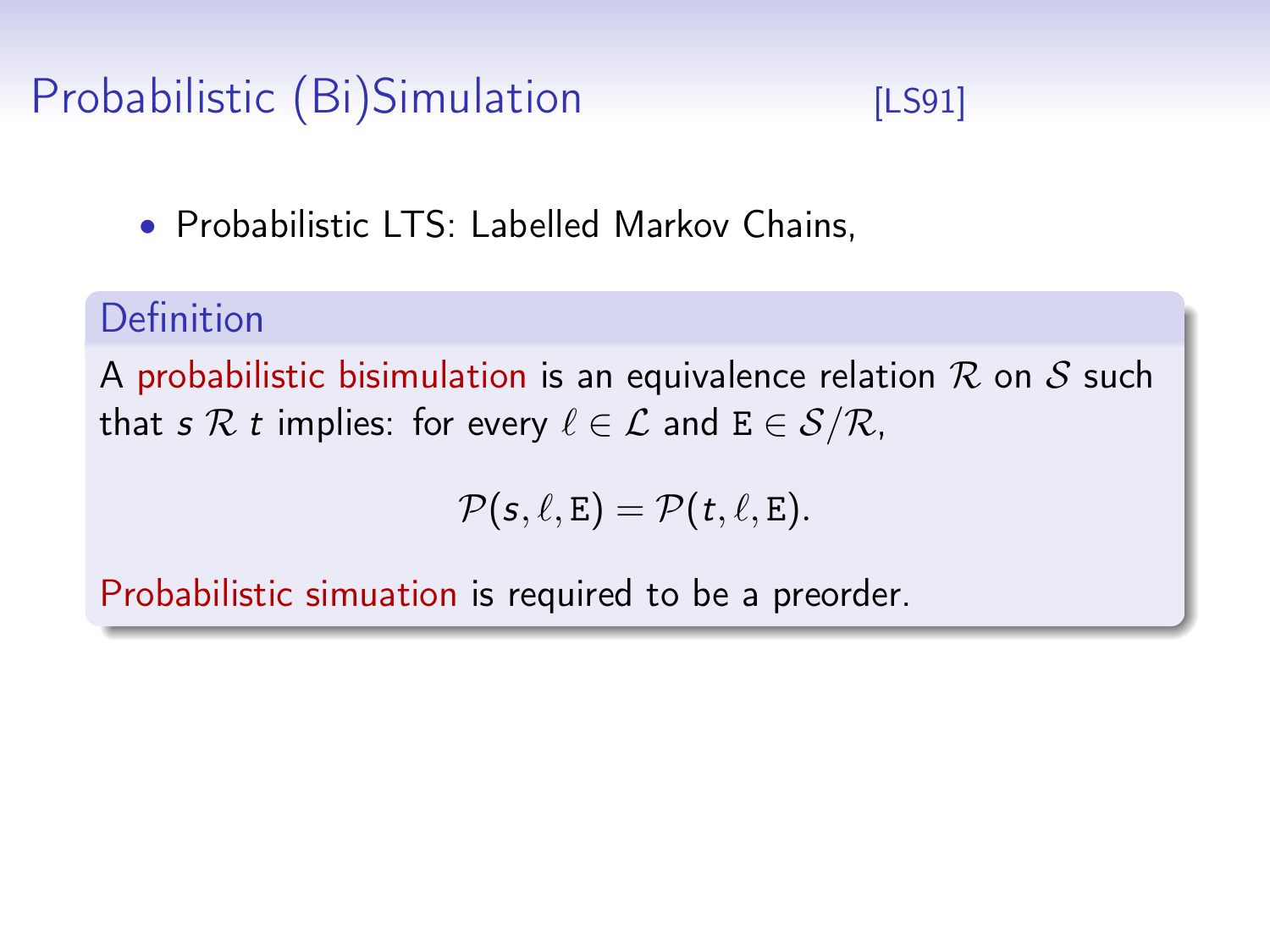# Probabilistic (Bi)Simulation [\[LS91\]](#page-0-0)

• Probabilistic LTS: Labelled Markov Chains,

#### Definition

A probabilistic bisimulation is an equivalence relation  $R$  on  $S$  such that s R t implies: for every  $\ell \in \mathcal{L}$  and  $E \in \mathcal{S}/\mathcal{R}$ ,

$$
\mathcal{P}(s,\ell,E)=\mathcal{P}(t,\ell,E).
$$

Probabilistic simuation is required to be a preorder.

Similarity ( $\leq$ ) and Bisimilarity (∼) can always be formed.

Proposition (Bisimilarity is similarity equivalence)

$$
\sim \; = \; \lesssim \cap \; \lesssim^{op}
$$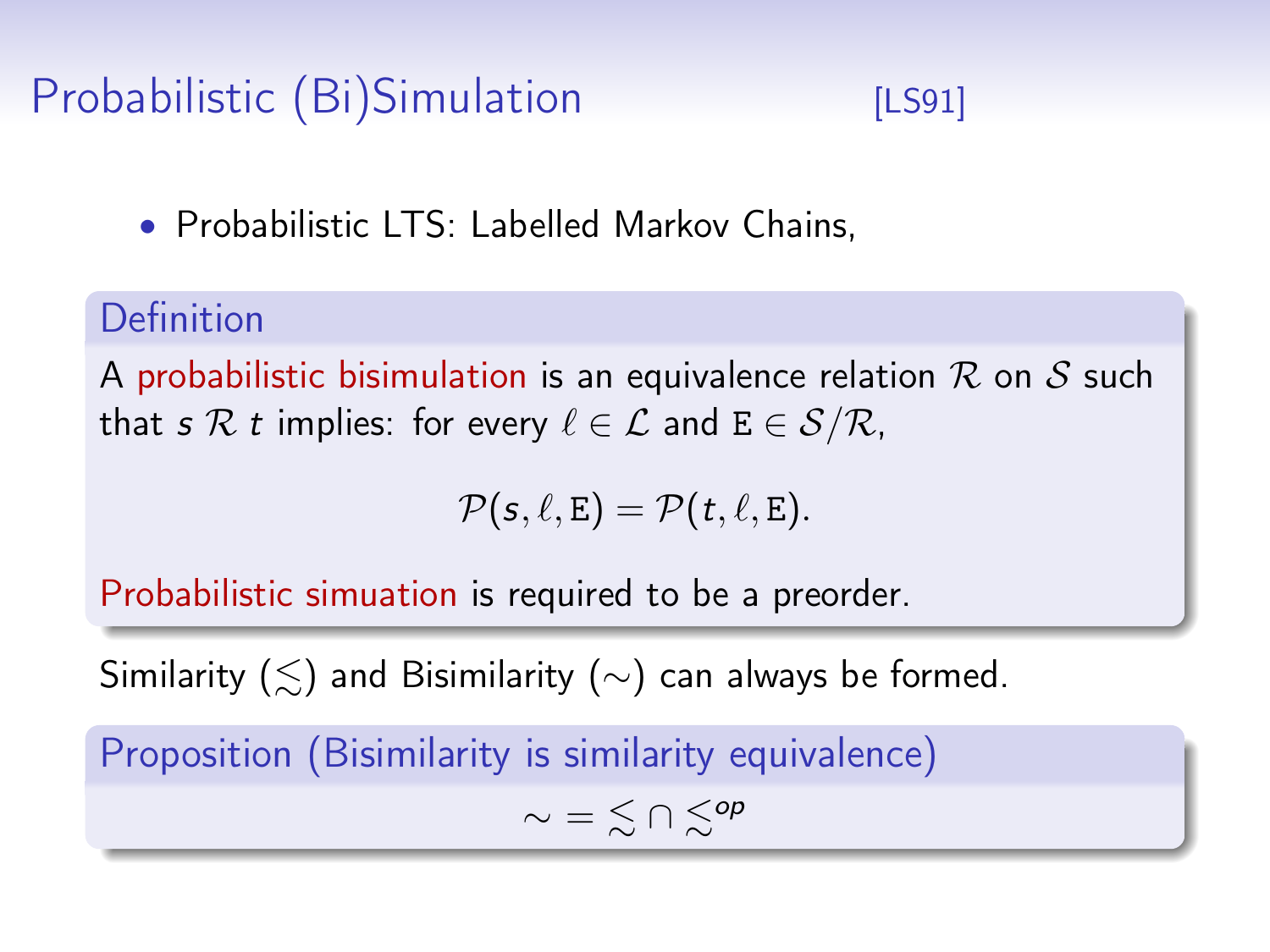### Λ<sup>⊕</sup> as a Labelled Markov Chain

• States: terms and values,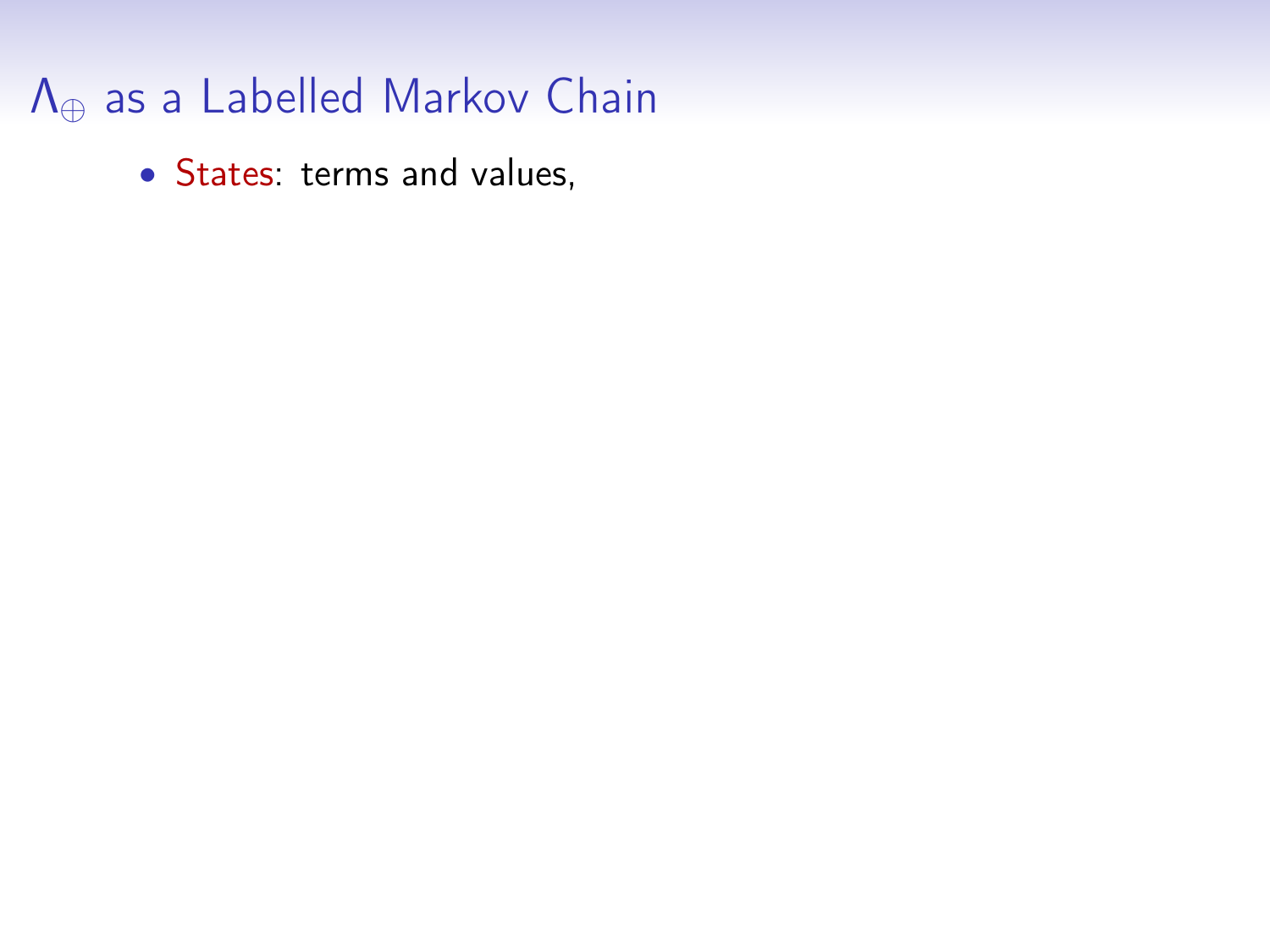#### Λ<sup>⊕</sup> as a Labelled Markov Chain

- States: terms and values,
- Transitions:
	- M evaluates to V with  $\llbracket M \rrbracket (V)$  probability,

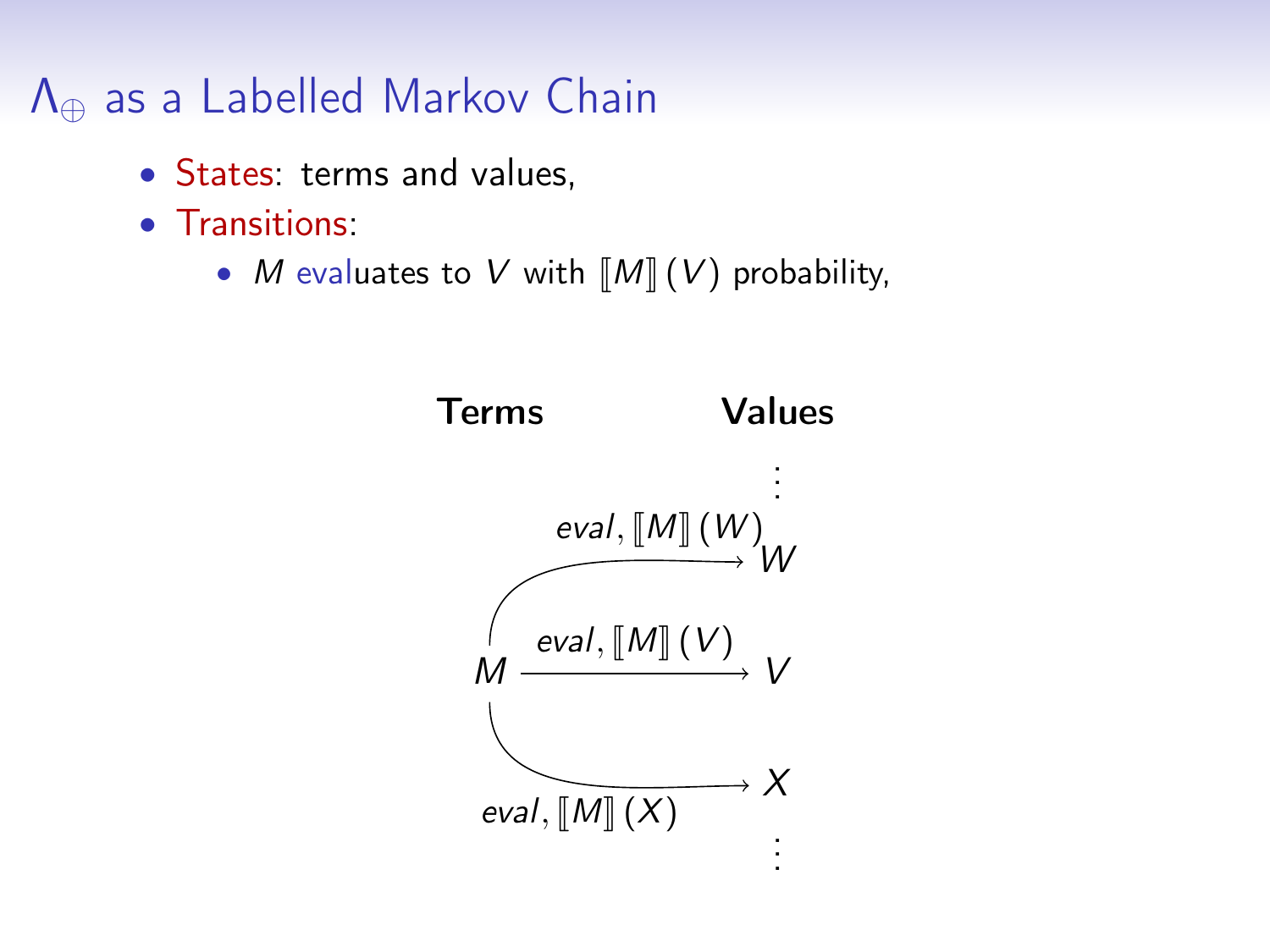#### Λ<sup>⊕</sup> as a Labelled Markov Chain

- States: terms and values,
- Transitions:
	- *M* evaluates to *V* with  $\llbracket M \rrbracket$  (*V*) probability,
	- Values get a term in input.

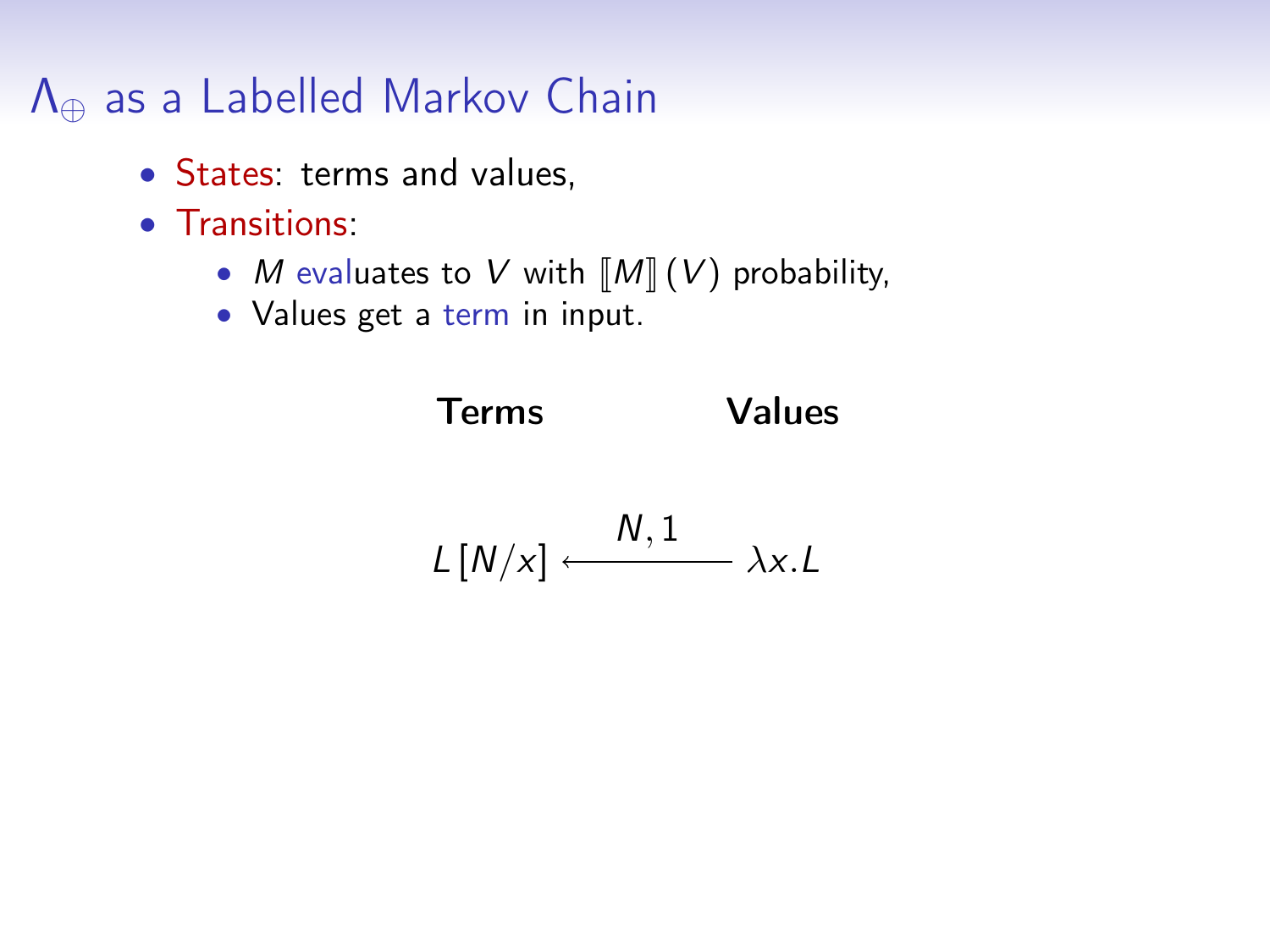$R$  bisimulation whenever equivalence relation and

• on values: for every L,

 $\lambda x.M \mathcal{R} \lambda x.N$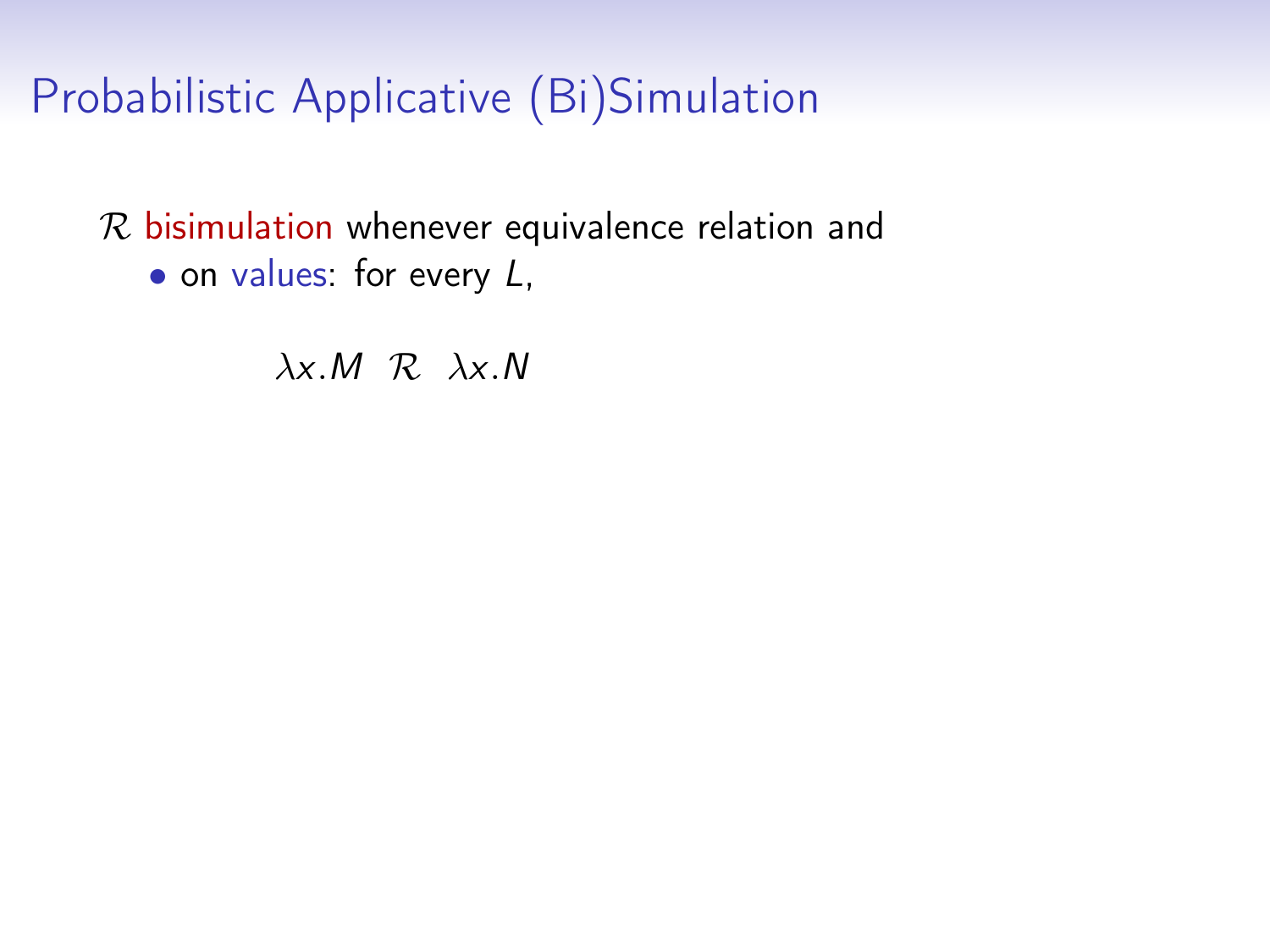$R$  bisimulation whenever equivalence relation and  $\bullet$  on values: for every  $L$ ,

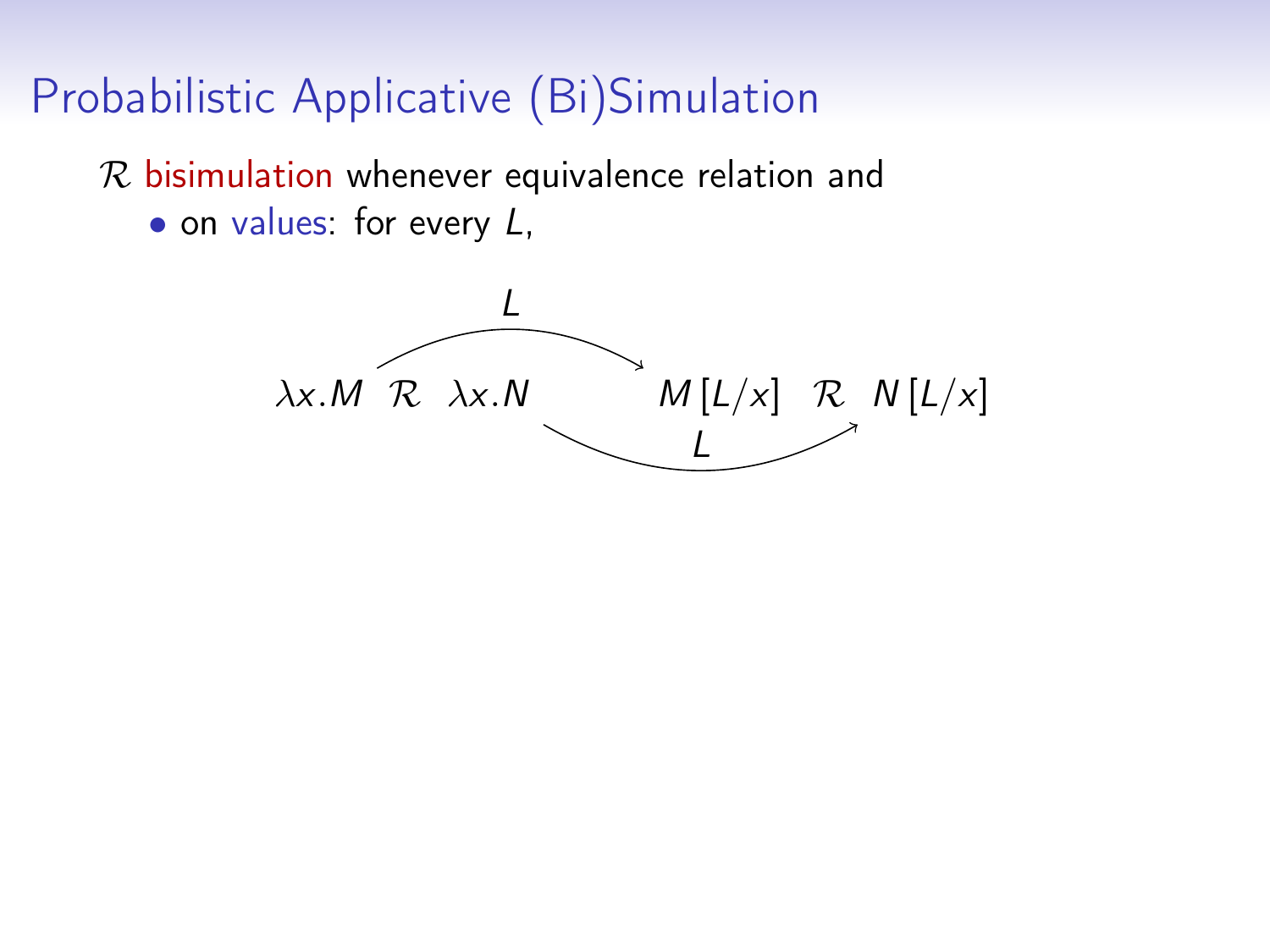$R$  bisimulation whenever equivalence relation and

• on values: for every L,



• on terms: for every  $E \in VA_{\oplus}/\mathcal{R}$ ,

M R N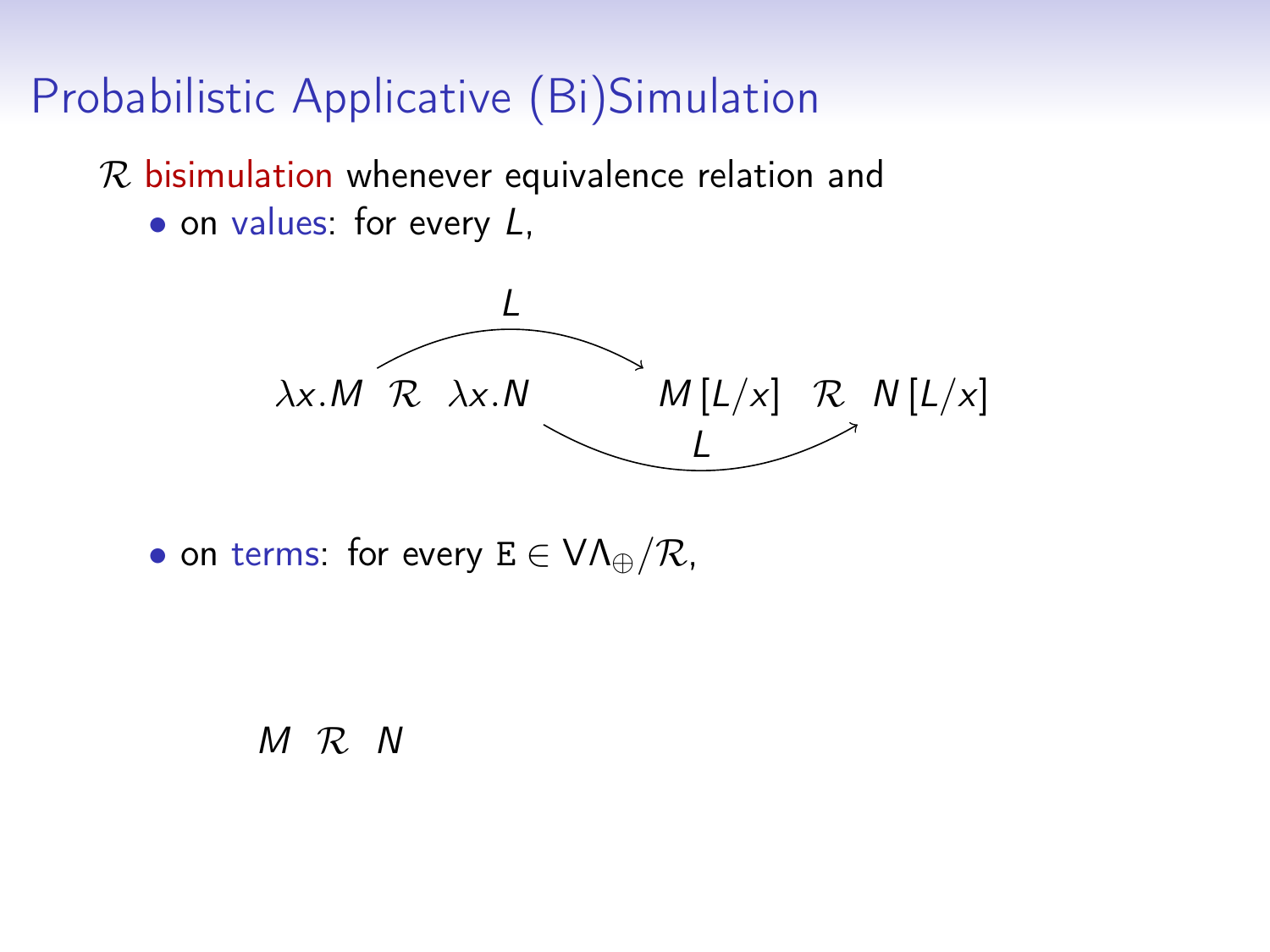$R$  bisimulation whenever equivalence relation and

• on values: for every L,



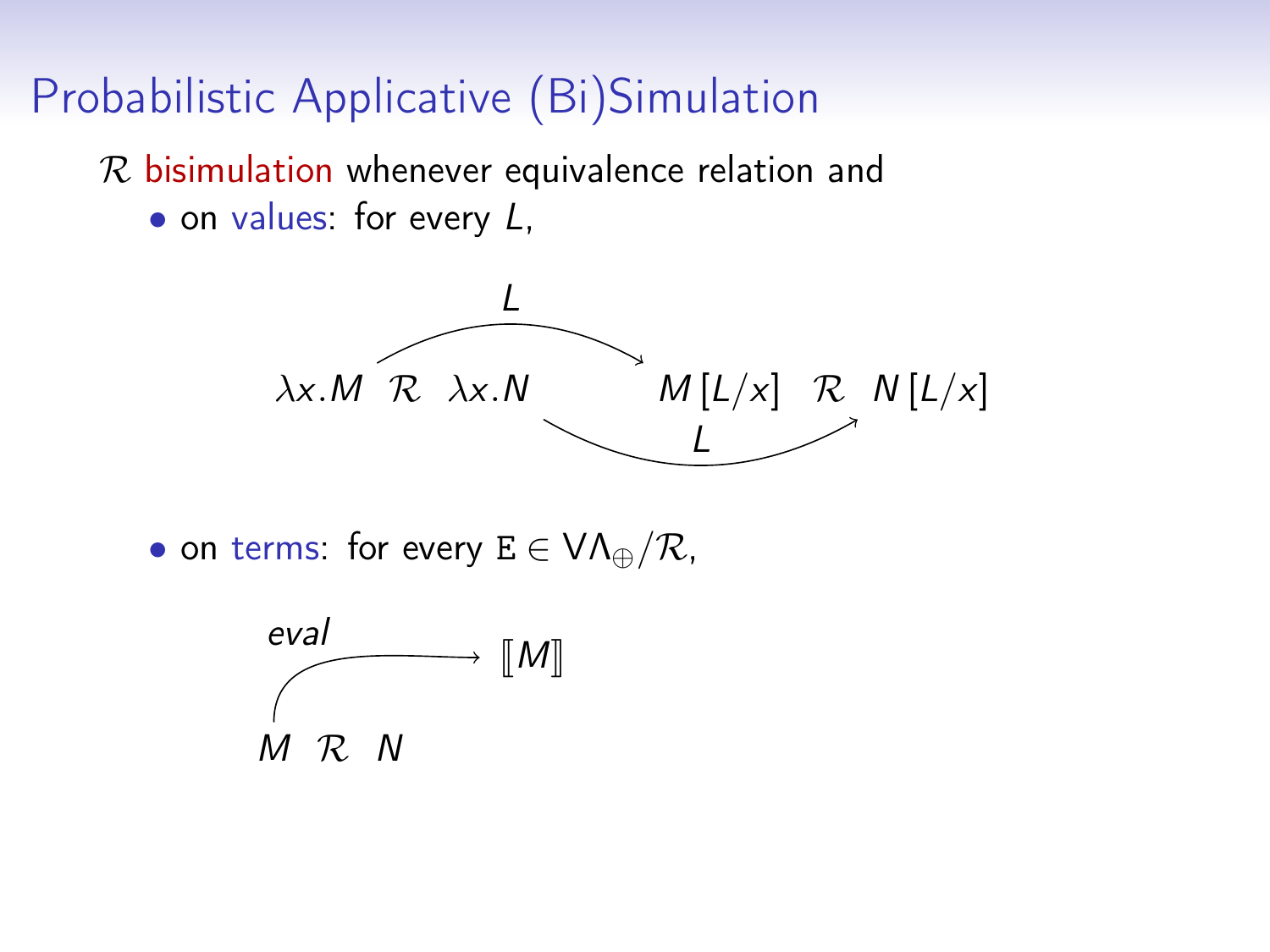$R$  bisimulation whenever equivalence relation and

• on values: for every L,



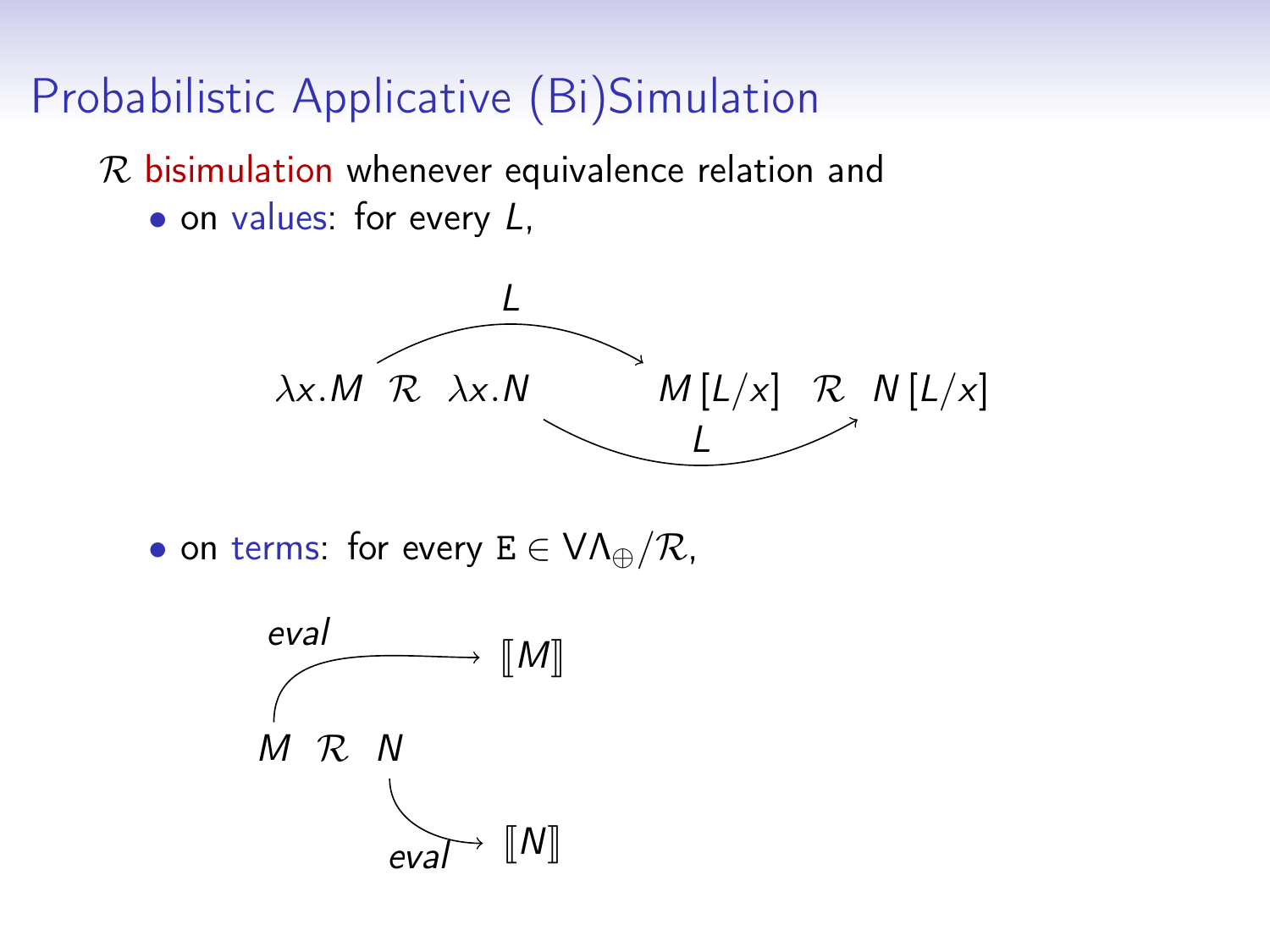$R$  bisimulation whenever equivalence relation and

• on values: for every L,



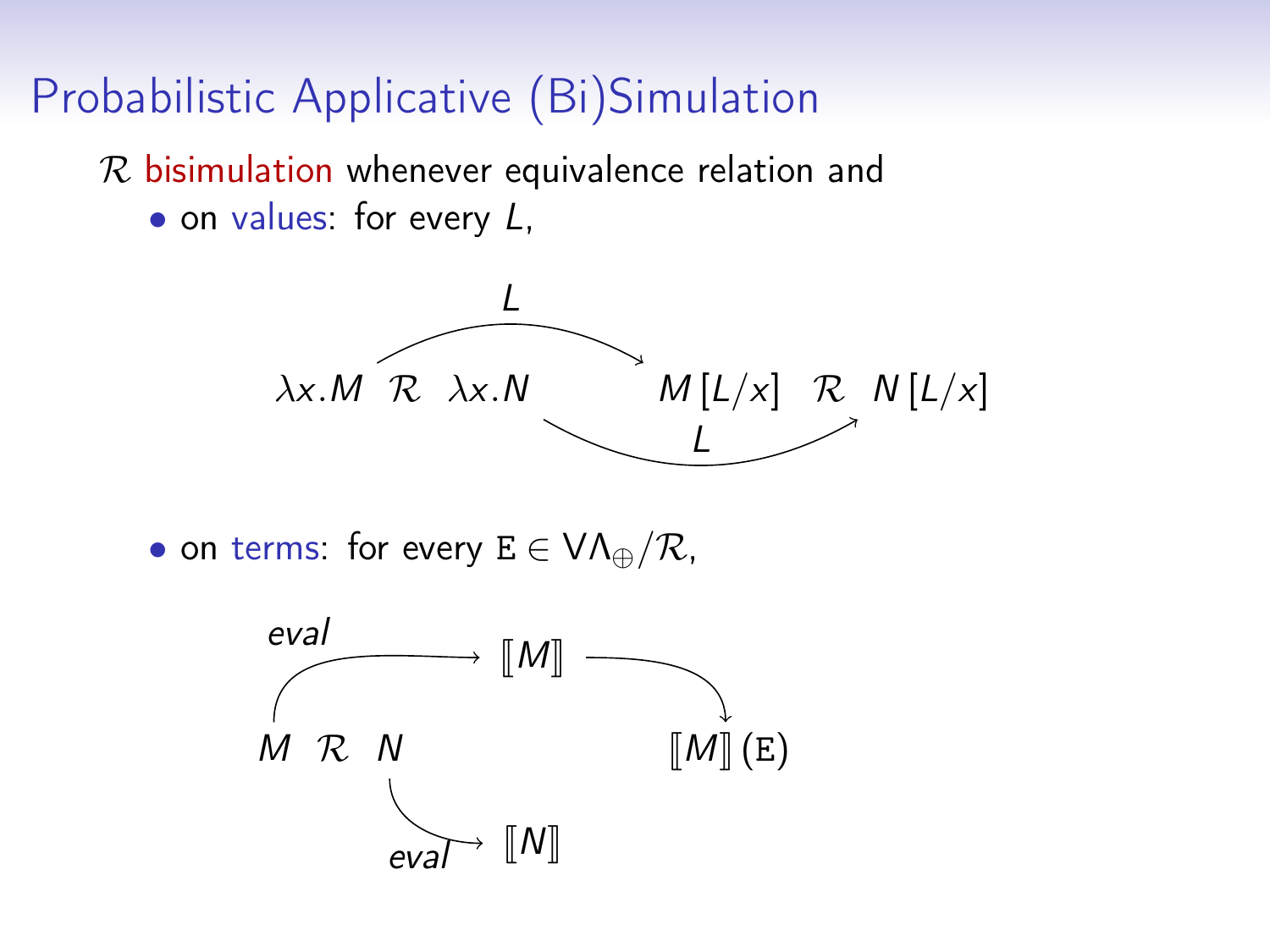$R$  bisimulation whenever equivalence relation and

• on values: for every L,



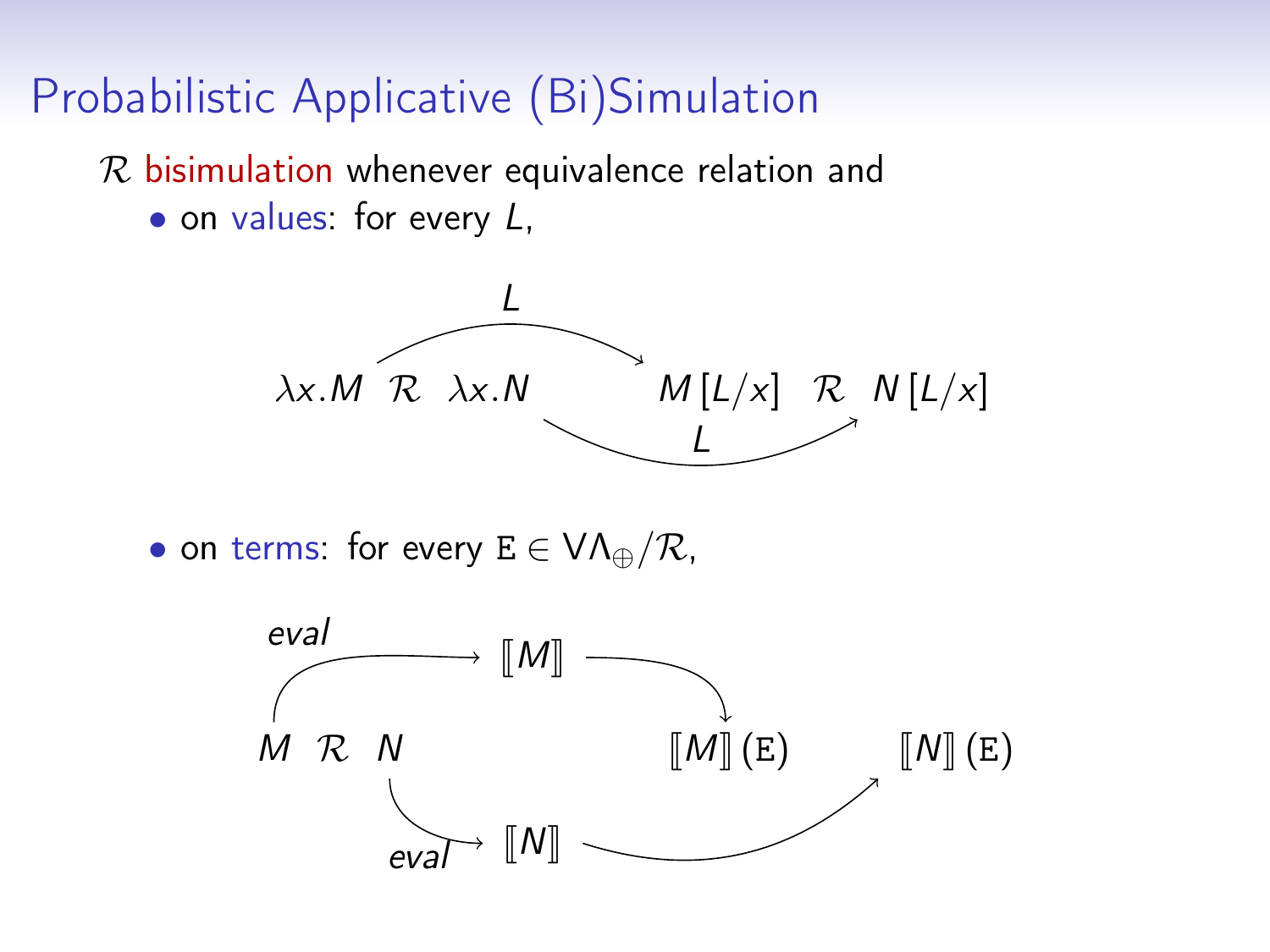$R$  bisimulation whenever equivalence relation and

• on values: for every L,



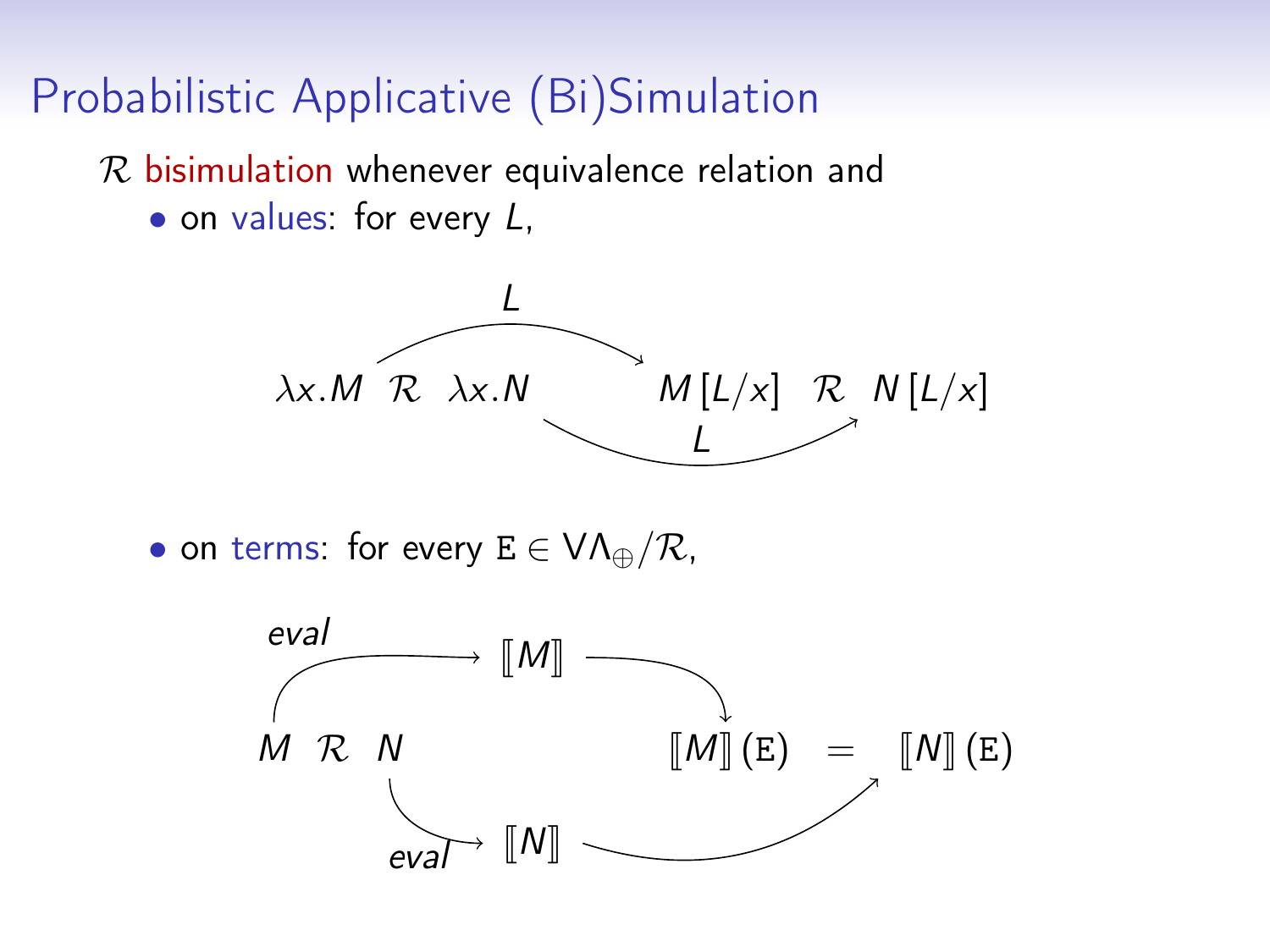# Context Equivalence vs. Bisimilarity

#### Definition

Contexts CΛ⊕:

 $C ::= \langle \cdot \rangle$  |  $\lambda x.C$  | (C) M | (M) C |  $C \oplus M$  |  $M \oplus C$ 

Context equivalence:  $M \simeq N \iff \sum [[C \langle M \rangle]] = \sum [C \langle N \rangle]].$ 

Is  $\sim$  included in  $\approx$ ?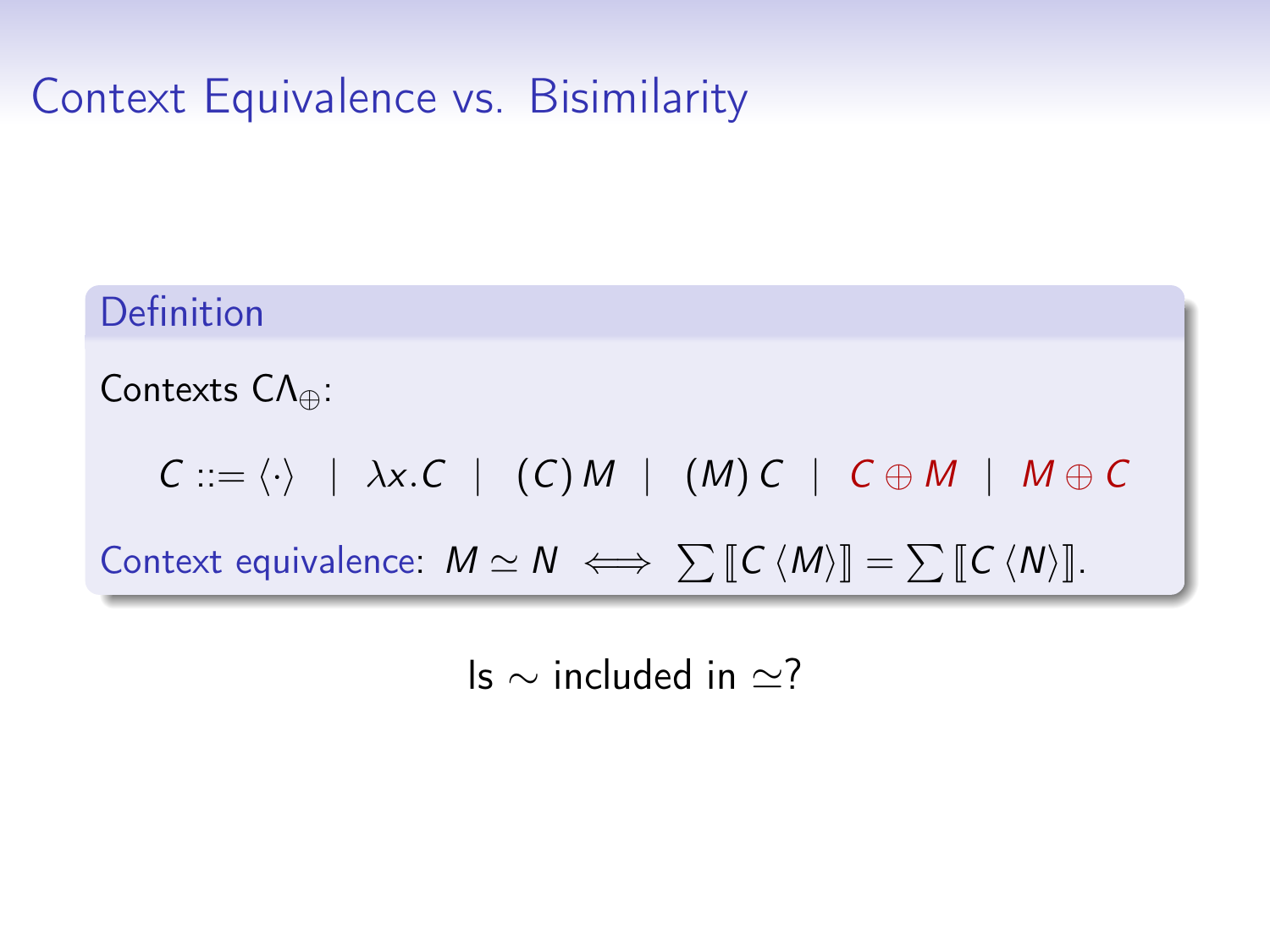# Context Equivalence vs. Bisimilarity

#### Definition

Contexts CΛ⊕:

 $C ::= \langle \cdot \rangle$  |  $\lambda x.C$  | (C) M | (M) C |  $C \oplus M$  | M  $\oplus C$ 

Context equivalence:  $M \simeq N \iff \sum [[C \langle M \rangle]] = \sum [C \langle N \rangle]].$ 

It is sufficient to show  $\sim$  congruence:

$$
M \sim N \implies C \langle M \rangle \sim C \langle N \rangle
$$
  
\n
$$
\implies \sum [\![C \langle M \rangle]\!] = \sum [\![C \langle N \rangle]\!]
$$
  
\n
$$
\implies M \simeq N.
$$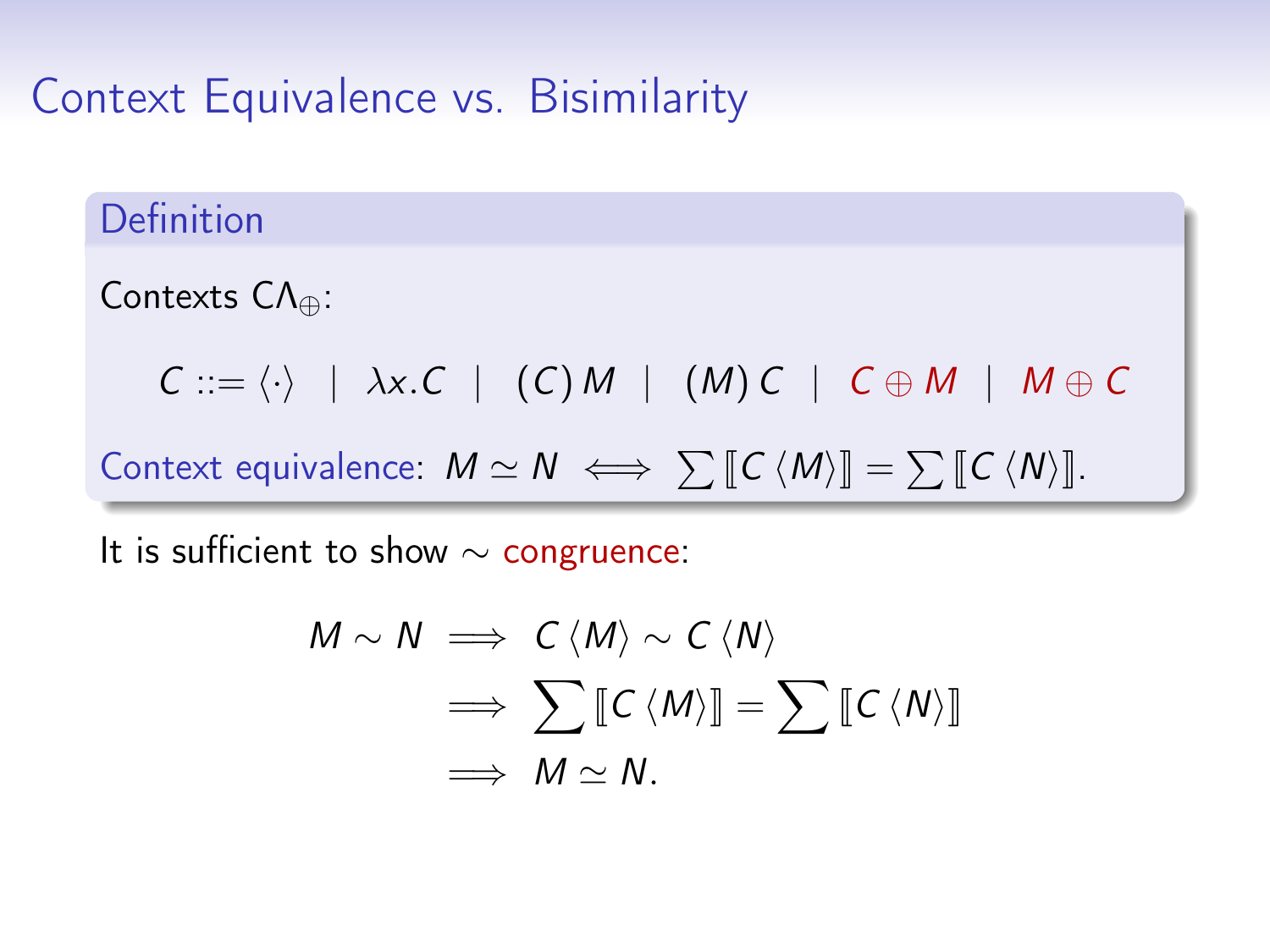#### Context Equivalence vs. Bisimilarity

#### Definition

Contexts CΛ⊕:

 $C ::= \langle \cdot \rangle$  |  $\lambda x.C$  | (C) M | (M) C |  $C \oplus M$  | M  $\oplus C$ 

Context equivalence:  $M \simeq N \iff \sum [[C \langle M \rangle]] = \sum [C \langle N \rangle]].$ 

It is sufficient to show  $\sim$  congruence:

$$
M \sim N \implies C \langle M \rangle \sim C \langle N \rangle
$$
  
\n
$$
\implies \sum [\![C \langle M \rangle]\!] = \sum [\![C \langle N \rangle]\!]
$$
  
\n
$$
\implies M \simeq N.
$$

How to prove it? Direct proof fails due to application.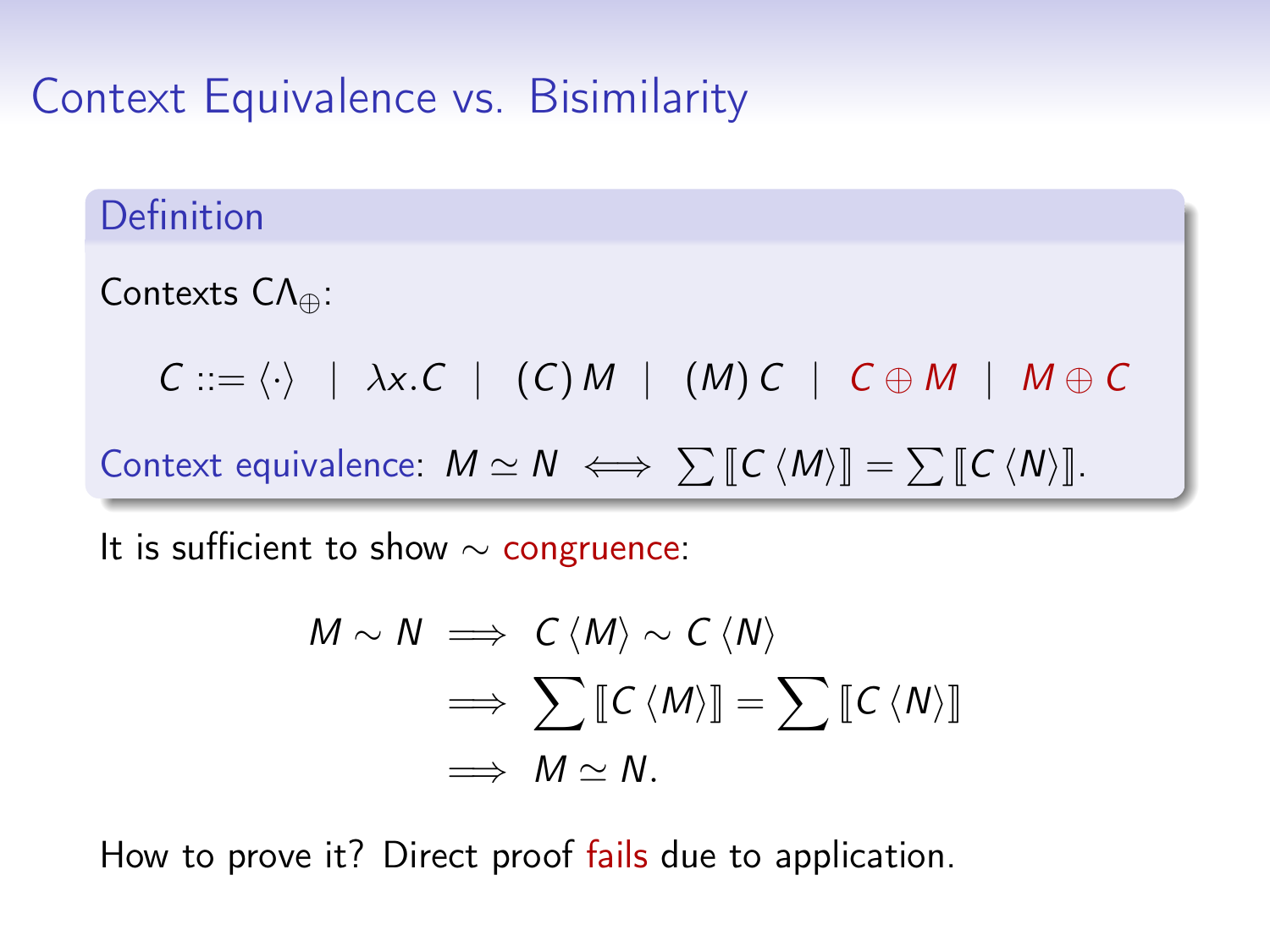# Howe's Technique **Example 19 [\[Pit11\]](#page-0-0)**

 $\bullet$  Howe's lifting:  $\lesssim$  preorder  $\Rightarrow$   $\lesssim^H$  precongruence and  $\lesssim$   $\subseteq$   $\lesssim^H$ ,

#### $\lesssim$  $\lesssim^H$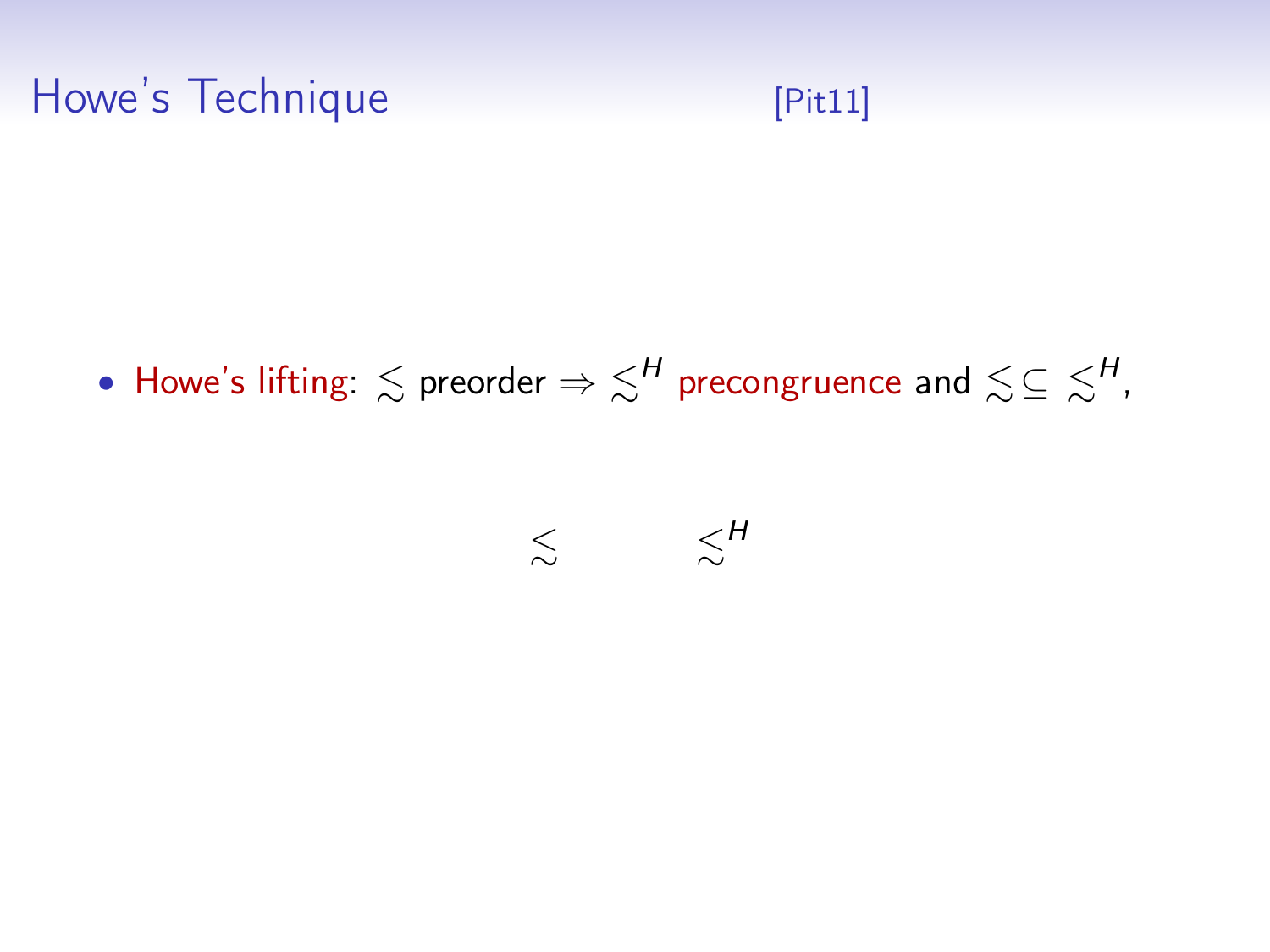#### Howe's Technique **Example 19 (Pit11)**

 $\bullet$  Howe's lifting:  $\lesssim$  preorder  $\Rightarrow$   $\lesssim^H$  precongruence and  $\lesssim$   $\subseteq$   $\lesssim^H$ ,

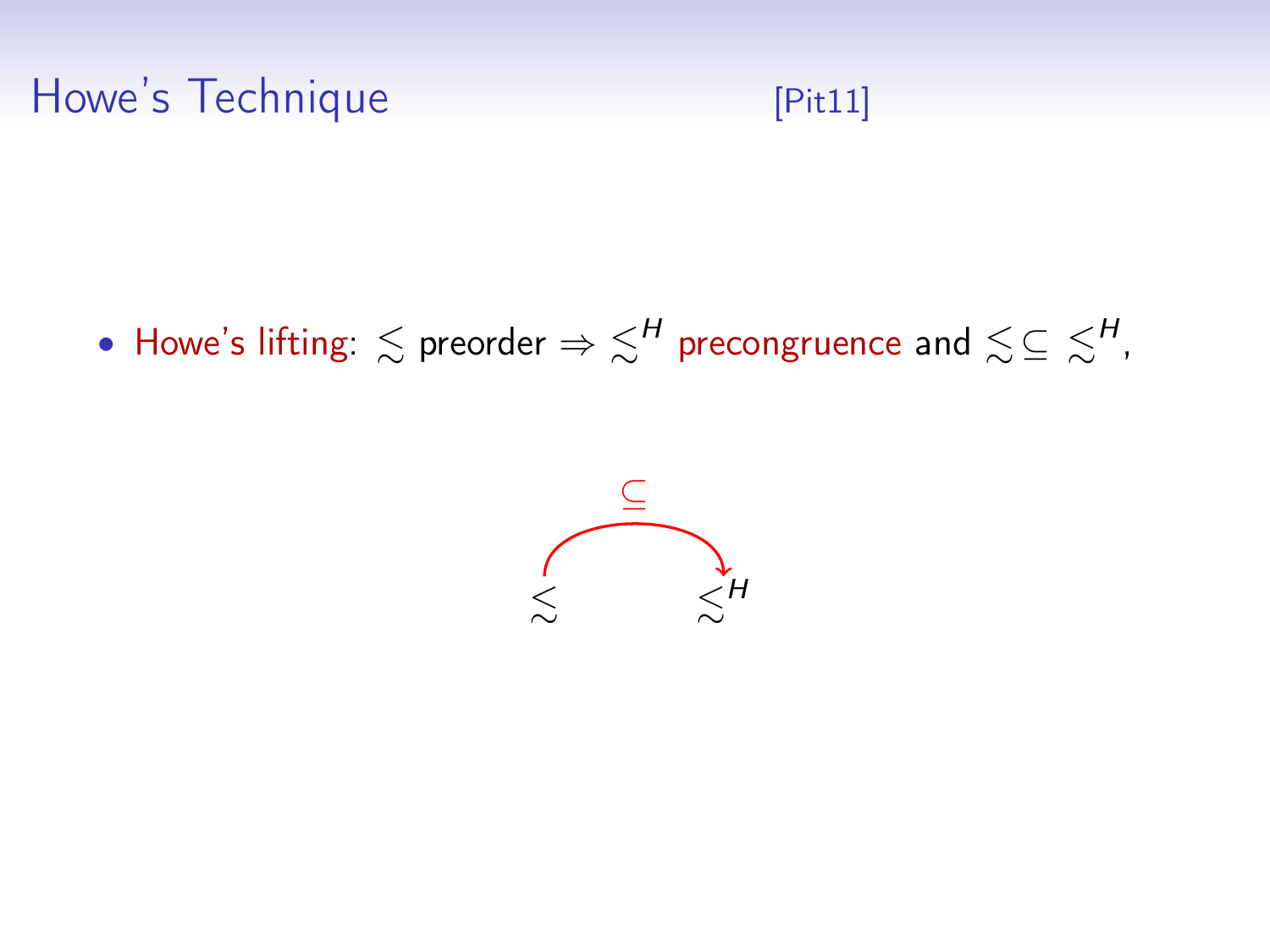# Howe's Technique [\[Pit11\]](#page-0-0)

- Howe's lifting:  $\lesssim$  preorder  $\Rightarrow$   $\lesssim^H$  precongruence and  $\lesssim$   $\subseteq$   $\lesssim^H$ ,
- Key Lemma:  $\lesssim^H$  is a simulation  $\Rightarrow \lesssim^H \subseteq \lesssim$  (to be proved!).

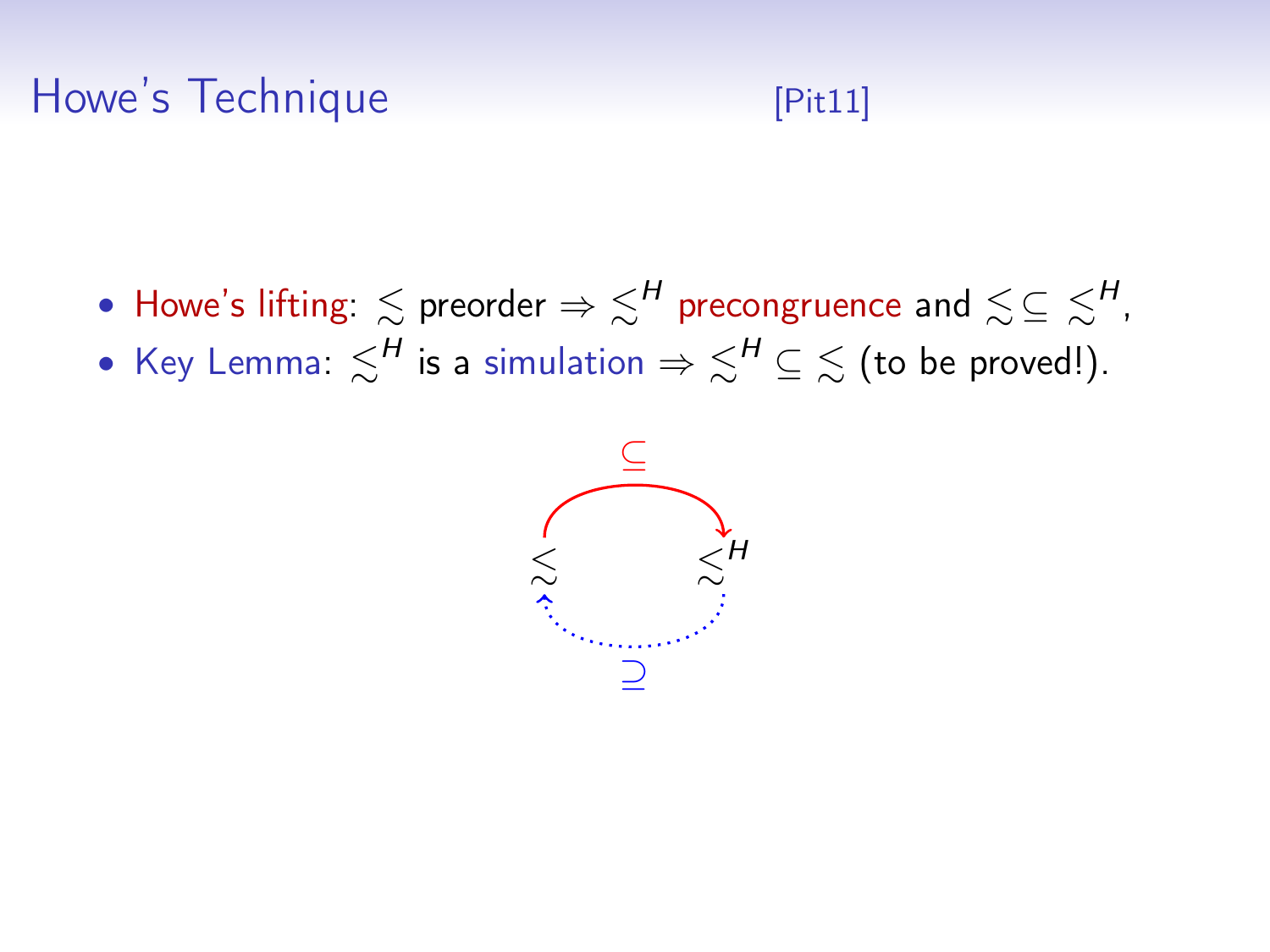# Key Lemma

Key Lemma  $(\lesssim^H$  is a simulation)

If  $M \lesssim^H N$ , then for every  $X \subseteq \Lambda_{\oplus}(x)$  it holds that  $\llbracket M \rrbracket$  ( $\lambda x.X$ )  $\leq \llbracket N \rrbracket$  ( $\lambda x.$ ( $\lesssim$ <sup>H</sup>(X))).

Proof sketch.

- For all  $\mathscr D$  such that  $M \downarrow \mathscr D$ ,  $\mathscr D(\lambda x.X) \leq [N] (\lambda x.(\leq^H(X))),$
- By induction on the (finite) derivation of  $M \Downarrow \mathscr{D}$ :
	- Value and probabilistic choice cases are easy,
	- Application case is hard: it requires probability assignments can always be disentangled (via max-flow min-cut theorem).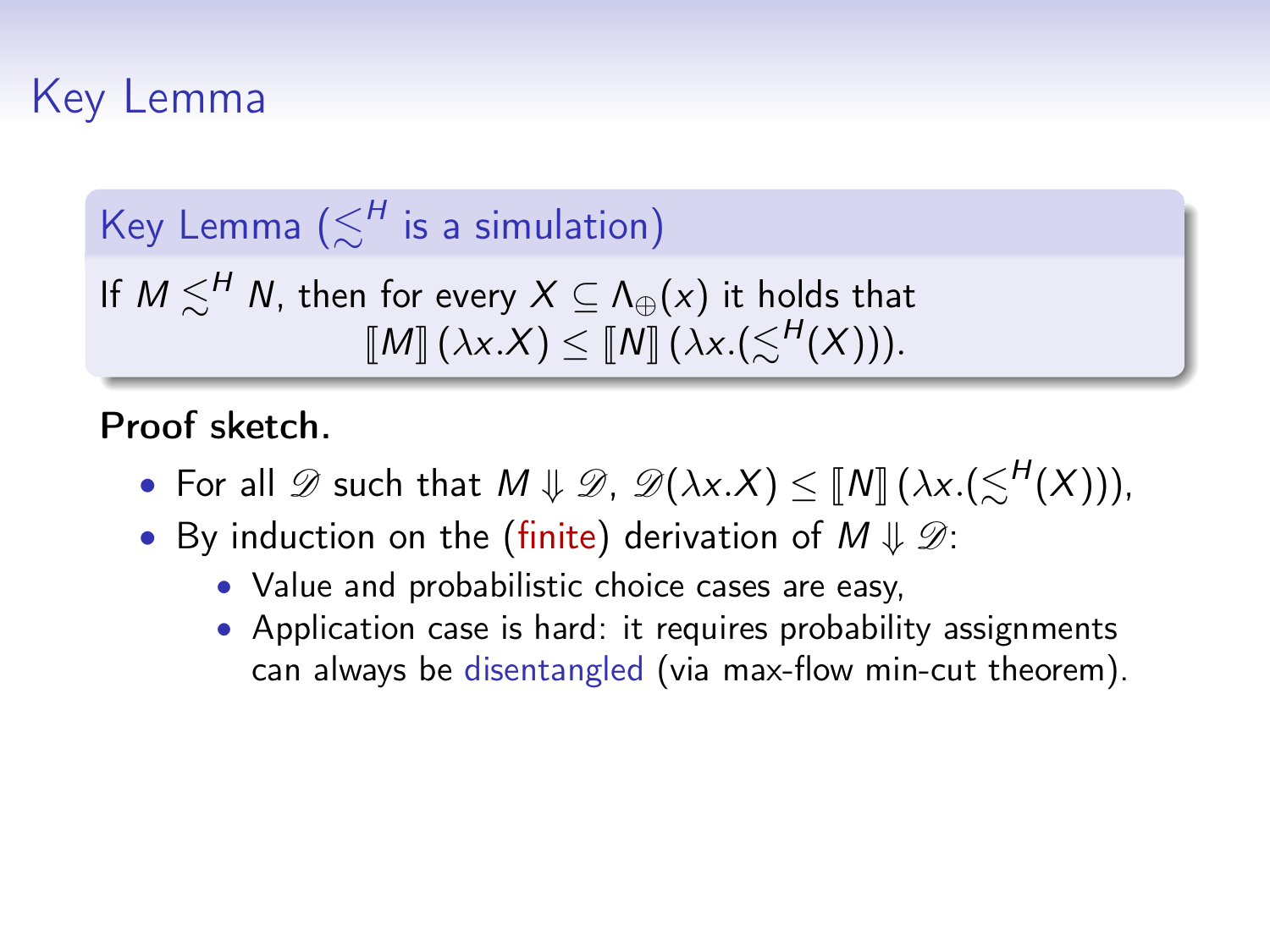# Key Lemma

Key Lemma  $(\lesssim^H$  is a simulation)

If  $M \lesssim^H N$ , then for every  $X \subseteq \Lambda_{\oplus}(x)$  it holds that  $\llbracket M \rrbracket$  ( $\lambda x.X$ )  $\leq \llbracket N \rrbracket$  ( $\lambda x.$ ( $\lesssim$ <sup>H</sup>(X))).

Proof sketch.

- For all  $\mathscr D$  such that  $M \downarrow \mathscr D$ ,  $\mathscr D(\lambda x.X) \leq [N] (\lambda x.(\leq^H(X))),$
- By induction on the (finite) derivation of  $M \Downarrow \mathscr{D}$ :
	- Value and probabilistic choice cases are easy,
	- Application case is hard: it requires probability assignments can always be disentangled (via max-flow min-cut theorem).

∼ congruence, since  $\sim \frac{1}{2} \leq \frac{1}{2}$  and  $\leq$  precongruence:

- $\bullet \lesssim \; \subseteq \; \lesssim^H$  (Howe's lifting),
- $\bullet \,\lesssim\, \supseteq\, \lesssim^H$  (Key Lemma).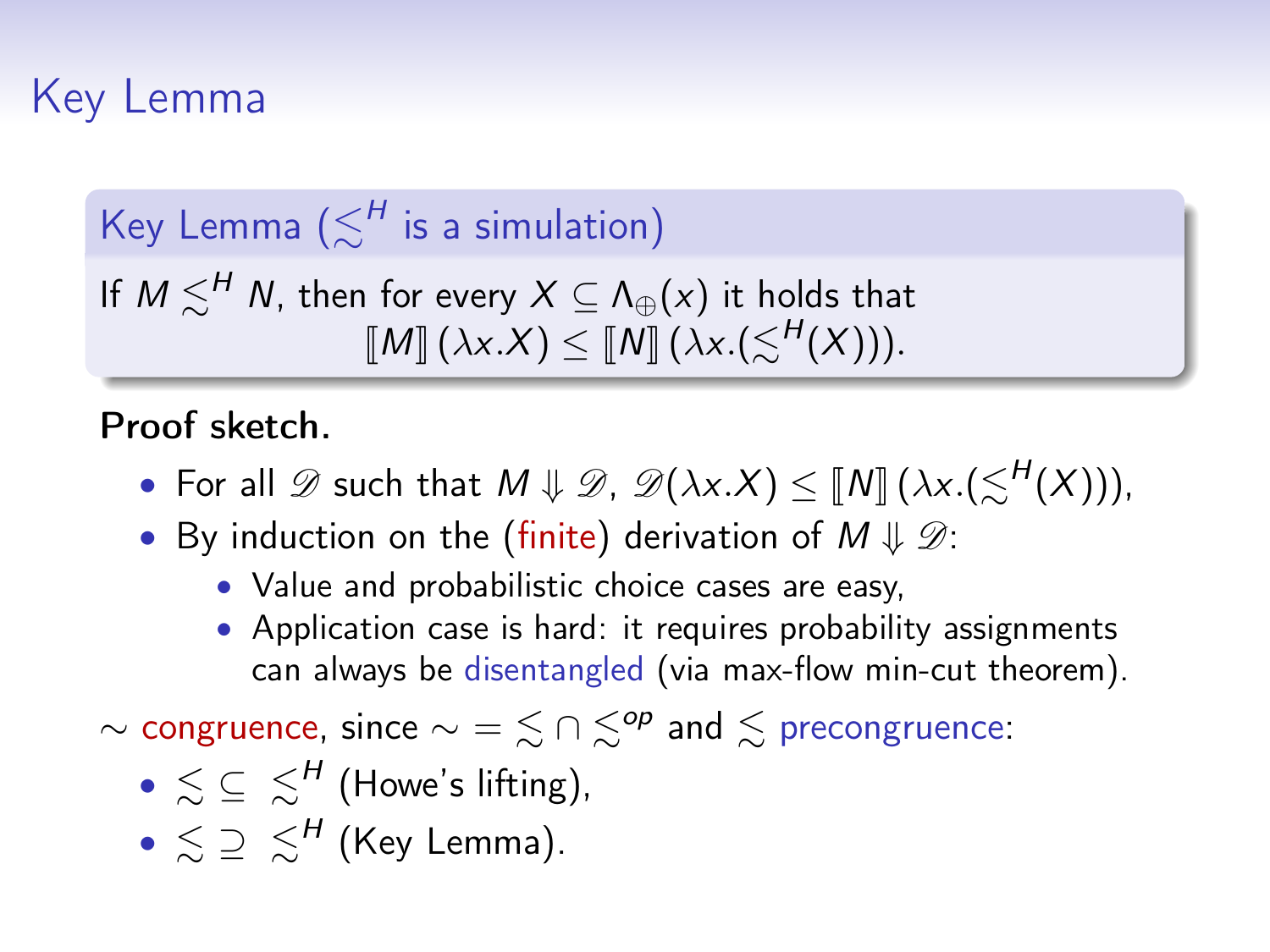# On Full Abstraction

- $\sim$  is sound w.r.t.  $\simeq$ .
- Is ∼ also complete?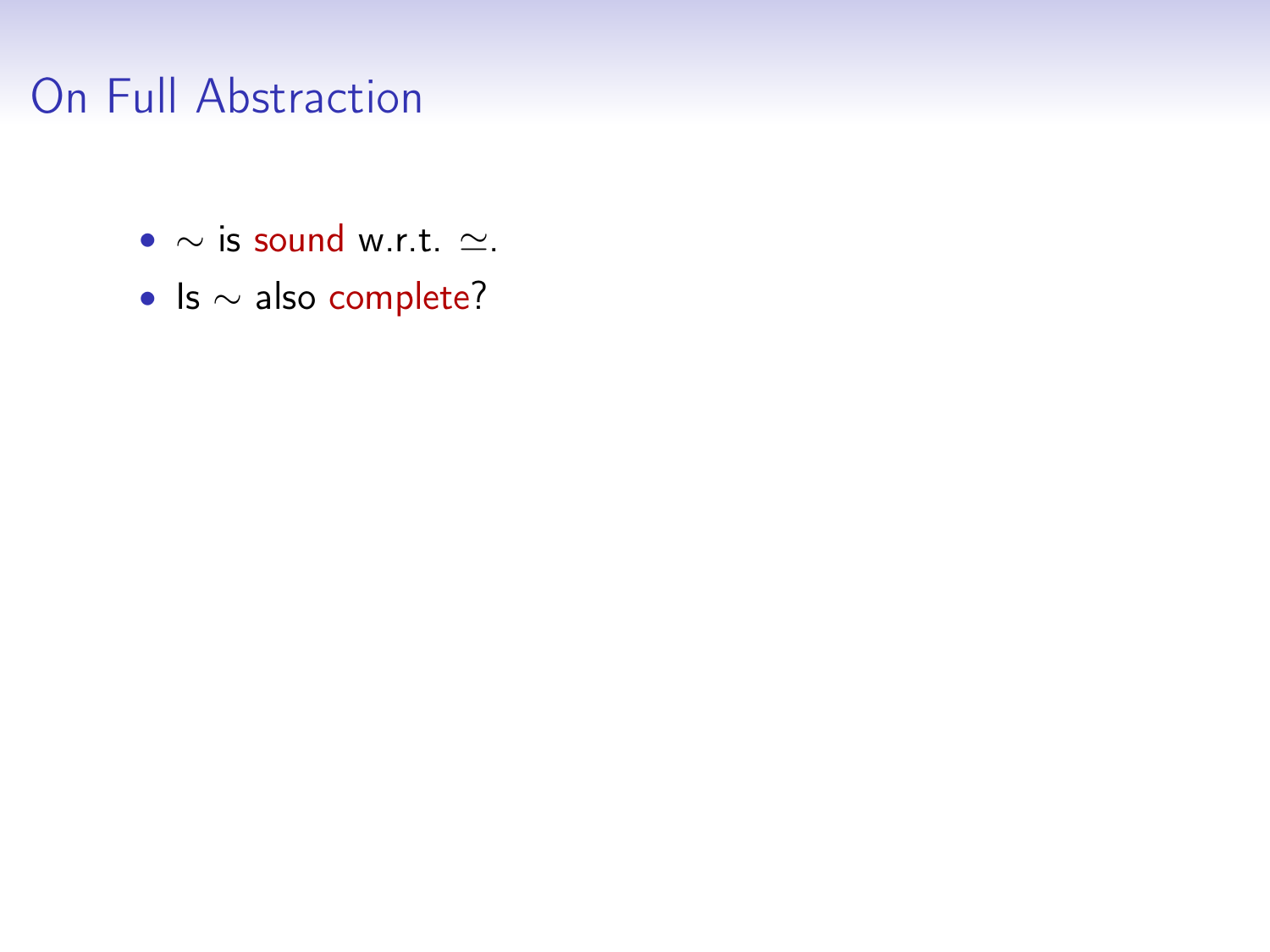# On Full Abstraction

•  $\sim$  is sound w.r.t.  $\sim$ .

• Is ∼ also complete? No, at least in CbN.

Counterexample. Consider:

 $M = \lambda x.\lambda y.(\Omega \oplus I)$   $N = \lambda x.(\lambda y.\Omega) \oplus (\lambda y.I)$ 

Since  $I \nless \Omega$ , then

$$
\lambda y.\Omega \nsim \lambda y.\mathbf{I} \nsim \lambda y.(\Omega \oplus \mathbf{I})
$$

which implies  $M \nsim N$ .

• Same counterexample to completeness in non-deterministic Λ,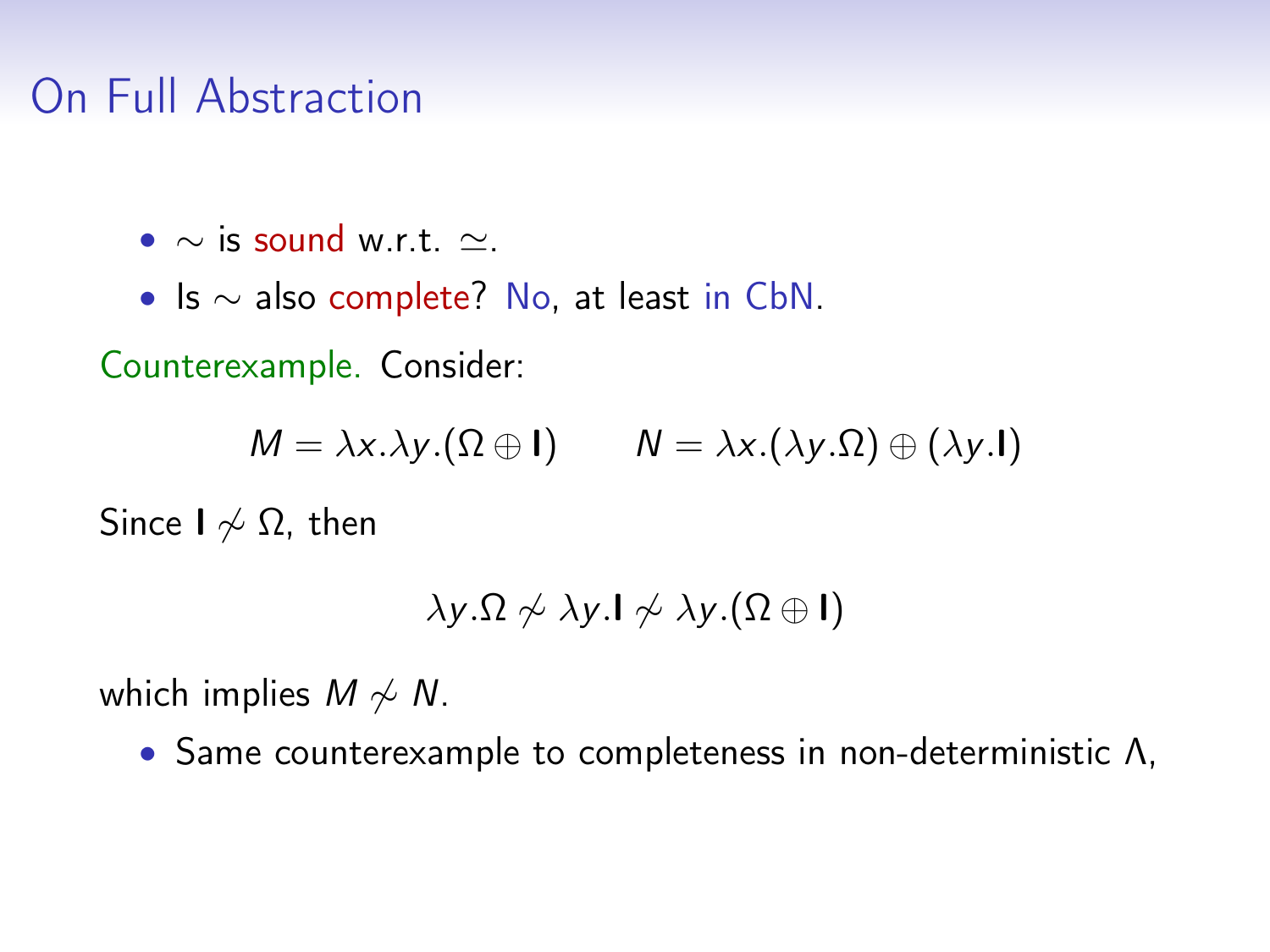# On Full Abstraction

•  $\sim$  is sound w.r.t.  $\sim$ .

• Is ∼ also complete? No, at least in CbN.

Counterexample. Consider:

 $M = \lambda x.\lambda y.(\Omega \oplus I)$   $N = \lambda x.(\lambda y.\Omega) \oplus (\lambda y.I)$ 

Since  $I \nless \Omega$ , then

$$
\lambda y.\Omega \nsim \lambda y.\mathsf{I} \nsim \lambda y.(\Omega \oplus \mathsf{I})
$$

which implies  $M \nsim N$ .

- Same counterexample to completeness in non-deterministic Λ,
- Nonetheless,  $M \simeq N$  (via CIU-equivalence).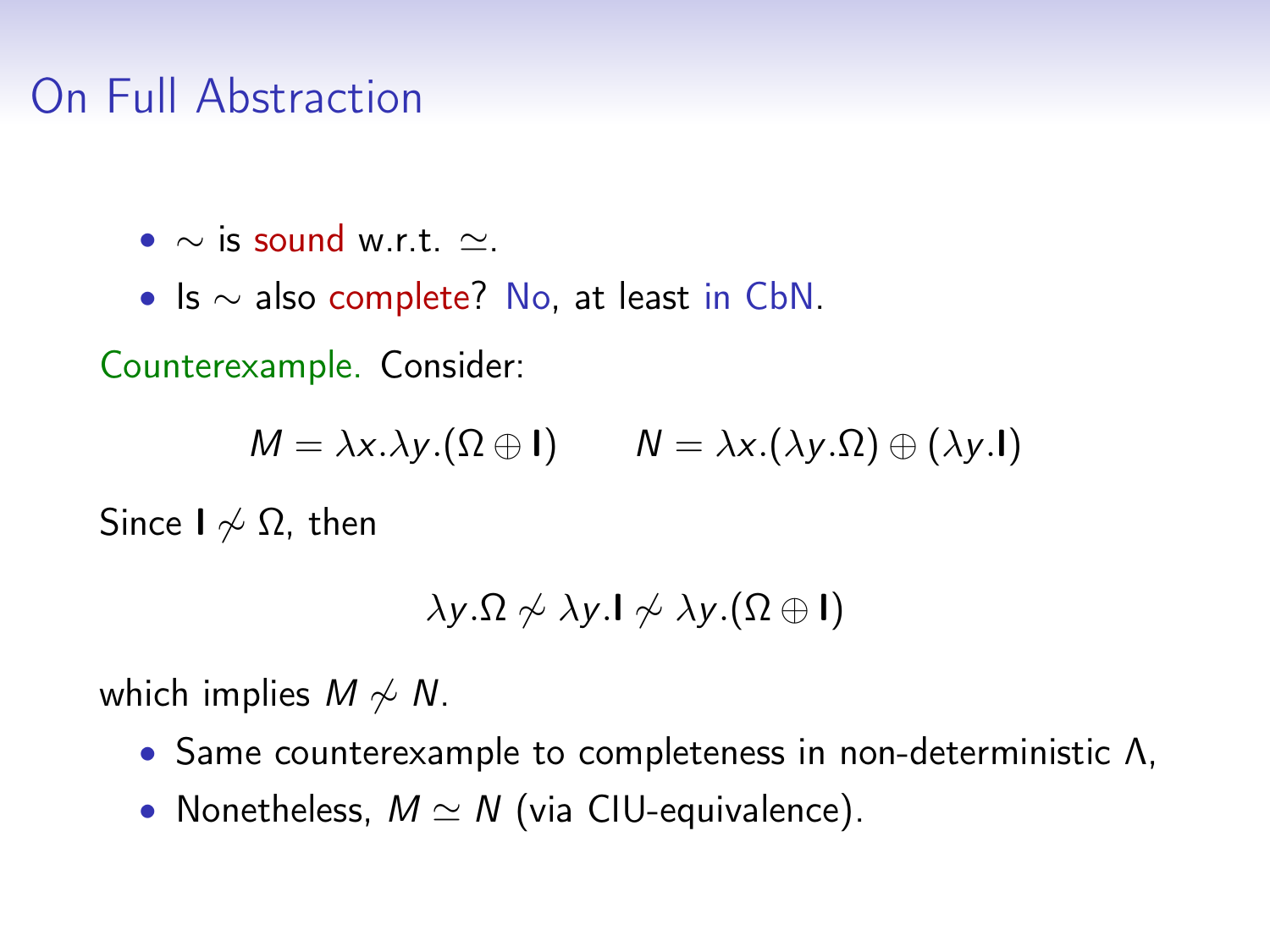What about  $\sim$  vs.  $\simeq$  on pure, deterministic,  $\lambda$ -terms?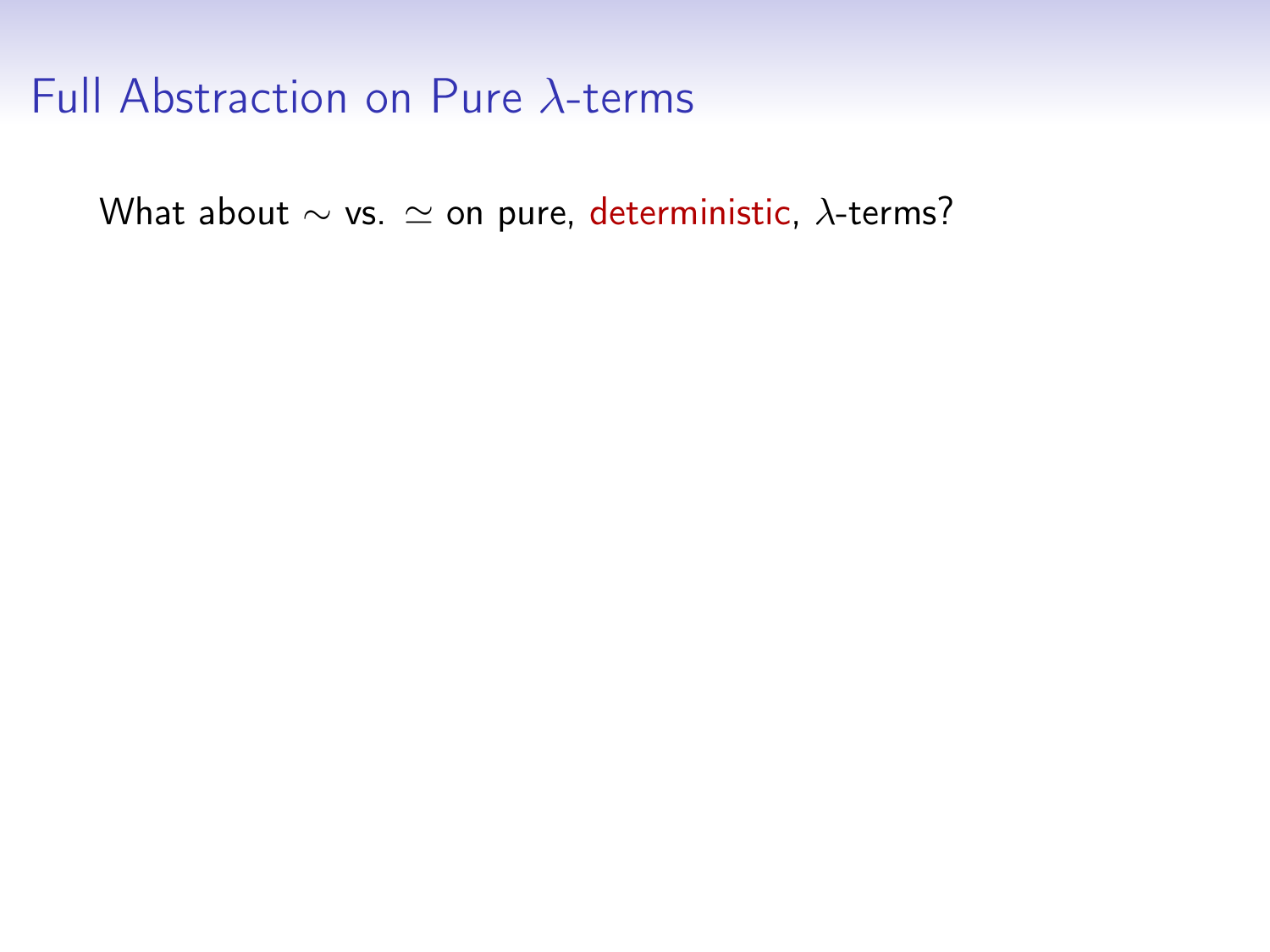What about  $\sim$  vs.  $\simeq$  on pure, deterministic,  $\lambda$ -terms?

- Lévy-Longo trees are the lazy variant of Böhm trees:
	- $LT(\lambda x.\Omega) = \lambda x.\bot$  whereas  $LT(\Omega) = \bot$ ,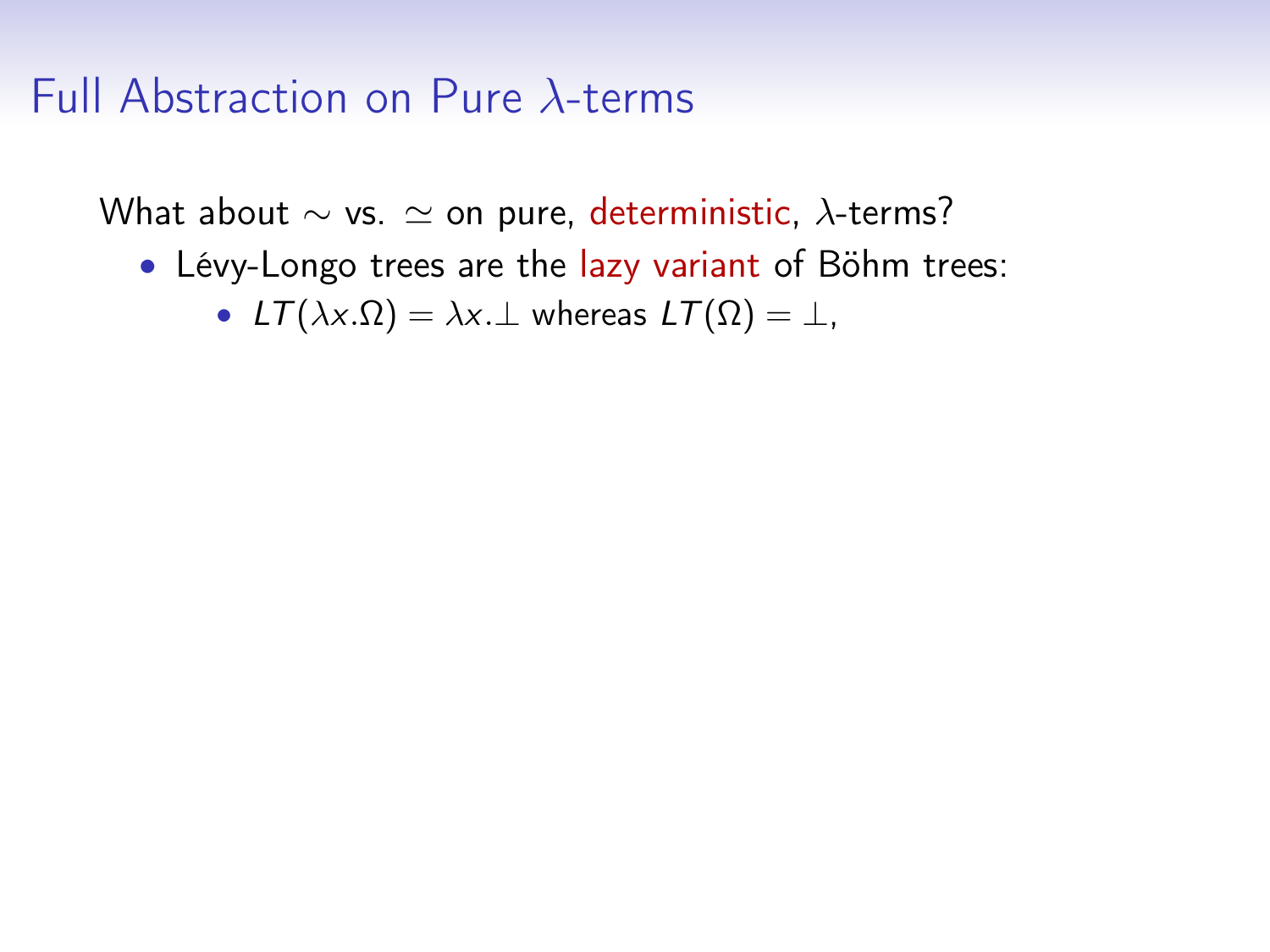What about  $\sim$  vs.  $\simeq$  on pure, deterministic,  $\lambda$ -terms?

- Lévy-Longo trees are the lazy variant of Böhm trees:
	- $LT(\lambda x.\Omega) = \lambda x.\bot$  whereas  $LT(\Omega) = \bot$ ,
	- Induce the finest equivalence in a lazy regime.

Definition (Lévy-Longo equality)  $M = H \rightarrow \mathbb{L}T(M) = \mathbb{L}T(N).$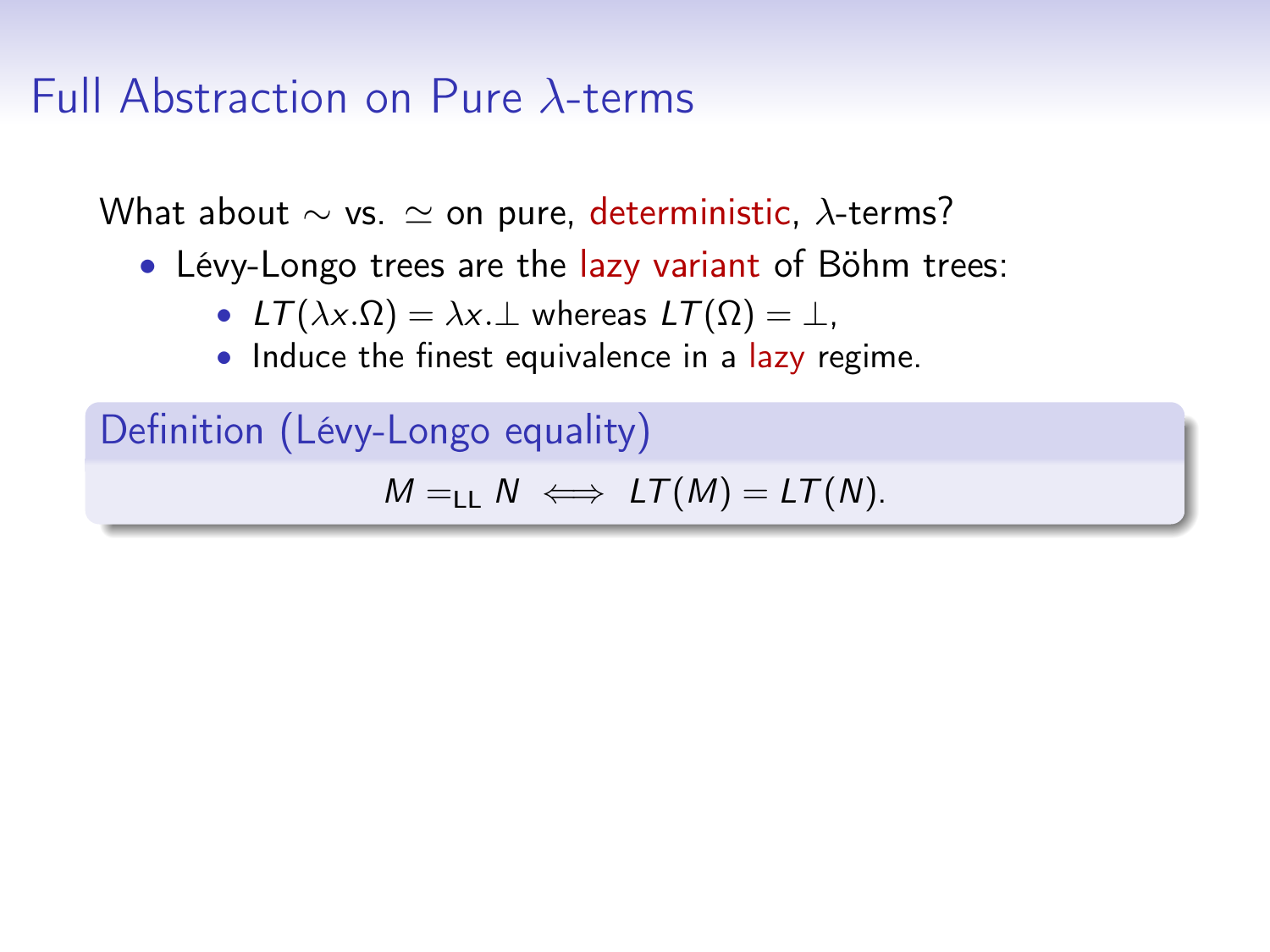What about  $\sim$  vs.  $\simeq$  on pure, deterministic,  $\lambda$ -terms?

- Lévy-Longo trees are the lazy variant of Böhm trees:
	- $LT(\lambda x.\Omega) = \lambda x.\bot$  whereas  $LT(\Omega) = \bot$ ,
	- Induce the finest equivalence in a lazy regime.

Definition (Lévy-Longo equality)  $M = H \implies LT(M) = LT(N)$ .

•  $\simeq \subset \equiv_{\sqcup}$  via a variation of Böhm-out technique,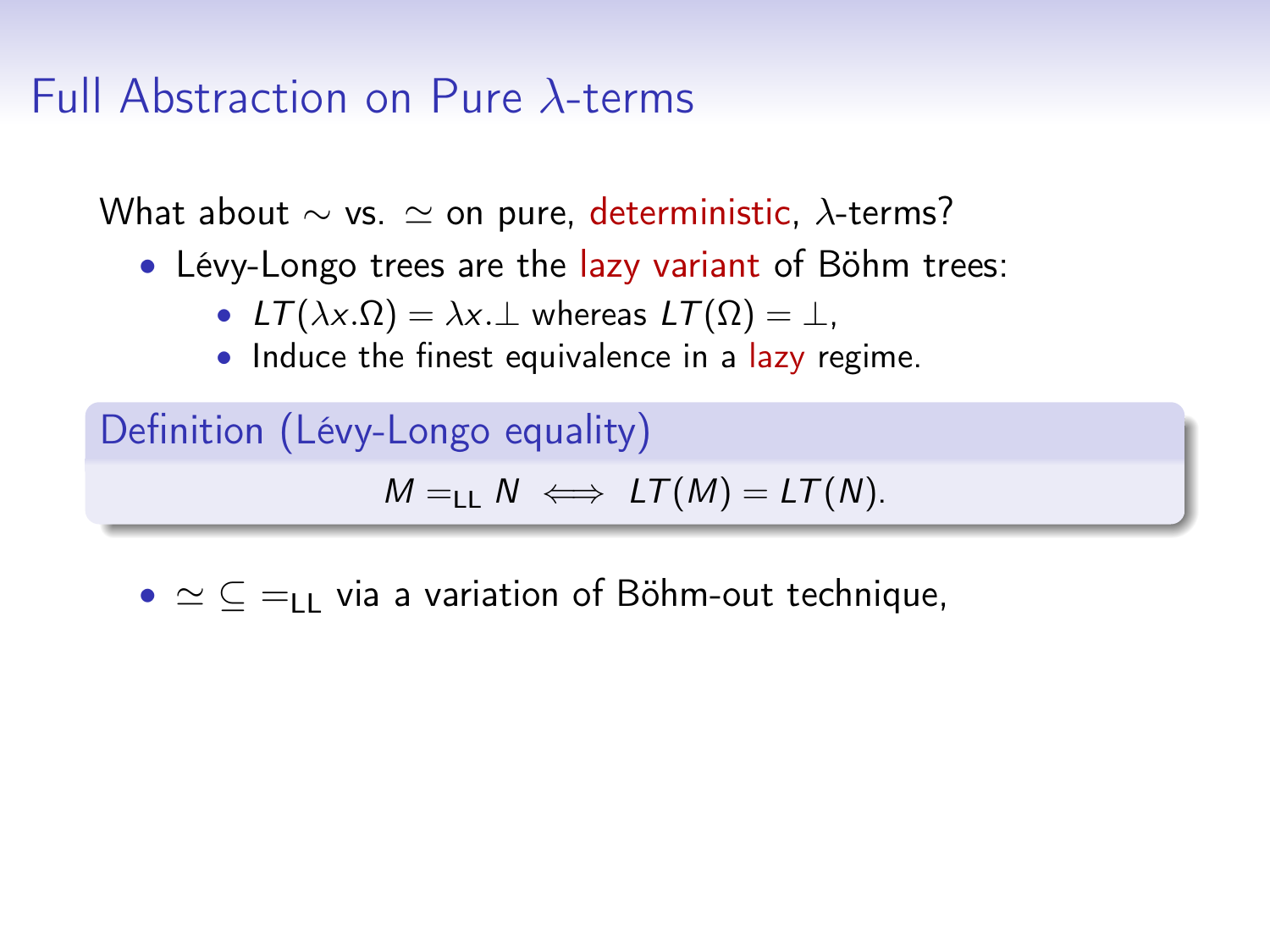What about  $\sim$  vs.  $\simeq$  on pure, deterministic,  $\lambda$ -terms?

- Lévy-Longo trees are the lazy variant of Böhm trees:
	- $LT(\lambda x.\Omega) = \lambda x.\bot$  whereas  $LT(\Omega) = \bot$ ,
	- Induce the finest equivalence in a lazy regime.

```
Definition (Lévy-Longo equality)
    M = H \implies LT(M) = LT(N).
```
- $\simeq \subset \equiv_{\sqcup}$  via a variation of Böhm-out technique,
- $=$ LL  $\subset \sim$  via a notion of strict applicative bisimulation.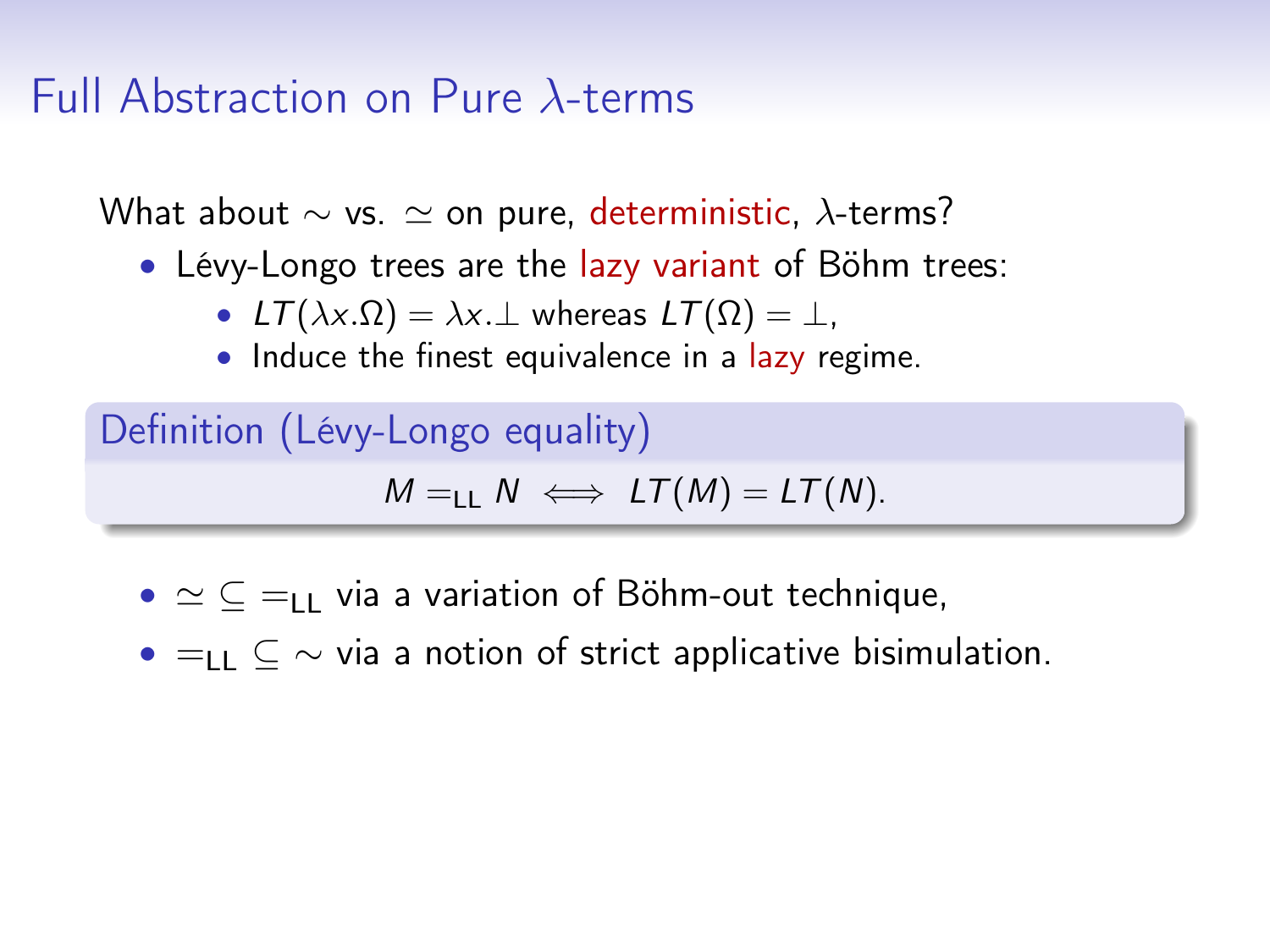What about  $\sim$  vs.  $\simeq$  on pure, deterministic,  $\lambda$ -terms?

- Lévy-Longo trees are the lazy variant of Böhm trees:
	- $LT(\lambda x.\Omega) = \lambda x.\bot$  whereas  $LT(\Omega) = \bot$ ,
	- Induce the finest equivalence in a lazy regime.

```
Definition (Lévy-Longo equality)
    M = H \implies LT(M) = LT(N).
```
- $\simeq \subset \equiv_{\sqcup}$  via a variation of Böhm-out technique,
- $=$ LL  $\subset \sim$  via a notion of strict applicative bisimulation.

Theorem

On pure  $\lambda$ -terms:  $\sim$ ,  $\simeq$  and  $=$ <sub>LL</sub> all coincide.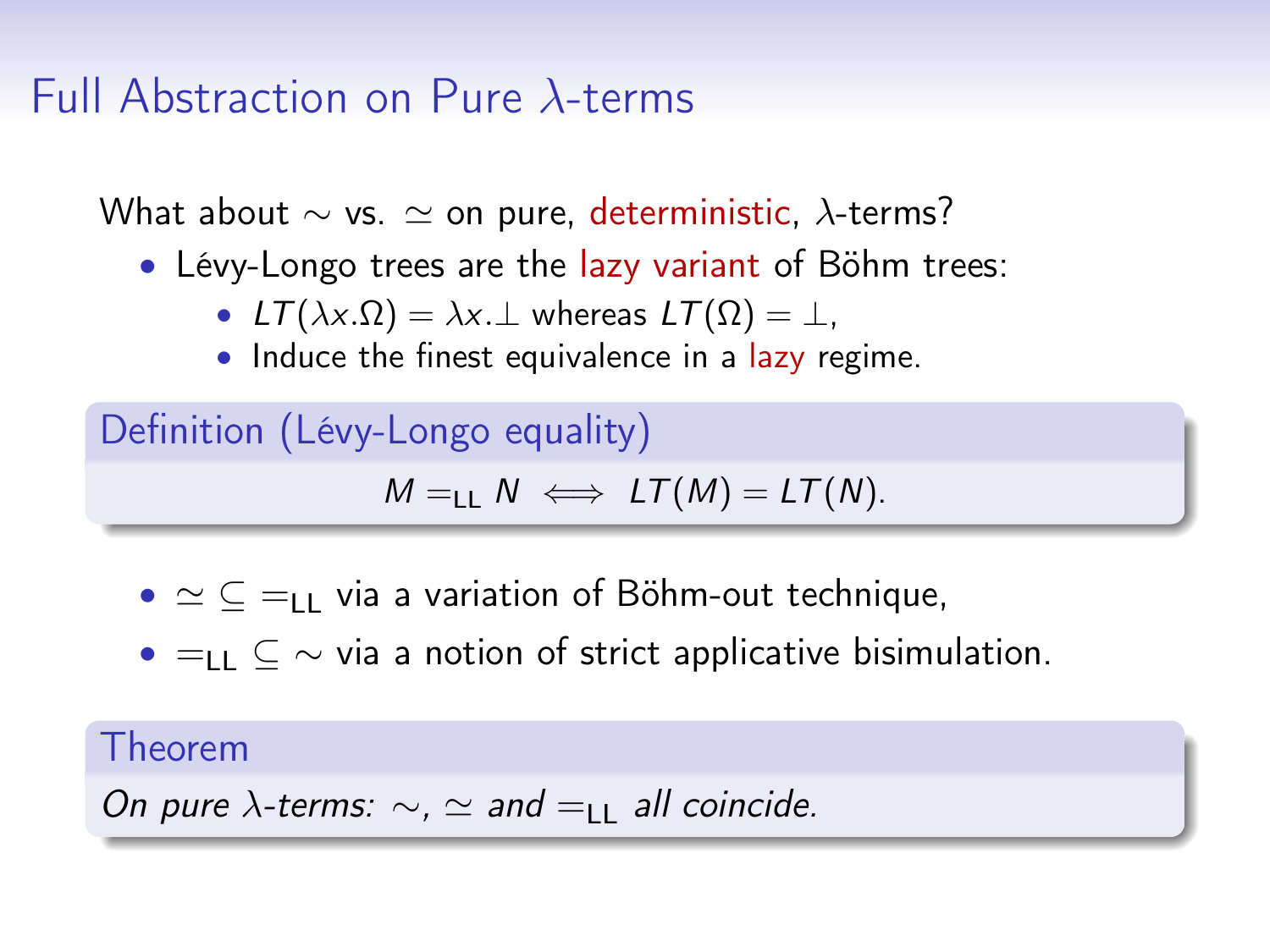# Thanks!

# $(Q \& A^*)^*$  time.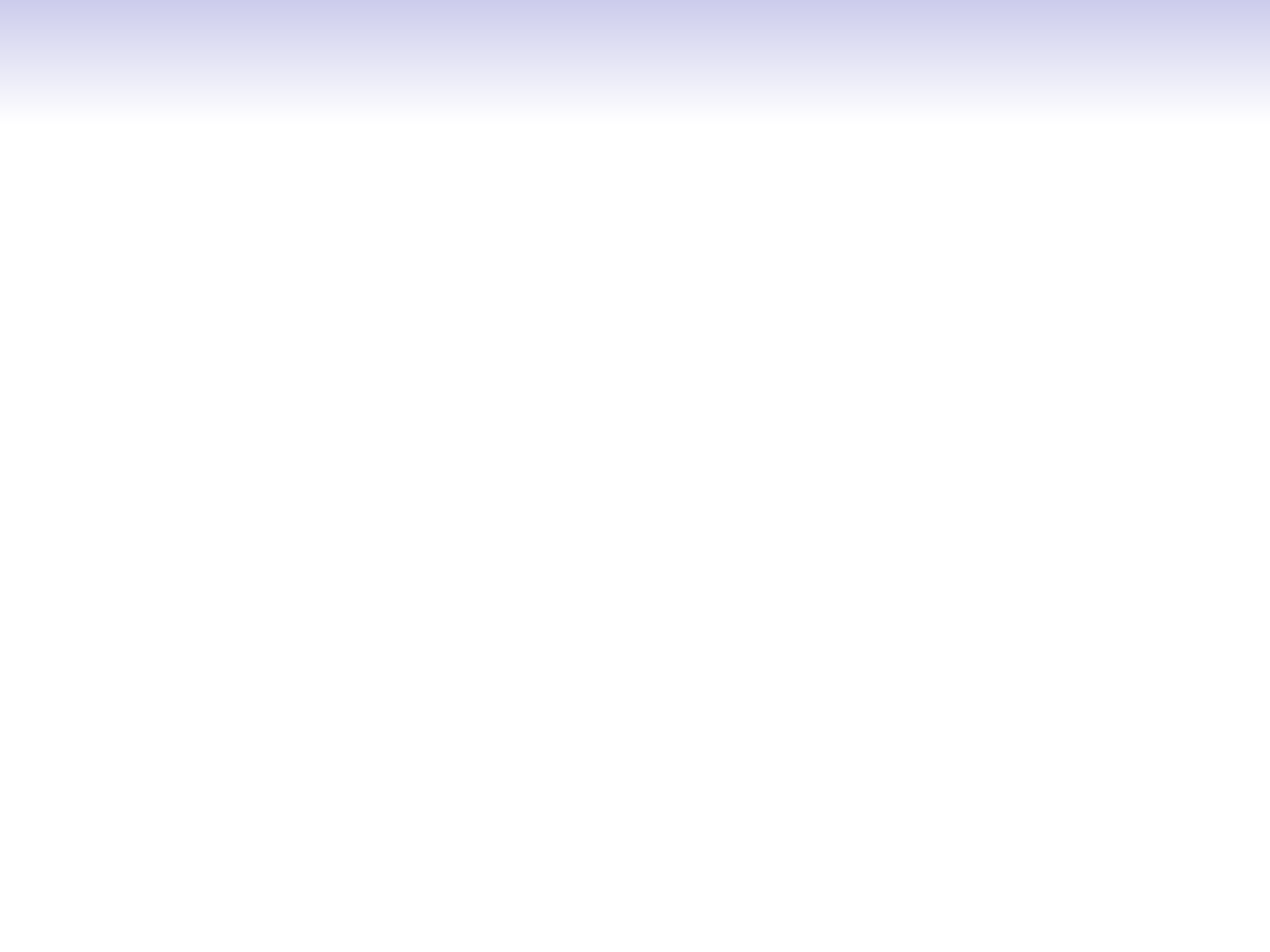#### Labelled Markov Chains

- Probabilistic labelled transition sytems,
- Discrete state space and time.

#### Definition

A Labelled Markov Chain is a triple  $(S, \mathcal{L}, \mathcal{P})$  such that:

- $S$  is a countable set of states;
- $\mathcal L$  is set of labels;
- $P$  is a transition probability matrix, i.e. a function  $\mathcal{P}: \mathcal{S} \times \mathcal{L} \times \mathcal{S} \rightarrow \mathbb{R}_{[0,1]}$  such that for every  $s \in \mathcal{S}$  and  $\ell \in \mathcal{L}$ :

$$
\mathcal{P}(s,\ell,\mathcal{S}) = \sum_{t \in \mathcal{S}} \mathcal{P}(s,\ell,t) \leq 1.
$$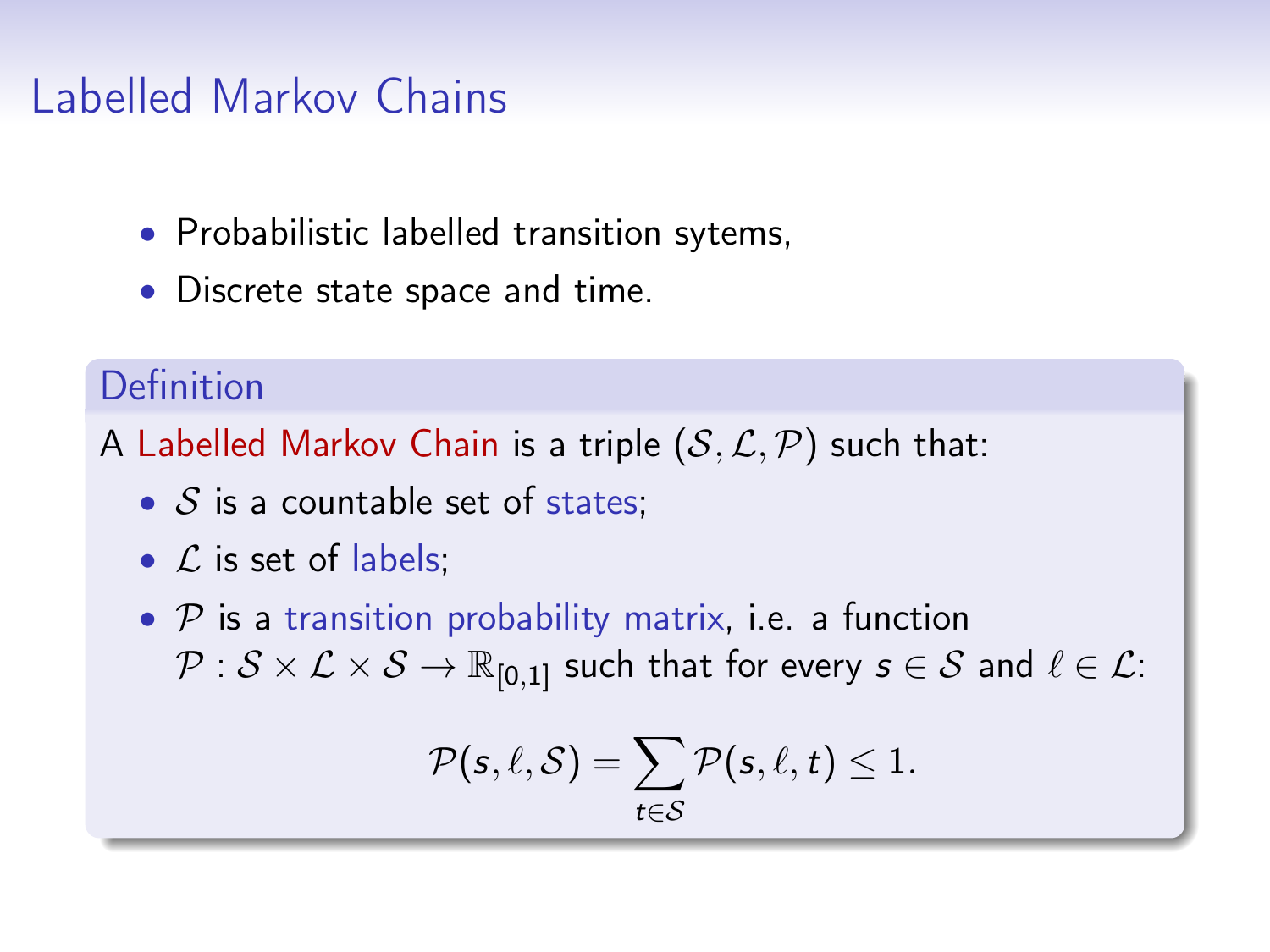# Howe's Technique **Example 19 (Pit11)**

- Construct  $\mathcal{R}^H$  from  $\mathcal R$  such that:
	- $\mathcal{R}^H$  is a precongruence, whenever  $\mathcal R$  is a preorder,
	- $\mathcal{R} \subseteq \mathcal{R}^H$  and (via Key Lemma)  $\mathcal{R} \supseteq \mathcal{R}^H$ .